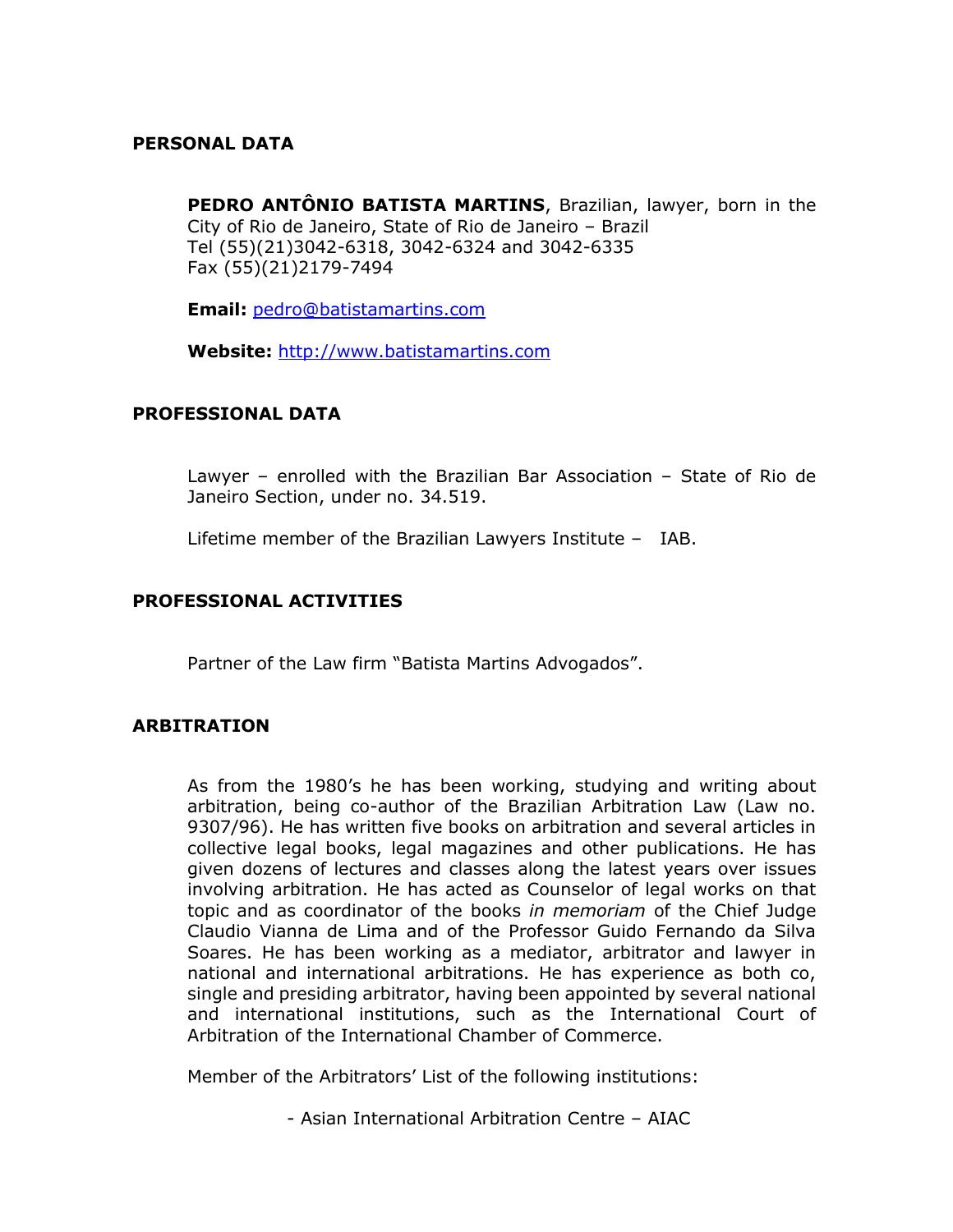- Câmara de Arbitragem e Mediação de Santa Catarina – CAMESC

- Câmara de Arbitragem e Mediação da Federação das Indústrias do Estado do Paraná.

- Câmara de Arbitragem Empresarial Brasil (CAMARB).
- Câmara de Mediação e Arbitragem ACIF
- Câmara de Conciliação, Mediação e Arbitragem CIESP/FIESP
- Câmara de Mediação e Arbitragem da OAB-RJ.
- Câmara de Mediação e Arbitragem das Eurocâmaras.
- Câmara de Mediação e Arbitragem do Instituto Brasileiro de Estudos do Direito de Energia.
- Câmara de Mediação e Arbitragem do Rio de Janeiro AMCHAM/RJ.
- Câmara FGV de Conciliação e Arbitragem.
- Câmara Portuguesa de Comércio no Brasil São Paulo.
- Centro Brasileiro de Mediação e Arbitragem.
- Centro de Arbitragem e Mediação da Câmara de Comércio Brasil-Canadá.
- Centro de Arbitraje de la Cámara de Comercio de Lima.
- Centro de Conciliação, Mediação de Conflitos e Arbitragem Concórdia – Lisboa.
- Centro de Conciliación y Arbitraje para el Mercosur (Uruguai).
- Centro de Mediação e Arbitragem de Pernambuco CEMAPE.
- Centro de Resolução Extrajudicial de Litígios do Ministério da Justiça e dos Direitos Humanos de Angola – CREL-MJDH.
- Conselho Arbitral do Estado de São Paulo (CAESP)
- International Arbitration Institute IAI (Paris).
- International Centre for Dispute Resolution ICDR.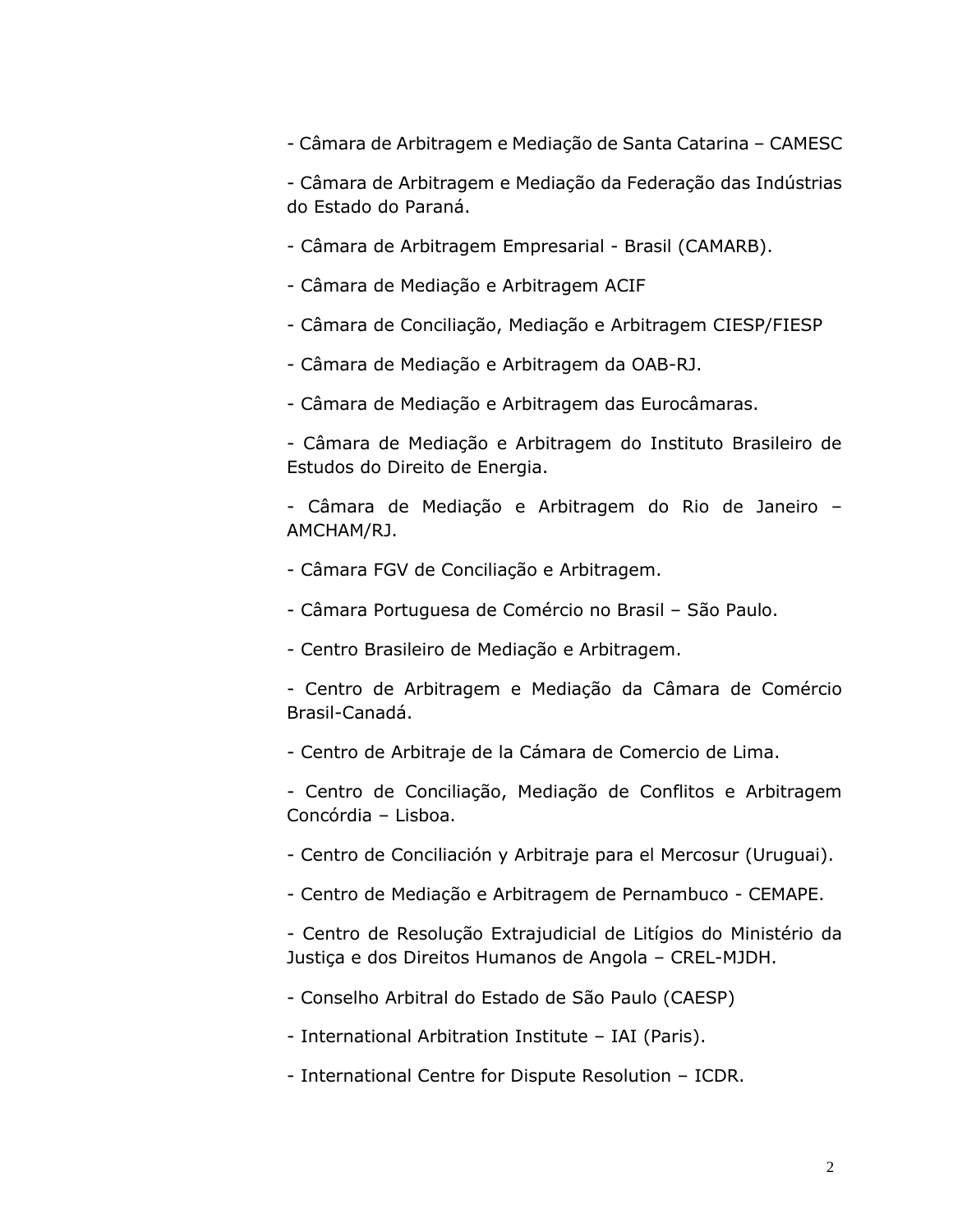### **OTHER ACTIVITIES**

- 2021 onward Counselor of the Clube dos Arbitralistas Lusófonos CAL
- 2019 onward Member of the Permanent Forum on Arbitration Law of the Rio de Janeiro's State School of Magistrates – EMERJ
- 2016 2018 Member of the Committee on Mediation, Conciliation and Arbitration of the Brazilian Lawyers Institute – IAB
- 2016 2018 Member of the Special Committee for Mediation and Arbitration of the Brazilian Bar Association – São Paulo
- 2016 2018 President of the Center of Studies of the Arbitration Committee of the Brazilian Bar Association – Rio de Janeiro.
- 2016 onward Member of the Deliberations Board of Câmara de Arbitragem Empresarial - Brasil (CAMARB)
- 2014 onward Member of the Consulting Board of the Centro Brasileiro de Mediação e Arbitragem – CBMA.
- 2012 onward Vocal of the Comité Directivo Brasileño Club Español de Arbitraje.
- 2011 onward Officer of the Commercial Arbitration Committee of the Latin-American Arbitration Association.
- 2011 onward Member of the Consulting Board of the Centro de Arbitragem e Mediação da Câmara de Comércio Brasil-Canadá – CAM/CCBC.
- 2011 onward Counselor of the Superior Council of the Câmara de Conciliação, Mediação e Arbitragem de São Paulo – CIESP/FIESP.
- 2008 onward Member of the Consulting Committee of the Swiss Arbitration Academy.
- 2007 onward Member of the Brazilian Consulting Group of the International Center for Dispute Resolution.
- 2006 onward Founding member of the Comité Argentino de Arbitraje Nacional y Transnacional (CARAT) and member of its Assessing Counsel.
- 2005 onward President of the Arbitration Committee of the Câmara Britânica de Comércio – BRITCHAM.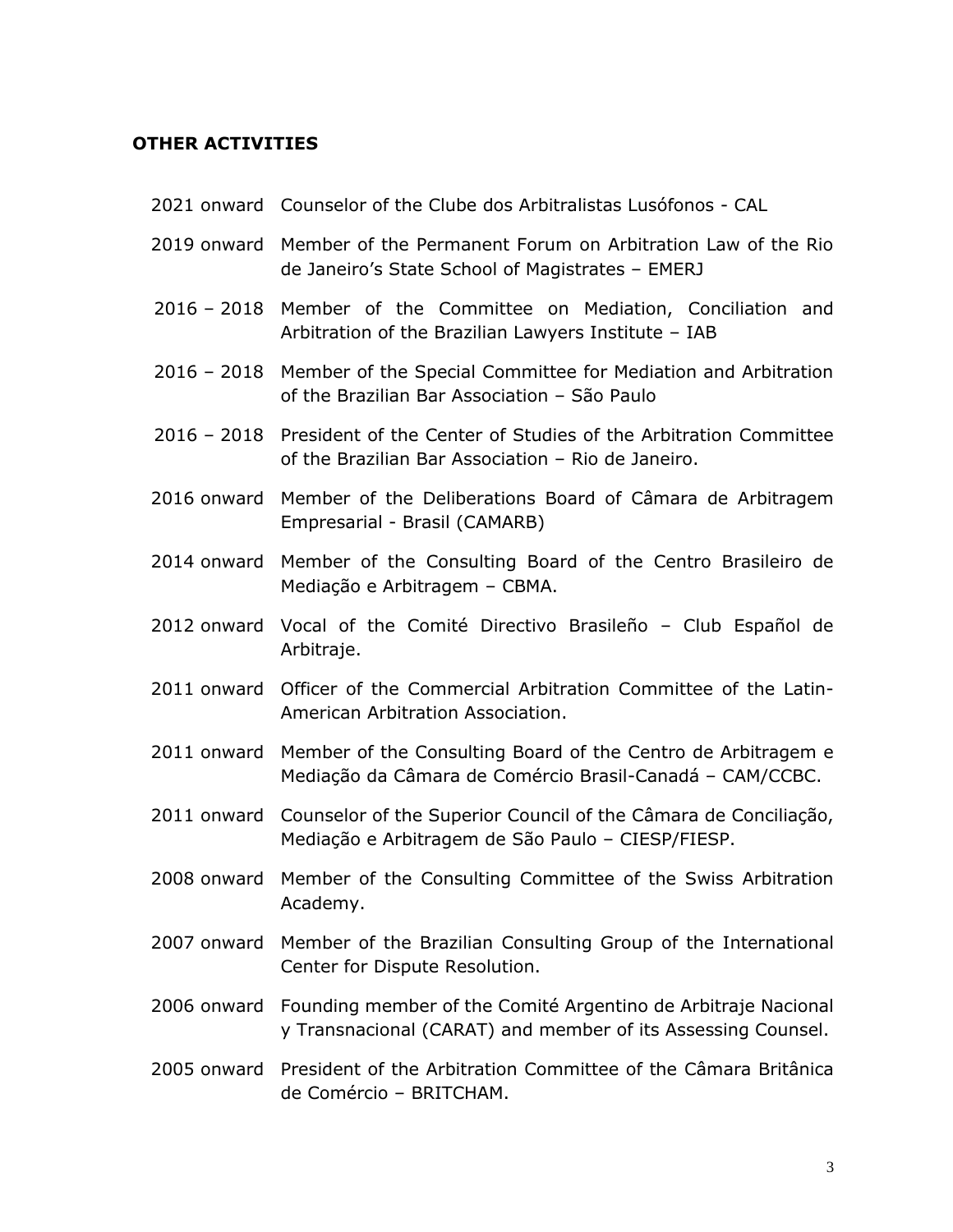- 2005 onward Member of the Club Español de Arbitraje.
- 2004 onward Member of the International Council of the Comité Venezolano de Arbitraje.
- 2004 onward Member of the Editorial Council of the Revista de Arbitragem e Mediação.
- 2003 onward Member of the Editorial Council of the Revista Brasileira de Arbitragem.
- 2003 onward Member of the Latin-American Arbitration Group of the ICC and of the Arbitration Committee of ICC Brazil.
- 2007 2011 Member of the Directing Council of the Brazilian Arbitration Committee – CBAr.
- 2005 2008 Member of the Mediation Committee of the Brazilian Bar Association – Rio de Janeiro.
- 2005 2008 Member of the Arbitration Committee of the Brazilian Bar Association – Rio de Janeiro.
- 2005 2008 President of the Center of Studies on Arbitration and other Alternative Dispute Resolution of the Arbitration Committee of the Brazilian Bar Association – Rio de Janeiro.
- 2003 2004 Council Director of the Brazilian Arbitration Committee CBAr.
	- 2002 Founder and Director of the Centro Brasileiro de Mediação e Arbitragem.
- 2001 2002 Founder and Member of the Scientific Council of the Brazilian Arbitration Committee – CBAr.

### **TITLES**

- 2005 –2006 Advanced Studies on Commercial Law San Pablo-CEU University, Madrid.
	- 1989 Course of American and International Law– International and Corporation Law Center – Academy of American and International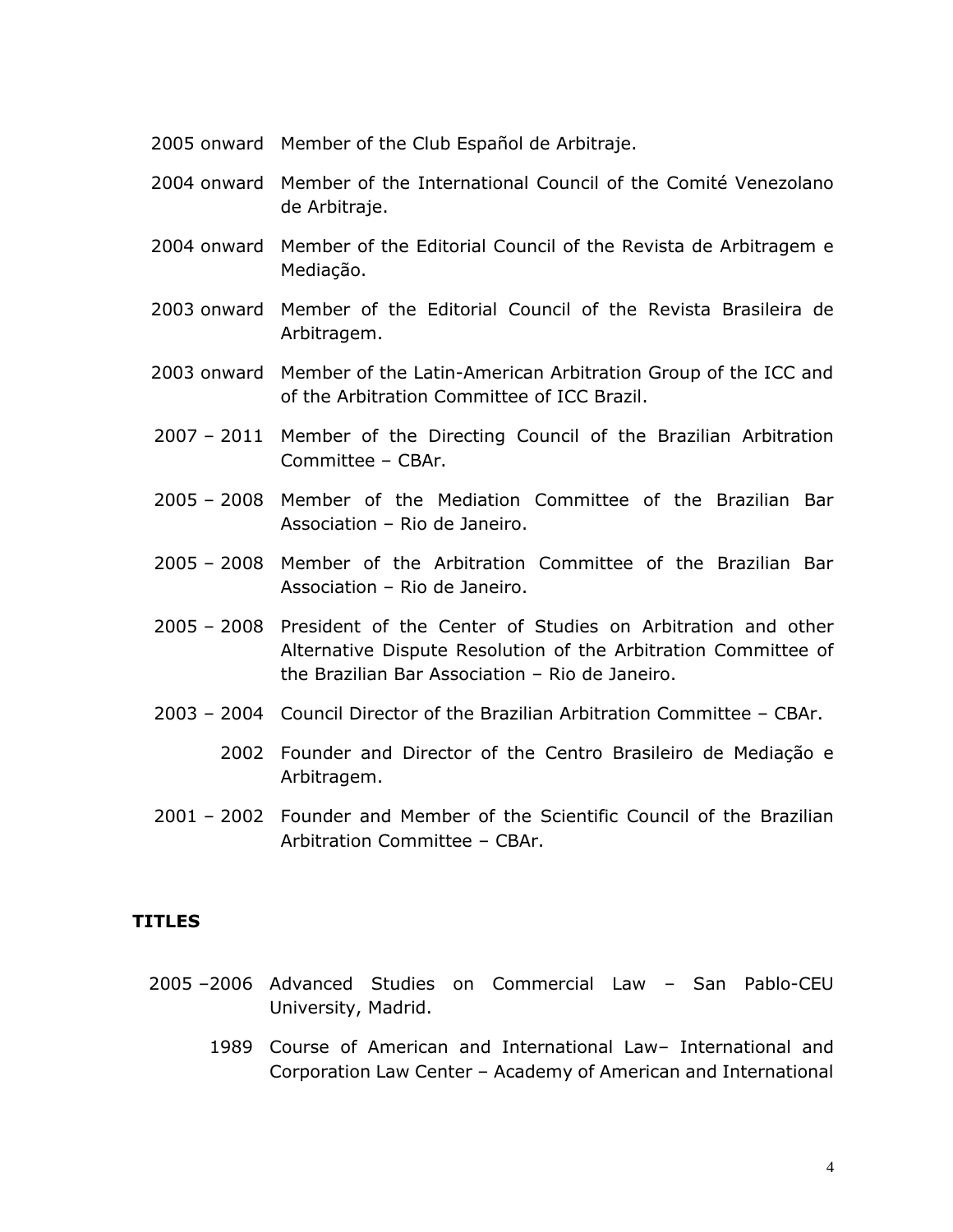Law – University of Texas – Dallas-USA – Scholarship awarded by the Southwestern Legal Foundation).

1983 Post-Graduation on Economics Law – Institute of Economics Law Studies (IEDE) – Coordinated by Prof. Alfredo Lamy Filho and Prof. José Luiz Bulhões Pedreira).

### **AWARDS**

- 2021 Recipient of Laurel of Acknowledgement by the Federal Council of Brazilian Bar Association - OAB
- 2019 Guest of Honor for the delivery of the Rio de Janeiro's School of Magisters – EMERJ Medal of Merit
- 2017 Brazilian Guest of Honour at VII Encontro Internacional de Arbitragem de Coimbra – Organizers: José Miguel Júdice e Antônio Pinto Leite
- 2015 Guest of Honor at Congress 20 Anos da Lei Brasileira de Arbitragem – Federal Council of the Brazilian Bar Association
- 2014 Guest of Honor at XXII Conferência Nacional dos Advogados Brazilian Bar Association
- 2010 Guest of Honor at III Encontro Nacional de Arbitragem e Mediação – Conselho Nacional das Instituições de Mediação e Arbitragem
- 2008 Recipient of the "Comendador" Order of Merit Senador Marco Antonio de Oliveira Maciel – Conselho Nacional das Instituições de Mediação e Arbitragem
- 1998 Tullio Ascarelli Award– First Place in the Monograph Contest of the Brazilian Institute of Comparative Commercial Law – São Paulo University (USP), with the thesis "Legal Aspects of Commercial Arbitration in Brazil". The contest's Judging Committee was composed by Professors Philomeno J. da Costa, Fábio Konder Comparato and Egberto Lacerda Teixeira.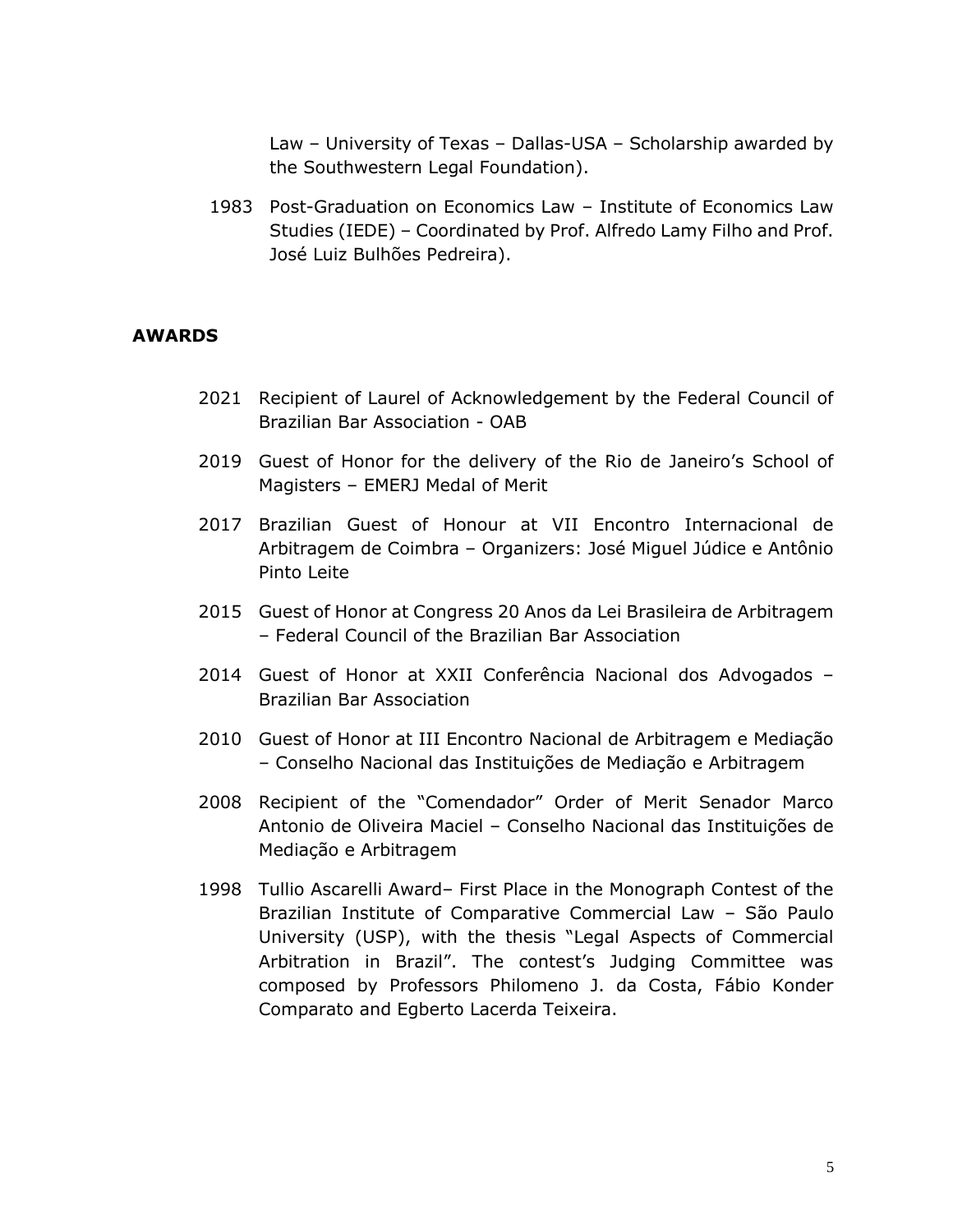### **EDUCATION**

1974 – 1978 School of Law of the State of Rio de Janeiro University - UERJ Padre Antonio Vieira School.

#### **PROFESSIONAL EXPERIENCE**

- 2004 2012 Coordinator and Professor of GVLaw course on Arbitration.
- 2007 2011 Coordinator of the Module "Alternative Dispute Resolution and Arbitration" of FGV Direito Rio's Program of Continual Education.
- 2006 2009 President of the Fiscal Council of Duke Energy Geração Paranapanema S.A.
- 2004 2006 Advisory Counsel at Barbosa, Müssnich & Aragão Advogados.
- 2004 2005 Coordinator and Professor of FGV Law Rio Arbitration Postgraduate Course.
	- 2004 Vice-President of the Curator Council of Instituto Embratel 21.
- 2003 2004 President of the Curator Council of Instituto Embratel 21.
- 2003 2005 Council Member of Telos Fundação Embratel de Seguridade Social.
- 2001 2005 Judge at the city of Rio de Janeiro's Administrative Tax Court.
- 2001 2005 Vice-President of the Conselho Nacional das Instituições de Mediação e Arbitragem - CONIMA.
- 1999 2003 Empresa Brasileira de Telecomunicações S. A. (Brazilian Telecommunications Company) – EMBRATEL – General Counsel in charge of the legal department, compounding of more than 30 lawyers and approximately 53 administrative assistants. EMBRATEL is the largest long-distance telecom corporation in Brazil with businesses and subsidiaries in South America and U.S.
- 1998 1999 Globo Cabo Holding S.A. General Counsel responsible for the legal area of the telecommunications segment (cable TV) of Globo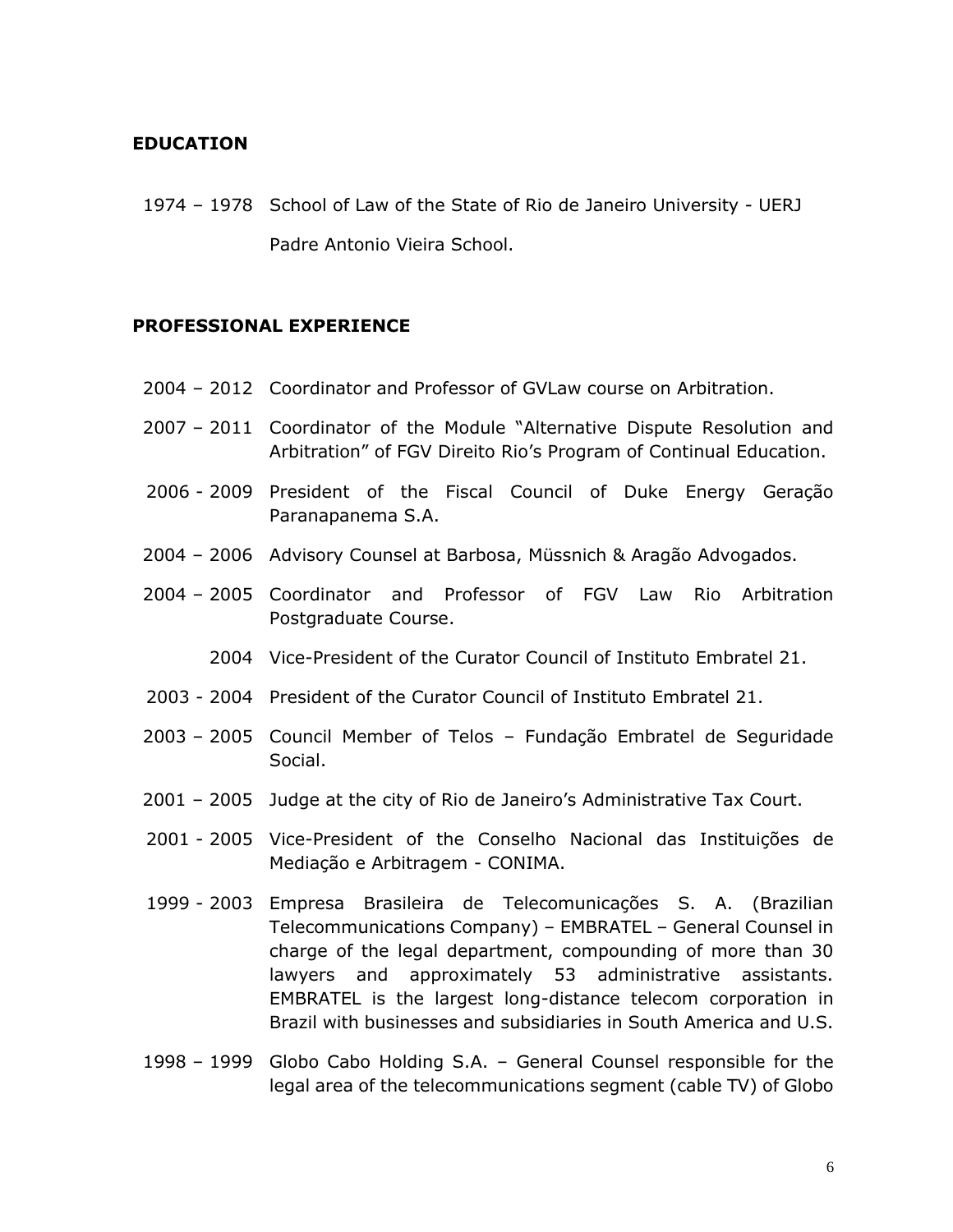Organizations with a group of 10 in-house lawyers and approximately 10 administrative assistants.

- 1997 1999 Director of the Center of Studies and Debates of the Conselho Nacional das Instituições de Mediação e Arbitragem - CONIMA.
- 1993 1998 Coordinator of the Legal Committee of the National Union of Petroleum Distributors Companies (SINDICOM).
- 1992 1993 Texaco Latin America/West Africa Florida USA Worked in the international area as Legal Advisor of Texaco Group of companies with businesses in several countries.
- 1991 1998 Texaco of Brazil S.A. Petroleum Products Legal General Manager responsible for the entire legal area (except tax) of the Legal Department, with 14 lawyers in charge of Marketing, Operations, Finance and other areas of the company.
- 1994 1996 President of the Consulting Board of the Academy of American and International Law (Dallas-EUA) Interamerican Alumni Association.
- 1991 1993 Founder and Directing President of the Academy of American and International Law (Dallas-EUA) Interamerican Alumni Association.
- 1989 1990 Legal Counsel of the Brazilian Association of Capital Market Analysts (ABAMEC) State of Rio de Janeiro.
- 1981 1991 Evaldo Ramos Associate Lawyers Worked in projects involving transfer of technology and foreign loans, and in commercial areas (securities; commercial purchase and sale), international areas (acquisitions), corporative areas (merger, split-off and company organization; agreements and bylaws), contractual areas (drawing up and negotiation of several type contracts), tax areas (administrative and legal defense in IRPJ (legal entity income tax), IRPF (individual income tax), ICMS (Tax on Circulation of Goods), ISS (Services Tax), litigation and counseling in the field of arbitration.
	- 1978 Attorney's General Office of Justice Criminal, civil and family law areas.
- 1976 1979 Baptista Martins Law Office– Trainee and lawyer in the civil, commercial and procedural laws.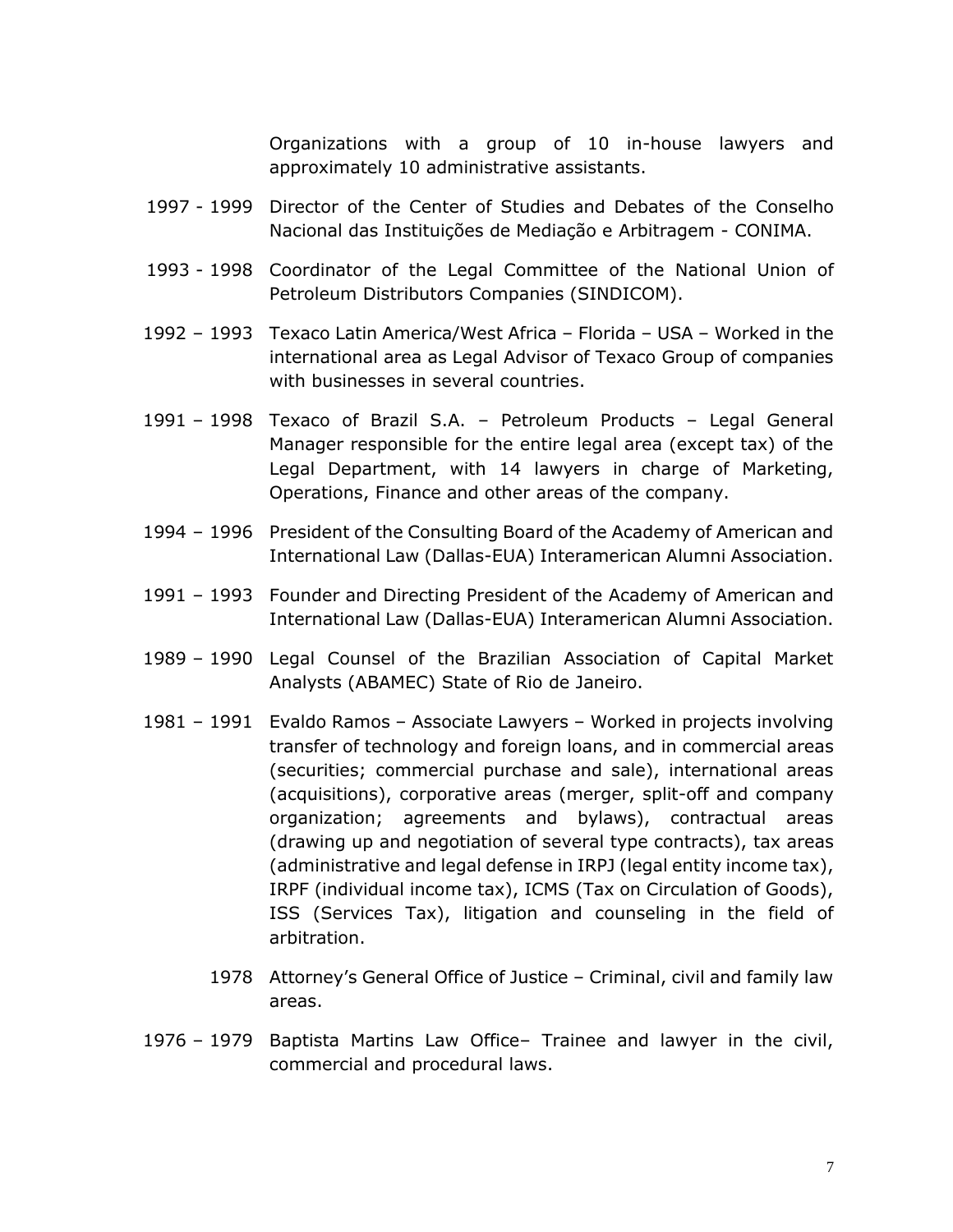### **ACADEMIC ACTIVITIES**

- 1998 Examiner of the Examining Board of Commercial Law at the XXII Contest for a position in the Prosecution Service of the State of Rio de Janeiro – 1998.
- 1996 1999 Lecturer at the Rio de Janeiro State School of Magistrates (EMERJ) - Corporate and Arbitration laws.
- 1996 1997 Supervisor of legal thesis in Commercial and Corporate Law at EMERJ.
- 1995 1996 Visiting Examiner of legal thesis EMERJ.
- 1991 1998 Professor on Commercial Law at the Universidade Cândido Mendes School of Law (Ipanema).

### **PROFESSIONAL LANGUAGES**

Portuguese (mother language)

English (fluent)

Spanish (intermediary)

## **ANNEX TO THE CURRICULUM VITAE**

### **ACADEMIC ACTIVITIES**

### **I – PUBLICATIONS**

### **1 – Books**

- "Arbitration in the corporate law" – **Quartier Latin Editors** – 2012.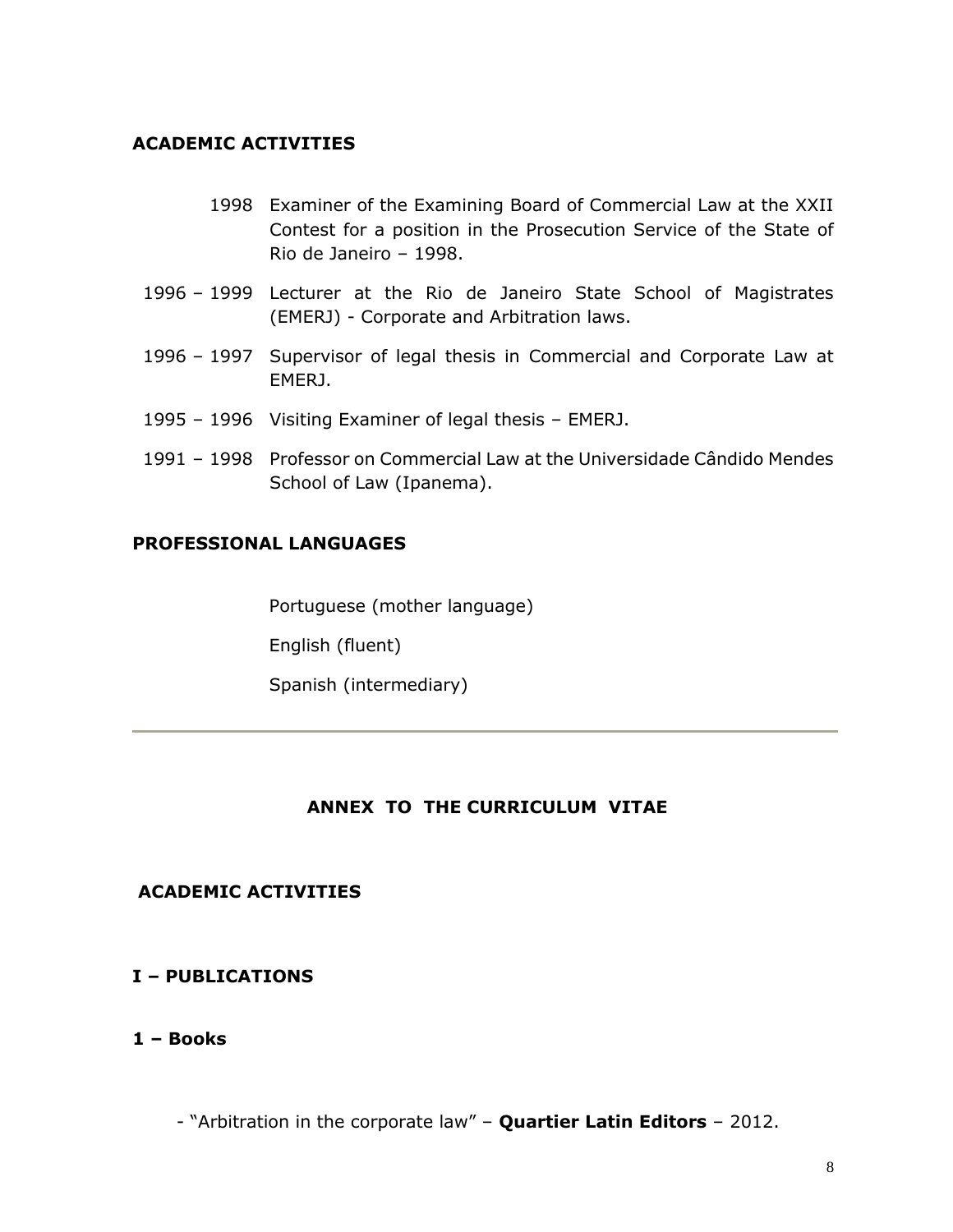**- "**Notes to the Arbitration Law" – **Forense Publishers** – 2008.

- "Relevant Aspects of Arbitration Law" – **Forense Publishers** – 1999 (jointly with Selma Lemes and Carlos Alberto Carmona).

**-** "Legal Aspects of Commercial Arbitration in Brazil" –**Lumen Juris Publishers** – 1989 **(Tullio Ascarelli Award).** 

### *Chapters of Books:*

- O Novo Agronegócio e Resolução de Disputas (Organizers: Augusto Tolentino e Thiago Marinho Nunes) – **Almedina** – Article: "Arbitragem do passado à tecnologia" - 2022

- 25 anos da Lei de Arbitragem: história, legislação, doutrina e jurisprudência (Organizers: Arnoldo Wald e Selma Ferreira Lemes) – **Revista dos Tribunais** – Article "Os 25 anos da Lei de Arbitragem: breve olhar sobre o cenário antecedente" - 2022

- Estudos de Arbitragem em homenagem ao bastonário Manuel Gonçalves (Organizer: Lino Diamvutu) – **Almedina** – Article: "Arbitragem e a estipulação em favor de terceiro" - 2021

- Arbitragem: 5 anos da Lei nº 13.129, de 26 de maio de 2015 (Organizers: Vianna Alves Ferreira, Olavo Augusto Vianna Alves Ferreira and Paulo Henrique dos Santos Lucon) – **Migalhas -** Article: "Arbitration: statute of limitations and Public Entities as Parties" – 2020

- International Arbitration: law and practice in Brazil (Editor: Peter Seter) – **Oxford University Press** – Article: "International versus National Awards" - 2020

- A Arbitragem na Contemporaneidade (Organizers: Alexandre Figueiredo de Andrade Urbano, Franco Giovanni Mattedi Maziero) – **Del Rey** - Article "Anotações sobre a Arbitragem Societária" – 2019

- Temas de Mediação e Arbitragem III (Coordinators: Asdrubal Franco Nascimbeni, Maria Odete Duque Bertasi, Ricardo Borges Ranzolin) – **Lex** – Article "À guisa de prefacio: a arbitragem por um sobrevoo de drone" – 2019

- Estudos de Direito: uma homenagem ao Prof. José Carlos de Magalhães (Organizers: Luiz Olavo Baptista, Debora Visconte, Mariana Cattel Gomes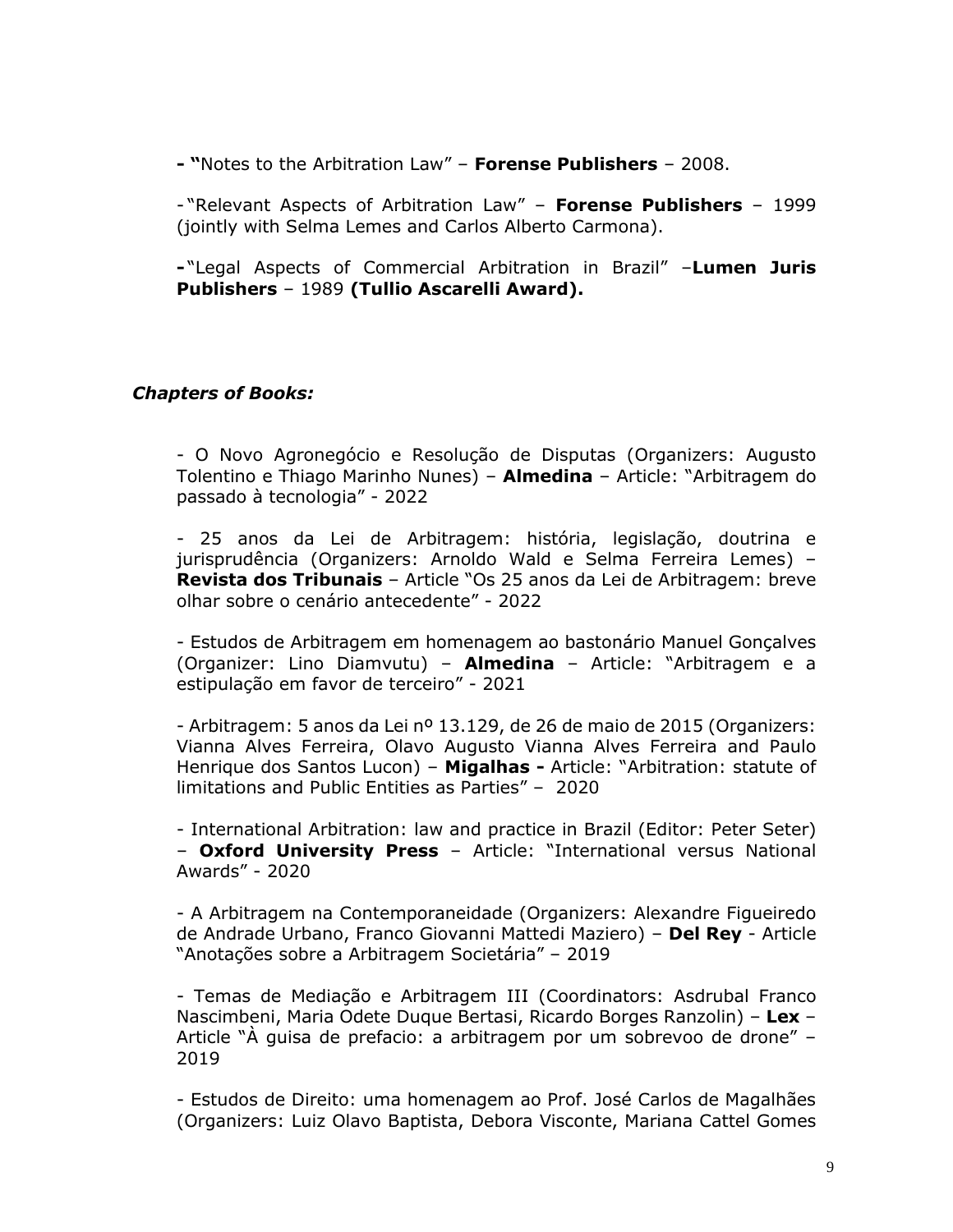Alves) – **Atelier Jurídico** – Article "Cláusula Arbitral Estatutária e sua Aprovação por Voto Majoritário: Por Que Resistir?" – 2018 – Updated, previously published on "Studies on Arbitration Law in honour of Mario Raposo"

- "20 Anos da Lei de Arbitragem" (Coordinators: Asdrubal Franco Nascimbeni, Joaquim de Paiva Muniz e Ricardo Ranzolin) Article "Notas sobre Direito Desportivo e Arbitragem" – 2015

- "Arbitration Law of Brazil: Practice and Procedure" (Coordinators: Joaquim de Paiva Muniz e Ana Tereza Palhares Basílio) – **Juris Publishing, Inc** – Article "Twenty Years of Brazilian Arbitration Law: Overview and Prospects" – Coauthored by Bernard Potsch – 2015

- "Studies on Arbitration Law in honour of Mario Raposo" (Coordinators: Agostinho Pereira de Miranda, Miguel Cancella de Abreu, Paula Costa e Silva, Rui Pena e Sofia Martins) – **Editora Universidade Católica** – Article "Cláusula Arbitral Estatutária e sua Aprovação por Voto Majoritário: Por Que Resistir?" – 2015

- "Comments to Civil Code" (Chapter: Negotiable Instruments) – coordination of Professors Arruda Alvim and Thereza Alvim - **Forense Publishers** – 2013.

- "Corporate Process" (Coordinators: Flavio Luiz Yarshell and Guilherme Setoguti J. Pereira) – **Quartier Latin Publishers – 2012** - Article "Subjective Arbitrability and the Precedence of Corporate Law as a Supposed Impeditive Factor to Arbitration in Corporations".

- "Commercial and International Arbitration – The New York Convention and Brazilian Law" (Coordinators: Arnoldo Wald and Selma Lemes) – **Saraiva Publishers** – **2011** – Article "Arbitrability and the Reservations contained in Article II(3) of the New York Convention".

- "Domestic and International Arbitration: Tribute to Professor Theophilo de Azeredo Santos" (Coordinators: Rafaella Ferraz and Joaquim Muniz) – **Forense Publishers – 2008** - Article "Legal Capacity, Consent and Third Party Intervention: an Overview".

- "Arbitration in Brazil – Relevant Legal Issues" (Coordinators: Eduardo Jobim and Rafael Bicca Machado) – **Quartier Latin Publisher – 2008** - Article "Overview on the Taking of Evidence in Arbitration".

- "Today's Great Themes – Mediation, Arbitration and Conciliation, V. 7" (Coordinator: Eduardo de Oliveira Leite) –**Forense Publishers – 2008** – Article "Objective Arbitrability. Public Interest, Unavailable Rights and Public Policy Laws". Article also published on **Interesse Jurídico Magazine, edition n. 50, July/August 2008**.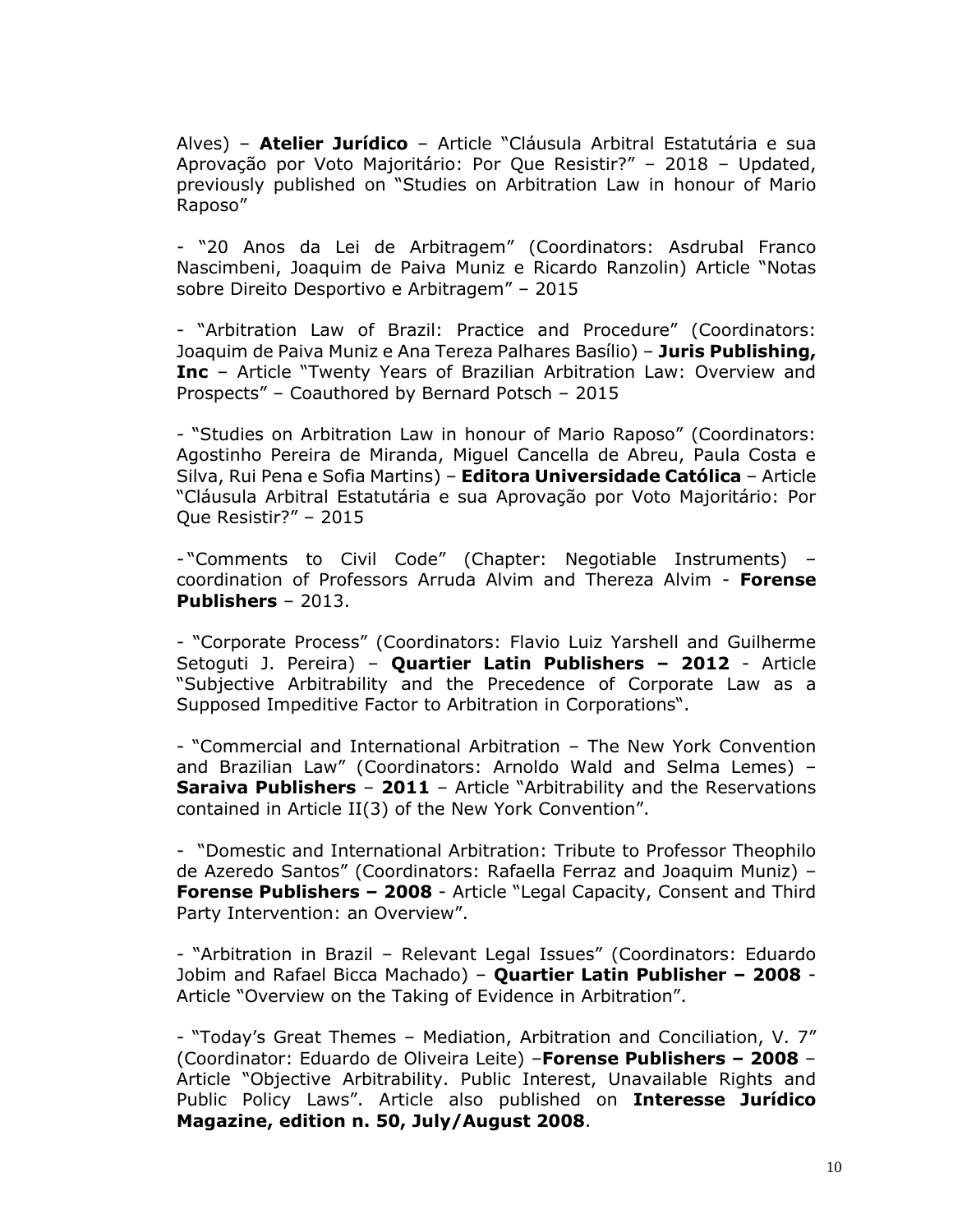- "Civil Law and Civil Procedural Law (*Liber Amicorum* Professor Arruda Alvim)" (Coordinators: Araken de Assis, Nelson Nery Jr., Thereza Alvim and others) – **Revista dos Tribunais Publishers – 2007** - Article "Third Party Intervention's in Arbitration Proceedings: a Proposal".

- "The Evolution of Law in the 21<sup>st</sup> Century - Studies in Honor of Professor Arnoldo Wald" (Coordinators: Diogo Leite de Campos, Gilmar Ferreira Mendes and Ives Gandra Martins) – **Almedina Publishers – 2007 -** Article "Subjective and Objective Arbitrability of Corporate Disputes".

- "Sport Law in a Nutshell" (Coordinator: Rubens Approbato Machado and others) - **Quartier Latin Publisher – 2007** – Article "The Objective and Subjective Arbitrability: Binding and Valid Submission to the Court of Arbitration for Sports".

- "Arbitration: Tribute to Professor Guido Soares" (Coordinators: Pedro A. Batista Martins, Selma Lemes and Carlos Alberto Carmona) – **Atlas Publishers – 2007** - Article "Arbitration and the Myth of the Partial Award".

- "Arbitration Law of Brazil: Practice and Procedure" – (Coordinators: Joaquim T. de Paiva Muniz and Ana Tereza Palhares Basílio) – **Juris Publishing, Inc. – 2006** – Article "Ten Years of the Arbitration Law of 1996: Overview and Prospects".

 **-** "The Contemporaneous International Law – *Liber Amicorum* Professor Jacob Dolinger" (Coordinators: Carmem Tiburcio and Luís Roberto Barroso) – **Renovar Publisher** – Article "Comments to the Mercosur Agreement to the International Commercial Arbitration" – 2006.

- "Taxation on the Financing and Capital Market and on the Private Social Security" (Coordinator: Heleno Taveira Torres) – **Quartier Latin Publisher** – Article "Atipical Agreements and the Tax Imposition: Concerns and Awareness" – 2005.

- "Studies and Opinion-Law of Petroleum and Gas" (Coordinator: Marilda Rosado) – **Renovar Publisher** – Article "Law of Petroleum – Fragments of Arbitration" – 2005.

**-** "Corporate Law in the New Civil Code" – Coord. Frederico Viana Rodrigues – **Forense Publisher** – Article "An Overview of the Negotiable Instruments under the New Civil Code Rules" - 2004.

- "New Studies on Commercial Law - *in memoriam* of Celso Barbi Filho" (Coordinator – Professor Theóphilo de Azeredo Santos – **Forense**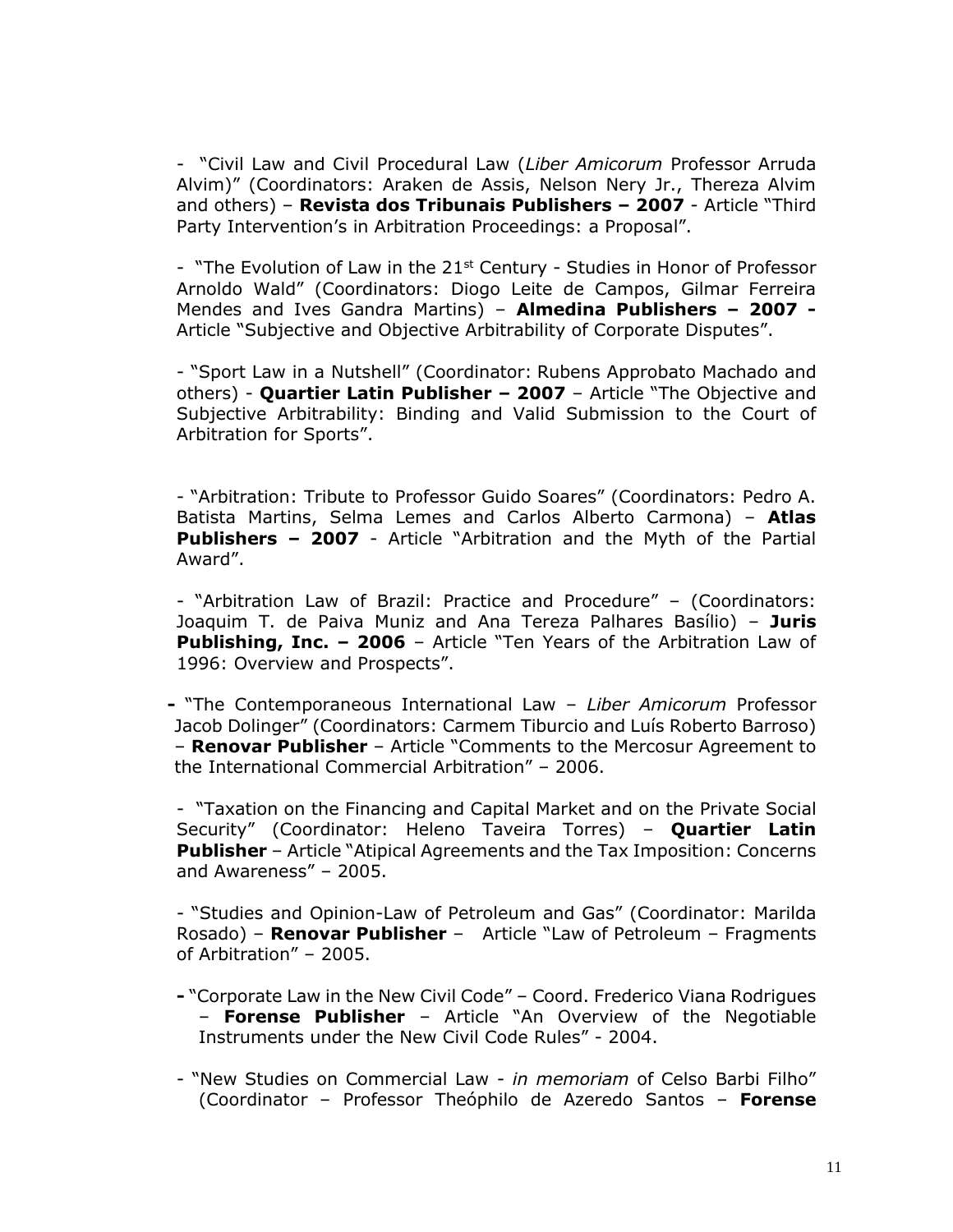**Publishers)** – Article "The Autonomy of the Arbitration Agreement" - 2003.

- "Thoughts on Arbitration *In Memoriam* of Chief Judge Claudio Vianna de Lima" (Coordinators - Pedro A. Batista Martins and J.M. Rossani Garcez - **LTR Publishers** – Article "Arbitration in Limited Liability Companies" - 2002.
- "Arbitration: Current Aspects" (Coordinator Adriana N. Pucci –**Forense Publishers** – 2001) – Article on "Relevant Points when settling Commercial Arbitration Agreement".
- "Arbitration in the Globalization Era" (Coordinator J. M. Rossani Garcez – **Forense Publishers** – 1997) – Article on "Arbitration through the Times. Obstacles and Prejudice towards its Implementation in Brazil up to the enactment of Law no. 9307/96".
- "Arbitration Brazilian Law and International Practice" (Coordinator Paulo Borba Casela - **LTR Publishers** – 1999 – 2<sup>nd</sup> Edition) – Article on "Issues involving the *Exequatur* of Foreign Arbitration Awards".
- "Theory and Practice of International Private Arbitration" (International Law Review – **Rio Branco Institute, AGU** and **Brazilian Bar Association**) – Article on - "Arbitration – Brief Colloquium" and "Issues involving the *Exequatur* of Foreign Arbitration Awards".

## **2 – Specialized Legal Journals**

- Book review "Manual de Arbitragem Internacional Lusófona, by Catarina Monteiro Pires e Rui Pereira Dias" – Year 15 – jul./dec. 2021 – pp.353-
- Article "The Great Arbitral Tribunal" Revista de Arbitragem e Mediação (Arbitration and Mediation Magazine) - Year 15 – vol. 59 – oct./dec. 2018 – p. 79-90.
- Article "Dealing with Arbitration and Infrastructure in Brazil" Revista de Arbitragem e Mediação (Arbitration and Mediation Magazine) - Year 15 – vol. 58 – jul./sept. 2018 – p. 73-84.
- Article "Arbitrage and Attraction of Investments in Brazil" II Dia Gaúcho da Arbitragem - p. 123-128.
- Article "Arbitration: statute of limitations and Public Entities as Parties" – Revista de Arbitragem e Mediação (Arbitration and Mediation Magazine) - Year 13 – vol. 50 – jul./sept. 2016 – p. 337-350.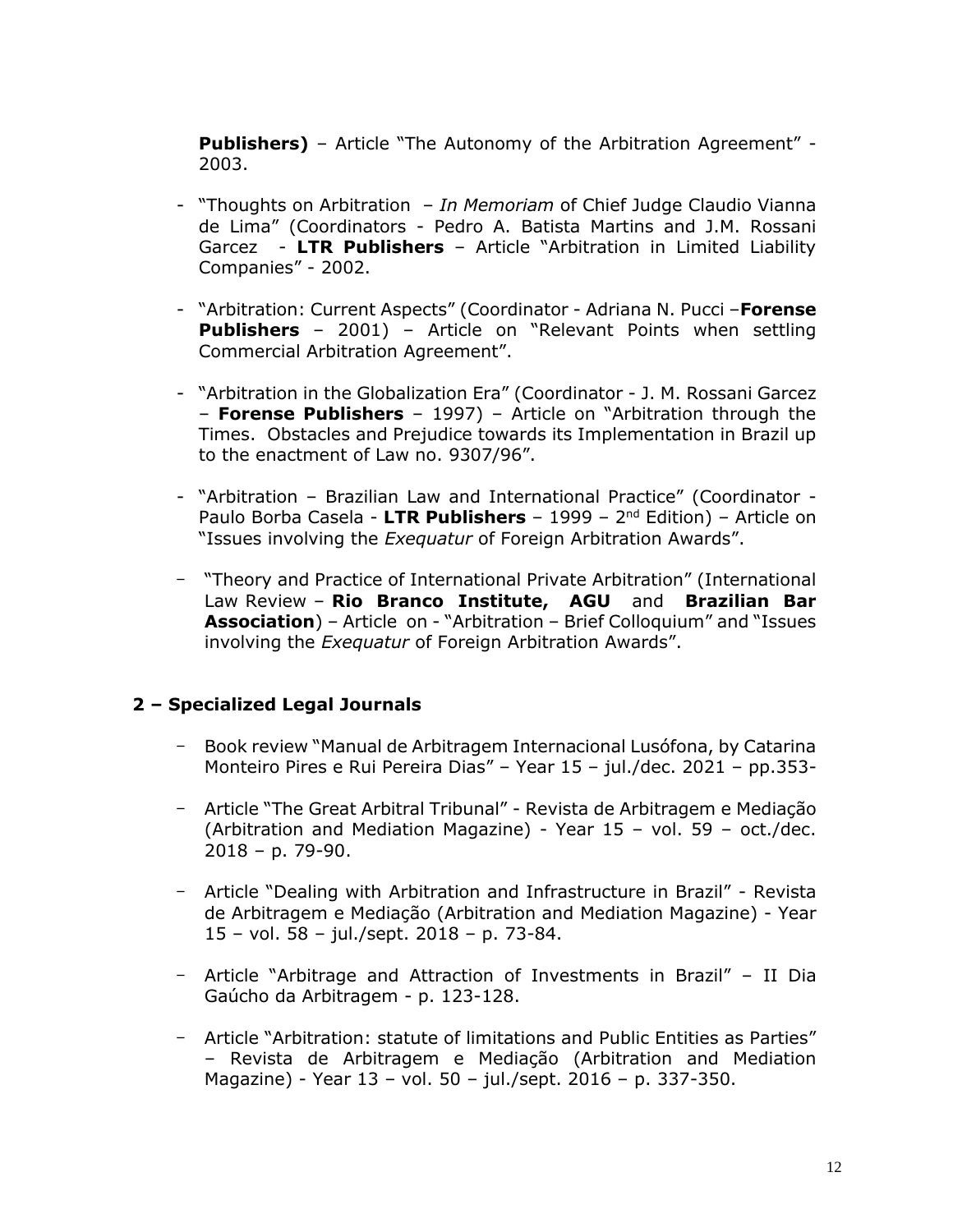- Article "Arbitration and Voluntary Third Party Intervention: A Proposal" – Revista de Direito do Tribunal de Justiça do Estado do Rio de Janeiro (State of Rio de Janeiro's Court of Law Magazine) – vol. 98
- Article "Arbitration in the corporate law" Revista de Arbitragem e Mediação (Arbitration and Mediation Magazine) - Year 10 – vol. 39 – oct./dec. 2013 – p. 55-66.
- Article "Arbitration and voluntary third parties intervention: a proposal"– Revista de Arbitragem e Mediação (Arbitration and Mediation Magazine) - Year 9 – vol.33 – abr./jun. 2012 – p. 245-269.
- Article "Arbitration in Brazil" **Revista Síntese, Direito Civil e Processual Civil (Synthesis Magazine, Civil Law and Civil Procedure)** - São Paulo - Year XI – N. 68 - p. 21-30 - November / December 2010
- Article "Arbitration's future in Brazil" **Direito GV** March 2010.
- Article "Enforcing a Foreign Award in Brazil" **LatinLawyer Online** Brazilian arbitration series - Part  $3$  - January  $13<sup>th</sup>$  2010 - See <http://www.latinlawyer.com/article.php?id=15393>
- Article "Enforcing a Foreign Award in Brazil" **Global Arbitration Review** – Vol. 4 – Issue 6 – December  $17<sup>th</sup>$  2009 – See [http://www.globalarbitrationreview.com/journal/article/19657/enforci](http://www.globalarbitrationreview.com/journal/article/19657/enforcing-foreign-award-brazil-essentials) [ng-foreign-award-brazil-essentials](http://www.globalarbitrationreview.com/journal/article/19657/enforcing-foreign-award-brazil-essentials)
- Remarks on the Superior Court of Justice Judicial Decision **Revista de Arbitragem e Mediação (Arbitration and Mediation Magazine)** – Year 6 – n. 21 – April/June 2009.
- "Arbitrating Corporate Disputes in Latin America" **Revista de Arbitragem e Mediação (Arbitration and Mediation Magazine)** – Year 6 - n. 20 – January/March 2009.
- "Arbitral Culture" **Publication of the Brazil-Canada Chamber of Commerce** – Year 3 – n. 13 – August/September 2008.
- "Subjective and Objective Arbitrability of Corporate Disputes" **Electronic Law Review (http://www.ambito-juridico.com.br)** – n. 47 – November 2007.
- - "The Objective and Subjective Arbitrability: Binding and Valid Submission to the Court of Arbitration for Sports" – **Brazilian Review of Sports Law** – Year IV - n. 10 – July/December 2006.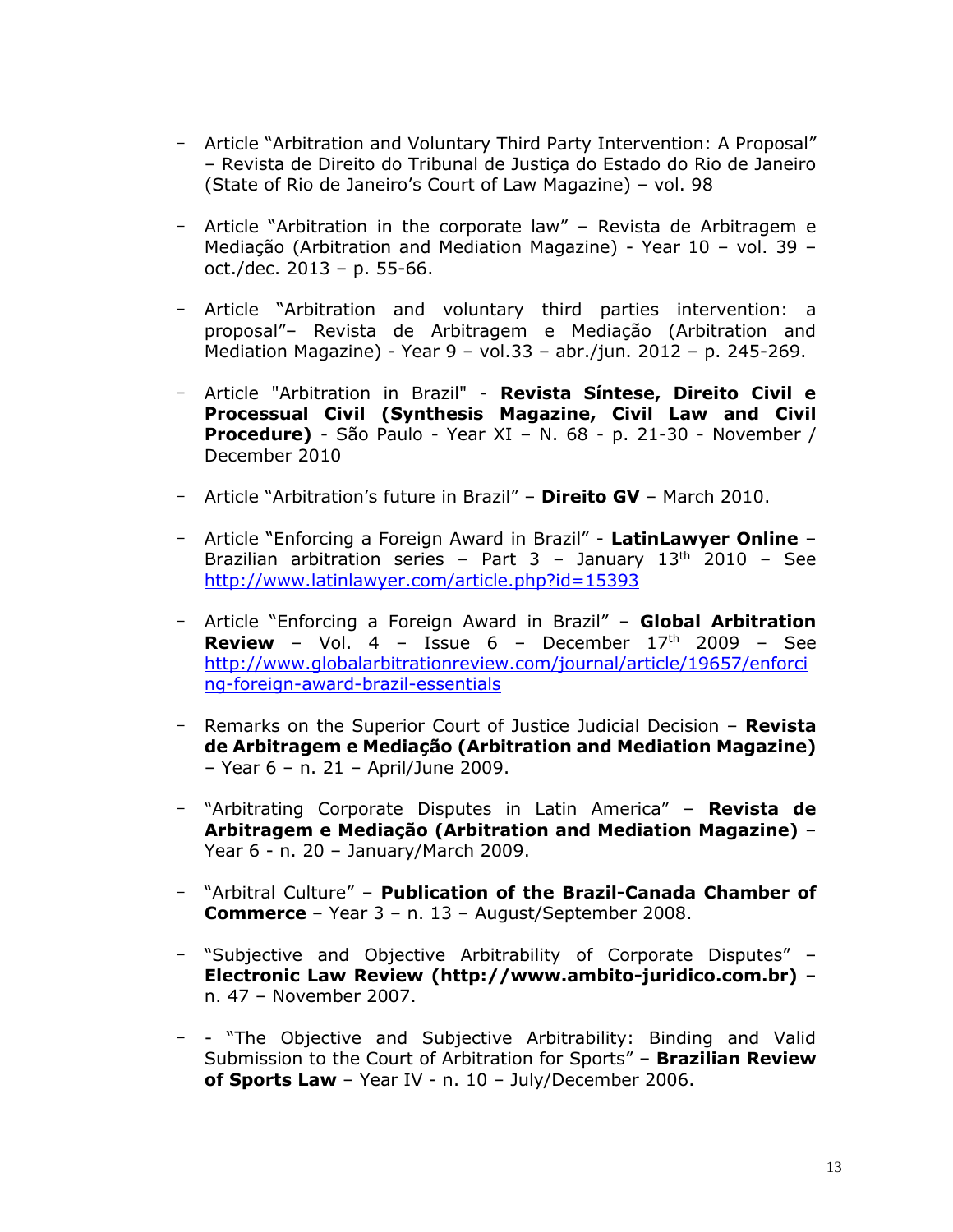- "The Three Phases of Arbitration" **Lawyer Review** Year XXVI n. 87 – September 2006.
- "Highlight on the Mercosur Agreement on International Commercial Arbitration" – **Brazilian Review of Arbitration** – Year 2 – n. 9 – January/March 2006; **Foro de Derecho Mercantil** (Colombia) – n. 12 – July/September 2006*.*
- *Legal Opinion* "Judicial Power Principle of Autonomy of Arbitration Agreement – Principle of *Kompetenz-Kompetenz* – New York Convention – Power to enter into Arbitration Agreement – Choice of the Governing Law – Jurisdiction of the Arbitral Tribunal – **Arbitration and Mediation Law Review** – Year 2 – n. 7 – October/December 2005.
- "Liability of the Controlling Shareholder Doctrine and Jurisprudential Considerations" – **Rio de Janeiro State School of Magistrates Law Review** – **EMERJ** – Vol. 8 – nº 29 – 2005; **Banking Law and Capital Market Law Journal** – Year 8 – nº 27 – January/March- 2005.
- "Foreign Award. Incompetence of Judicial Courts for Annulment. Exclusive Jurisdiction of the Supreme Court for Analysis of the Judicial Jurisdiction's Validity at the Moment of the Homologation Proceedings" –**Arbitration and Mediation Law Review** – Year I – nº 1 – January/April 2004.
- "Highlight on Brazilian Arbitration Act **Revista Vasca de Derecho Procesal y Arbitraje** – Tomo XV – September/2003
- "Some Remarks on Arbitration in Brazil and the Role of the Judiciary" **ASA Bulletin** – Volume 21, n. 2, June/2003.
- "Arbitration in Brazil A Look at Recent Developments" **Dispute Resolution Journal** – February/2003.
- "Arbitration in Limited Liability Companies" **Revista de Direito Mercantil (***Commercial Law Magazine***)** – Vol. 126 – Apr/June/2002.
- "Arbitration in Brazil" **Revista Doutrina (***Doctrine Law Magazine***)** – no. 13 - 2002.
- "Arbitration in the Scope of the Judiciary Power"- **Revista Doutrina (***Doctrine Law Magazine***)** – Vol. II – 2001.
- "Judicial Courts and the Arbitration. Four Years of Law no. 9.307/96"- A series of 4 articles published in the law magazine **Revista de Direito Bancário, do Mercado de Capitais e da Arbitragem (***Banking*, *Capital Market and Arbitration Law Journal***)** – Year 3 – no. 9 – Jul/Sep 2000, Year 3 – no. 10 - Oct/Dec 2000, Year 4 – no. 12 -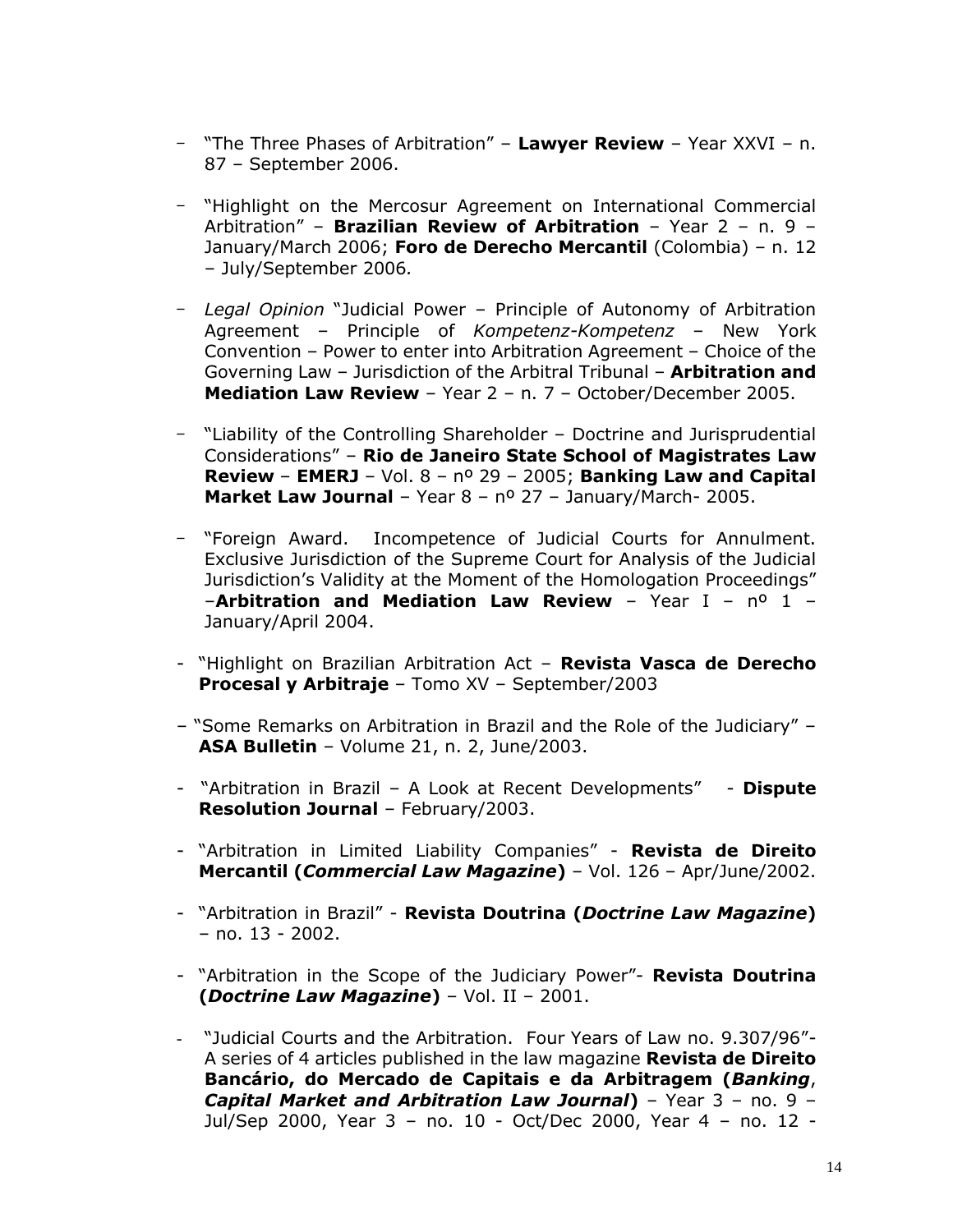Apr/June 2001 and Year 4 – no. 13 - Jul/Sep 2001 and in **Revista Forense (***Forense Law Magazine***)-** Vols. 357, 358, 359 and 360.

- "Legal Possibility of an Action for Renewing the Lease of Real Estate Owned by Mixed Capital Companies" – **Revista de Direito Civil (***Civil Law Magazine***)** no. 78, Oct/Nov/Dec/96; **Revista Doutrina (***Doctrine Law Magazine***)** – Vol.2 – 1996; COAD **Legal Selections –** Jul/96; ADCOAS Bulletin nº 22 (08/10/96) – written jointly with Dr. Jorge Rubem Folena de Oliveira.
- "Arbitration and Article 5, XXXV of the 1988 Constitution" **Revista de Direito Renovar (***Renovar Law Magazine***)** no. 4, Jan/Apr/96 – **Revista de Direito Civil (***Civil Law Magazine***)** no. 77 – Jul/Sep/96 and **Revista Doutrina (***Doctrine Law Magazine***)** – Vol. 1 – 1996.
- "Arbitration (Bill no.78/92)" **Livro de Estudos Jurídicos (***Legal Studies Review***)** no. 11 – IEJ –Forense Publishers – 1995.
- "Notes on Arbitration in Brazil and Congress Bill 78/92" **Revista de Processo (***Procedural Law Magazine***)** no. 77 – Year XX – Jan/Mar/95 – page 25; **Revista Forense (***Forense Law Magazine***)** – Vol. 332 – page 127 and **Revista de Arbitragem e Mediação (***Arbitration and Mediation Review***)** vol. 62 – page 363.
- "Shareholders' Right to Participate in Profit Distribution" **Revista de Direito Mercantil (***Commercial Law Magazine***)** no. 103 – Jul/Sep/96; **Revista dos Tribunais (***Court Law Magazine***)** – Vol. 736 – Feb/97; **Revista Forense (***Forense Law Magazine***)** – Vol. 338; **Revista da EMERJ (***EMERJ Legal Review***)** – Vol. 1 – no. 1 – 1998; **Livros de Estudos Jurídicos (***Legal Studies Review***)** no. 2 – 1991.
- "Negotiable Instruments Invalidity of their Issuance by the Creditor" **Livro de Estudos Jurídicos (***Legal Studies Review***)** n. 3 – 1991, **Suplemento LTR** *(LTR's Review)* n. 66/91 and **Boletim do Instituto dos Advogados do Paraná** *(Legal Bulletin of the State of Paraná Jurists Institute)* - 1992.

### **3 - Magazines, Journals and Newspapers**

- Article "Arbitration and attraction of investments" **Direito ao Ponto** Year 6 – n. 8 – 2013.
- "Arbitration and attraction of investments" **Valor Econômico Newspaper** – January, 30, 2012.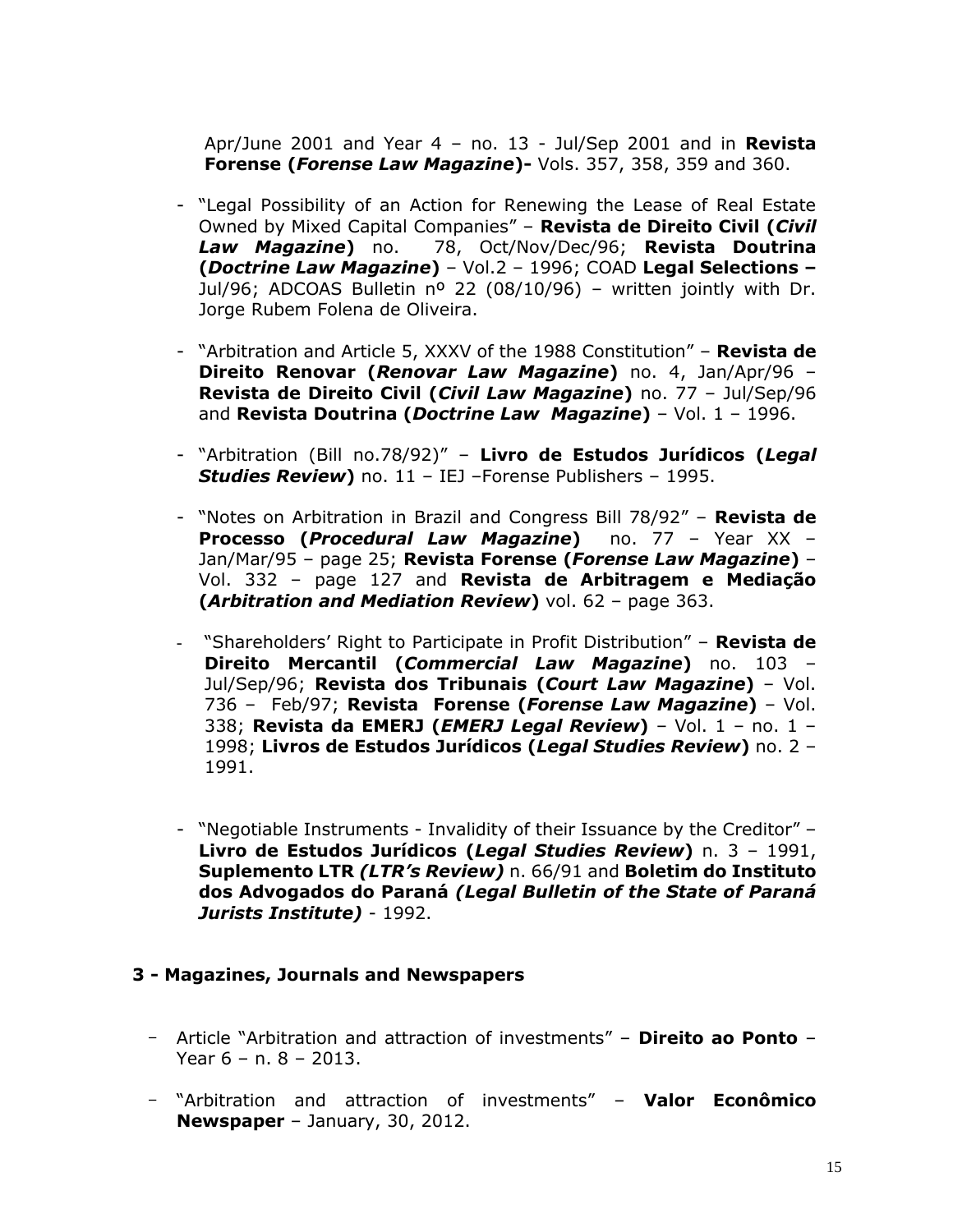- "Judiciary Power's Cooperation with Arbitration" **Direito ao Ponto** Year  $2 - n. 4 - 2009.$
- "The Foreign Arbitral Award and the Superior Court of Justice" (jointly with Octávio Fragata de Barros) – **Valor Econômico Newspaper** – January 26, 2006.
- "Arbitration in Brazil: Some New Developments" **Latin American Law & Business Report** (vol. 13, number 12) – December 31, 2005.
- "Arbitration and the Sports" **Brazil's Newspaper** (Jornal do Brasil) c. 5 – August, 15, 2005 (co-author with Pedro Trengrouse L. de Souza).
- "Telecommunications Arbitration" **LatinLawyer** vol. 4 Issue 2 April, 2005, (co-author with Paul E. Mason).
- "The Arbitration and the Companies of Public Law **Valor Econômico Newspaper** – July, 12, 2004.
- "The Absence of Family Planning" Newspaper **O Globo** May 29, 2004.
- "The Jurisdiction of the Army to Act at the Urban Site" Newspaper **Gazeta Mercantil** – November 21, 2003.
- "Compulsory Arbitration" **Valor Econômico** Newspaper **–** November 19,2003
- "The Concept of Democracy and the Plannings for the Judicial Court"-**Gazeta Mercantil (Commercial Gazette) – August 1st, 2003.**
- Interview "A Cheap and Easy Solution" **Justilex no.13** Year II Jan/2003.
- Article "Arbitration in the Scope of Judicial Court" **- Justilex no. 8** Year I – August/2002 – **Tribuna do Advogado** (*Lawyer's Tribune*) – Oct/2002 – no. 400.
- Article "Delinquency in Arbitration" **Revista da Associação Comercial do Rio de Janeiro** – *(Rio de Janeiro Trade Association Magazine)* no. 1359 – Year 61 – June/2002.
- **-** "Arbitration The Law that Caught On" **Correio Braziliense (***Federal District News- paper* **)** – 03.04.2002 and – **Revista da Associação Comercial do Rio de Janeiro** – **(***Rio de Janeiro Trade Association Magazine***)** no.1357 – Year 61 – April/2002.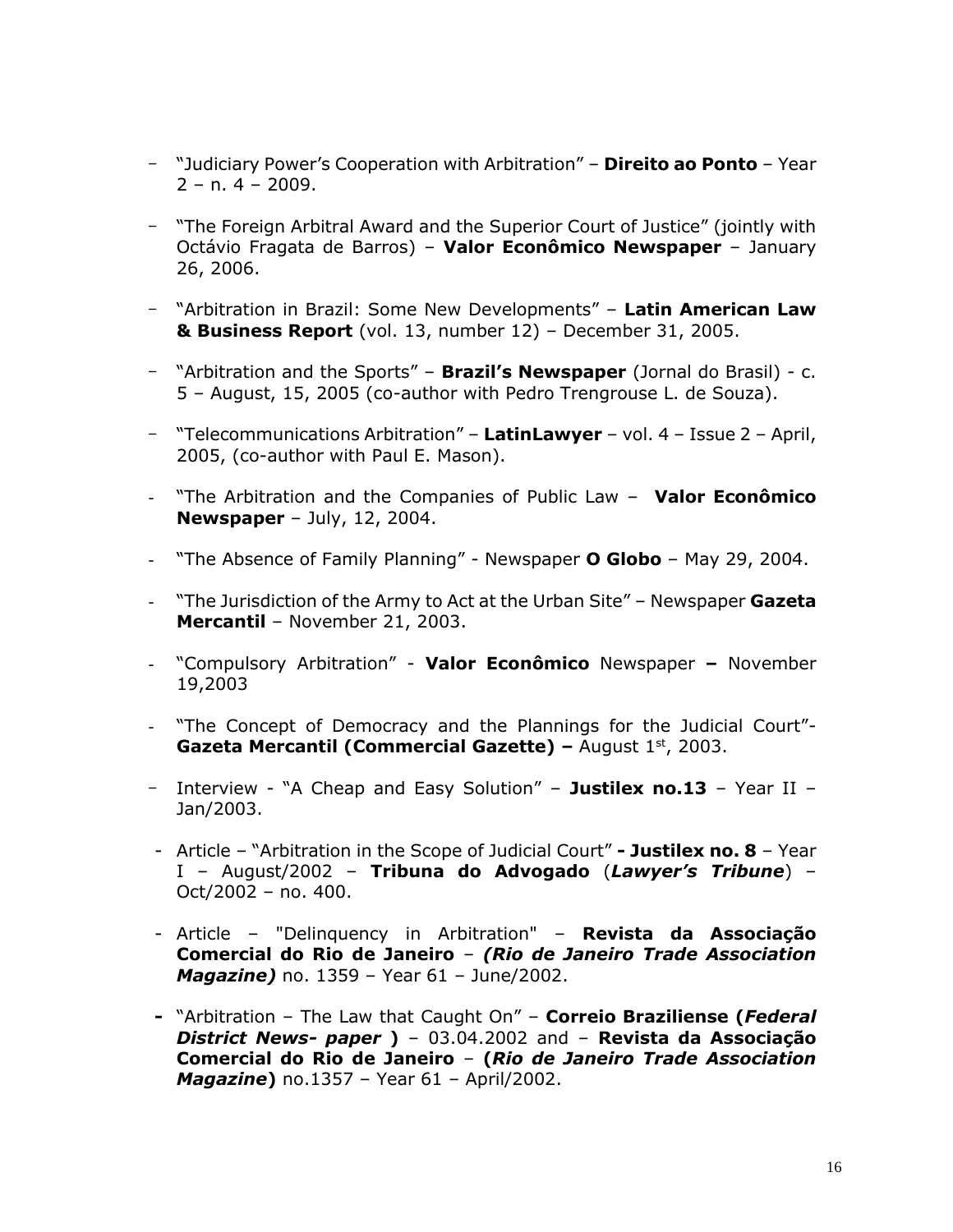- "Arbitration: "Comments on Judicial Court Decisions" **Brazilian Business** (AMCHAM) – no. 164 – June/2001.
- Article– "Hymn to Modern Times" **Correio Braziliense (***Federal District News-paper***)** – June/2000.
- Article "The Gift of Freedom" **Diário do Comércio (***Trade Diary Newspaper***)** – 04.26.2000.
- Article "Alternative Means of Dispute Resolution"– **Jornal do Brasil (***Brazil Journal***) –** 05.10.99 – **Correio Braziliense (***Federal District Newspaper***)** – 12.07.99 – **Tribuna do Direito (***Tribunal Law***)** (State of São Paulo) – Aug/99 – **Tribuna do Advogado (***Lawyer's Tribune***) –** Aug/99 – **Informe do 2º Registro de Títulos e Documentos** *(Report of the 2nd Public Notary of Titles and Deeds)* – Sep/99.
- "Notes on Arbitration in Brazil" **Revista do Advogado (***Lawyer's Magazine***)** - AASP – no. 51 – Oct/97.
- "Arbitration: Constitutional Aspect and Unnecessary Judicial *Exequatur*" Mediation and Arbitration: Development Strategy – **Publicação Inama (Inama Publication)** - 2<sup>nd</sup> Edition - 1997.
- "Arbitration Alternative Legal Means" **– Revista Ação Amcham (***American Chamber of Commerce Magazine***)**– May/97.
- "Brief Notes on Arbitration" **Suplemento Enfoque Jurídico do Tribunal Regional Federal (1ª Região)** *(Legal Supplement of the Federal Regional Court (1st Region)* –04 Edition– Jan/Feb/97 and **Tribuna do Advogado** *(Lawyer's Tribune)* – (Brazilian Bar Association) – Apr/97.
- "Justice at the Eve of the XXI Century" Informativo Consulex *(Consulex Report***)** – Year X – no. 8 – 02.19.96 – Justilex, Year I, no. 10, Oct/2002.
- "The Labor Party and the Arbitration" **Jornal do Commércio (***Trade Journal***)** of 12.01.96, page A-15.
- "Social Distortion" (Adjustment for Inflation of Financial Statements) **O Estado de São Paulo (***The State of São Paulo Journal***)** of 10/23/95 – page B2, and under the heading of "Extinction of the Monetary Correction of Financial Statements" – Informativo Consulex *(Consulex Report)*, Year IX, no. 39, of 09.25.95.
- "Access to Justice" **Jornal do Brasil (***Journal of Brazil***)**, page 9, of 06.23.95, and Informativo Consulex *(Consulex Report)***,** Year IX, no. 35, of 08.28.95.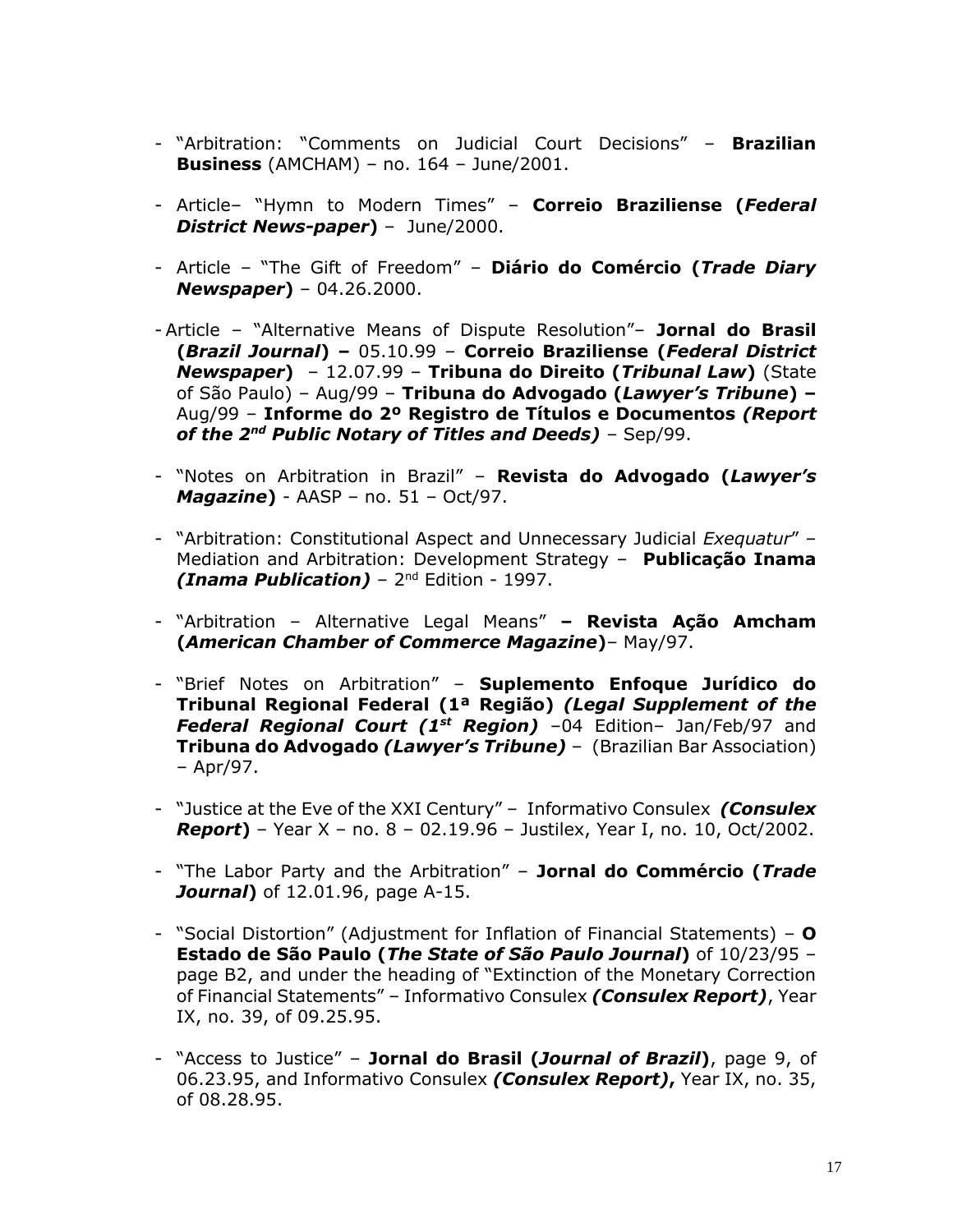- "Arbitration: New Diploma for Expediting Justice" **Boletim da Câmara Americana para o Brasil** *(Bulletin of the American Chamber of Commerce in Brazil)* – May/1992 – no. 2.
- "Arbitration, A Great Step to the Internationalization of the Country's Economy" – **Gazeta Mercantil (***Commercial Gazette***)**, of May 13, 1992.
- "The Master Plan of the CVM's (Securities and Exchange Commission) Capital Market" – **Revista Investidor Profissional (***Professional Investor Magazine***)** no. 77 – March/91.
- "New Legal Guidelines in Consumption Relations" **Jornal do Commércio (***Trade Journal***)**, February 24 and 25, 1991.
- "Commercial Paper" **Revista Investidor Profissional (***Professional Investor Magazine***)** no. 51 – August/90.
- "Legality of the Collor Plan" **Revista da Associação Comercial do Rio de Janeiro** *–(Rio de Janeiro Commercial Association Magazine)*, no. 1260 – June/90.
- "The Congress Bill that Modifies Corporation Law" **Jornal do Commércio (***Trade Journal***)**, of May 10, 1990 – **BC Diário Econômico e Financeiro** *(BC Economic and Financial Diary)* no. 8462, of May 16, 1990, and **Revista Investidor Profissional (***Professional Investor Magazine***)** no. 41 – May/90.
- "Withdrawal Right" **Jornal do Commércio (***Trade Journal***)**, of January 07 and 08, 1990, **Jornal do Brasil (***Brazil Journal***),** of January 08, 1990, **Revista Investidor Profissional (***Professional Investor Magazine***)** no. 29 – January/90 and Boletim ABAMEC **(ABAMEC Bulletin)**  no. 190, Year VII.
- "Financial Statements of Business Corporations and their Creditors" **Boletim ABAMEC** – *(ABAMEC Bulletin)* - April/1989.
- "Withholding of Profits and Minority Shareholders" **– Revista da Associação Comercial do Rio de Janeiro** *(Rio de Janeiro Trade Association Magazine)* no. 1240 – May/1989 and **Revista Investidor Profissional (***Professional Investor Magazine***)** no. 5 – August/1989.
- "Executive Demagogy on Real Estate Lease Rules" **Suplemento Especial do Jornal do Brasil** *(Special Supplement of Brazil Journal)*, of 07.02.86, and **Revista da Associação Comercial do Rio de Janeiro**  – *(Rio de Janeiro Trade Association Magazine)* no. 1223 **–** August/1986.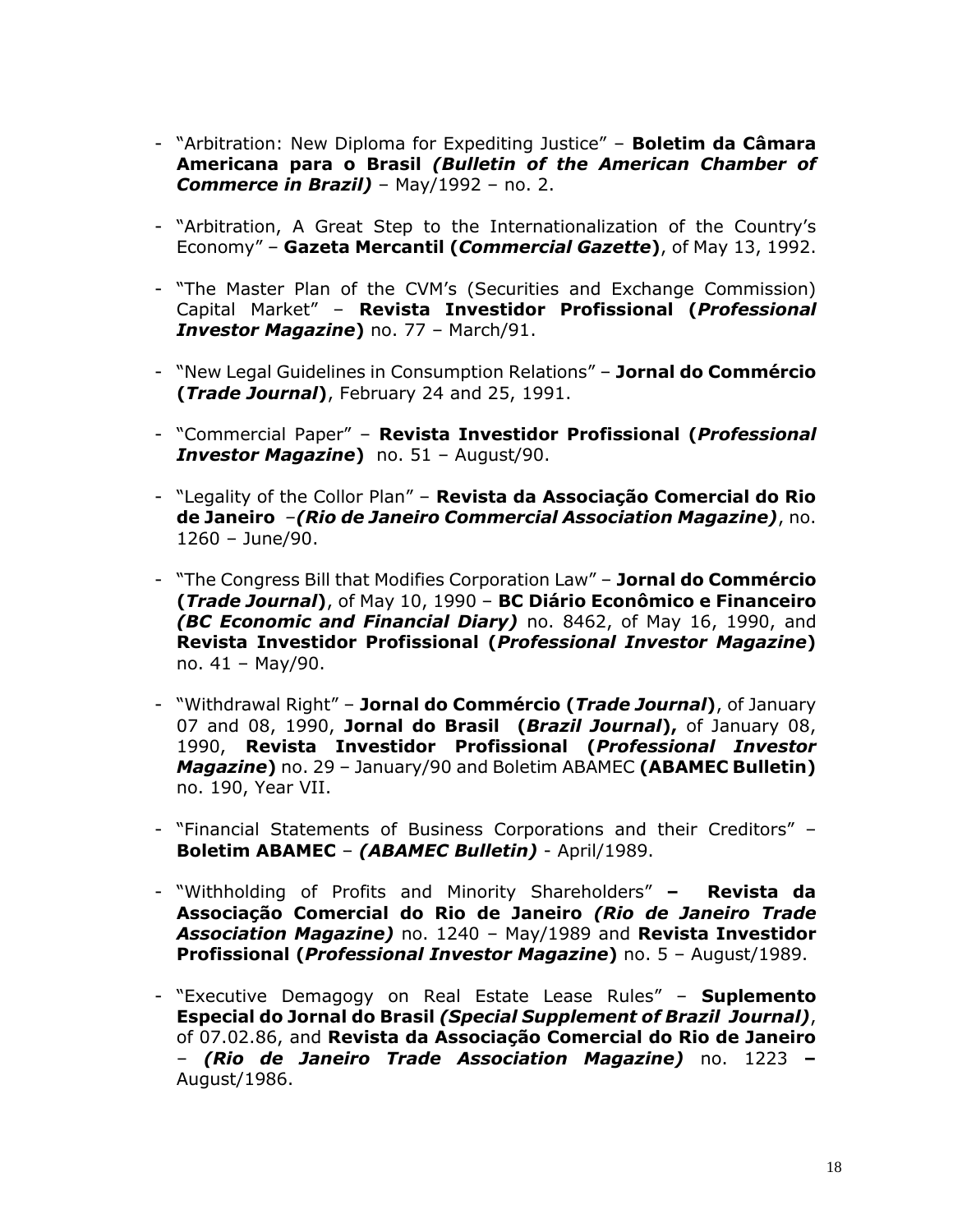- "A Shopping Centers' Issue" – **Jornal do Brasil (***Brazil Journal***)**, of 12.10.86.

# **II - LECTURES/COURSES**

Valor Econômico – Live 25 anos da Lei de Arbitragem – Panelist on the panel "O cenário nacional e internacional" – Webinar – **30th May 2022**

Curso Prático de Arbitragem – CPA's Course on M&A – Moderator on the class: "Declarações e Garantias (e imputação de conhecimento) em Contratos de M&A" – Webinar – **27th May 2022**

Câmara CIESP/FIESP's Câmara Talks – Panelist on the panel "27 years of Câmara CIESP/FIESP" – Webinar – **23rd May 2022**

FND/UFRJ's Laboratório de Análise do Direito Empresarial e Internacional Privado – LADEIP's Arbitration Course – Lecturer on the class "Arbitragem: passado, presente e futuro" – Webinar – **19th May 2022**

Wagner Arbitration's  $7<sup>th</sup>$  Arbitrattoria Lunch Bowl – Panelist on the panel "Breakfast in Rio" – Webinar – **17th December 2021**

Canal Arbitragem's Special Series on Arbitration Major Cases – Panelist on the panel "Constitucionalidade da Lei 9.307/96" – Webinar – **20th October 2021**

Hard Talk Especial 25 Anos da Lei de Arbitragem – Panelist on the panel "25 anos da Lei de Arbitragem: retrospectiva e perspectivas" – Webinar – **5 th October 2021**

X SECMASC – Seminário de Conciliação, Mediação e Arbitragem de Santa Catarina – Panelist on the panel "Arbitragem no Brasil e no Mundo – 25 anos da Lei n. 9.307/96" – Webinar – **23rd September 2021**

20<sup>th</sup> CBAr's International Congress on Arbitragem - Moderator on the panel "O velho e sempre novo princípio da *Kompetenz-Kompetenz*: relevância contornos e exceções" – Webinar – **17th September 2021**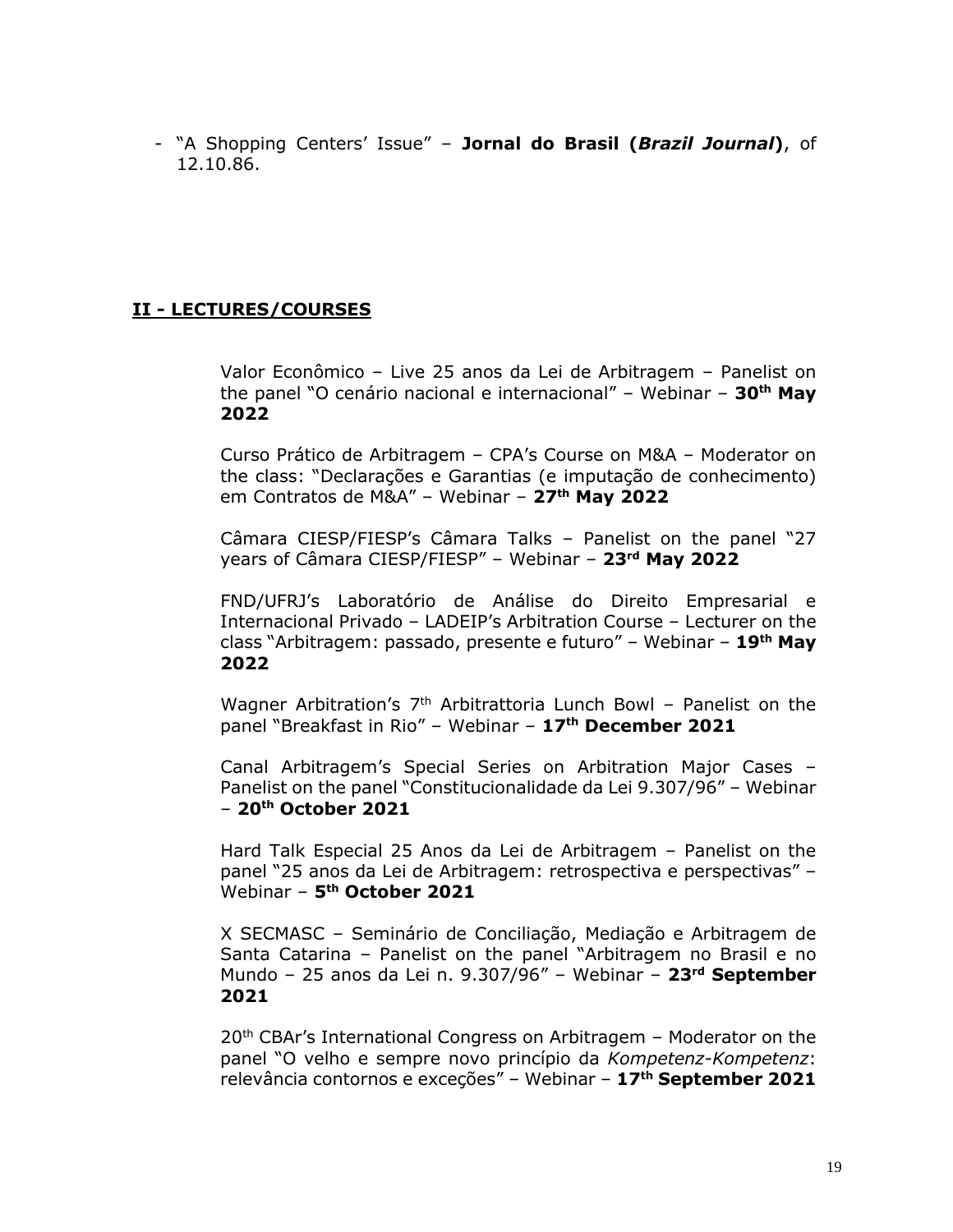Curso Prático de Arbitragem Empresarial – Opening lecturer on "25 anos da Lei Brasileira de Arbitragem" – Webinar – **14th September 2021**

Associação dos Advogados de São Paulo's Course Arbitragem em três fases: métodos, práticas e técnica – Opening lecturer on "Aspectos práticos das três fases da arbitragem" – Webinar – **6 th July 2021**

TMA Brasil's Solução em Foco – Moderator on "Insolvência e Arbitragem" – Webinar – **29th June 2021.**

Reunião de Associados do CESA – Oralist on "Divulgação de Demandas Societárias e Mercado de Capitais: Desafios e Perspectivas" – Webinar – **27th April 2021.**

Universidade de Lisboa's VI Curso de Pós-Graduação Avançada em Direito da Arbitragem – Oralist on "A arbitragem no Brasil" – Webinar – **27 th March 2021.**

FGV Direito Rio Course A Reforma da Lei 11.101/2005 – Falência e Recuperação Judicial – Lecturer on "Insolvência e arbitragem" – Webinar – **22nd March 2021.**

1 st Almedina's Curso de Arbitragem Internacional Lusófona – Lecturer on "State support to arbitration" – Webinar – **25th February 2021.**

Homenagem ao Professor Theophilo de Azeredo Santos – Panelist on "Breve Histórico da Arbitragem no Brasil" – Webinar – **26th November 2020.**

Regional Sul da Competição Brasileira de Arbitragem e Mediação Empresarial CAMARB – PrepSul - Arbitrator at the Final Panel – Virtual – **16th October, 2020.**

Cerimônia de Abertura da XI Competição Brasileira de Arbitragem e Mediação – Main lecturer – Webinar – **22nd October, 2020.**

X Encontro Internacional de Arbitragem de Coimbra– Coordinator in the roundtable "Hot Topics" – Webinar – **10th October, 2020.**

I Congresso Digital da OAB Nacional: Repercussões Jurídicas & Sociais da Pandemia – Panelist on "Rumos da Arbitragem depois da Covid" – Webinar – **28th July 2020**

Webinar CBMA 24 Anos da Lei de Arbitragem – Panelist – Webinar – **27th July 2020**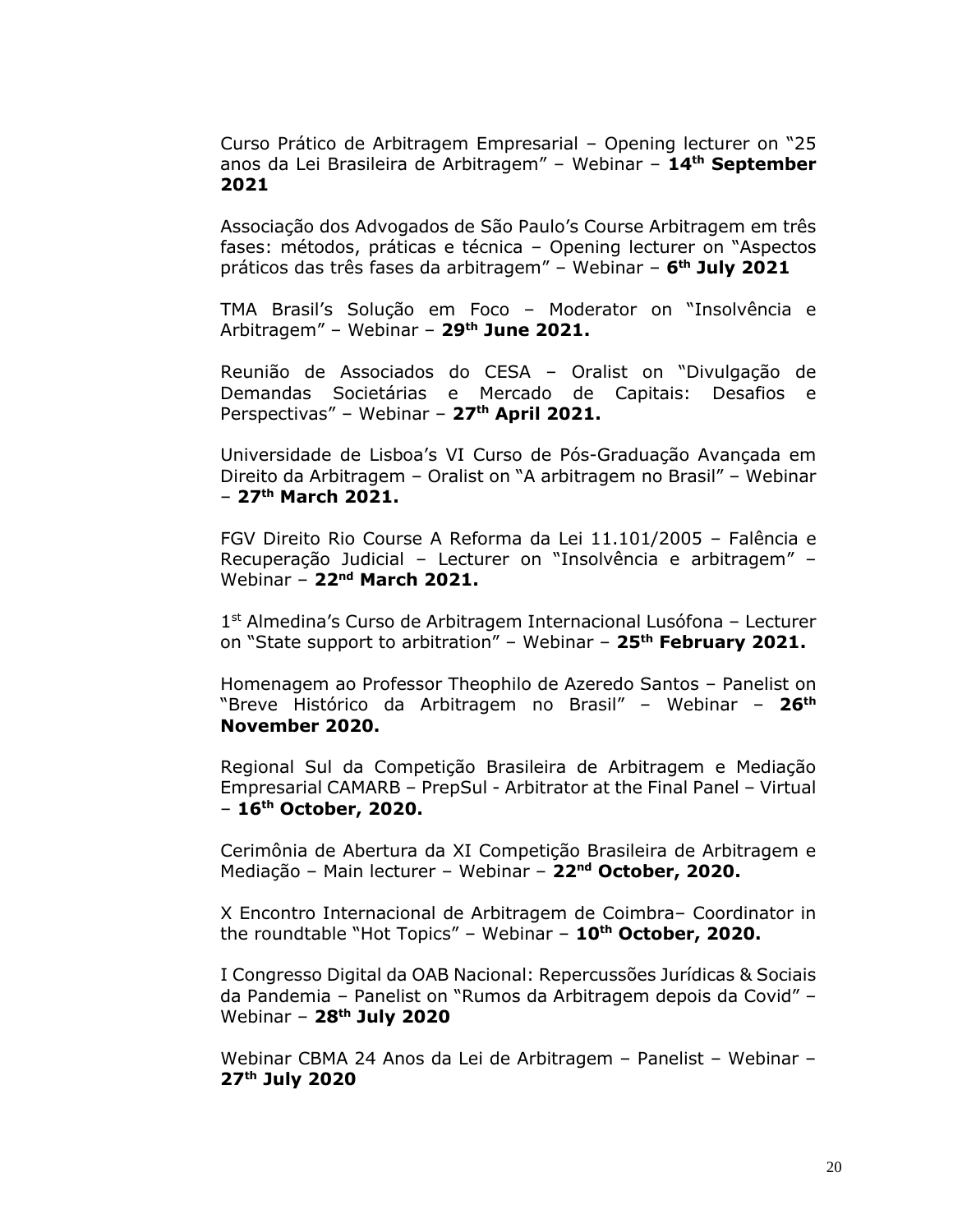YoungITATalks – Panelist on "Audiências virtuais: novo normal ou moda passageira?" – Webinar – **23rd July 2020**

Webinar CBMA Hot Topics em Arbitragem Internacional – Moderator – Webinar – **22nd July 2020**

Webinar Este-Oeste: os desafios da economia – Panelist on "A arbitragem na resolução de litígios" – Webinar – **9 th June 2020**

Warde Webinar Temas Atuais de Arbitragem – Panelist on "Desafios atuais da arbitragem internacional" – Webinar – **3 rd June 2020**

Webinar CAM-CCBC – Panelist on "O que muda para a arbitragem quando a pandemia acabar? Uma análise crítica das ferramentas procedimentais" – Webinar – **29th May 2020**

3ª Reunião do Fórum Permanente de Direito de Arbitragem – Panelist on "A crise do Covid 19 e suas repercussões no Judiciário e Câmaras Arbitrais" - Webinar - **14th May 2020**

Debates ESA/RJ – Panelist on "Arbitragem e Processo: atualidades e reflexos da Pandemia" – Webinar - **12th May 2020**

Programa Amcham de Capacitação Empresarial (PACE) de Arbitragem Trabalhista's opening class – Oralist on "Conceito e história da arbitragem no Brasil" – Webinar - **12th May 2020**

Congresso Brasileiro de Arbitragem na Administração Pública – Panelist on "Câmaras de Arbitragem (Credenciamento X Licitação; Vantagens da Arbitragem Institucional para a Administração Pública) e Árbitros (Causas de Impedimento e Suspeição, Indicação. Motivação da Escolha, Requisitos, Natureza Jurídica do Relacionamento: Contratual? Jurisdicional? Mista?, Cobrança dos Honorários)" – FIESP – São Paulo – Brazil – **13rd February, 2020.**

Universidade de Lisboa's V Curso de Pós-Graduação Avançada em Direito da Arbitragem – Oralist on "A arbitragem no Brasil" – Universidade de Lisboa – Lisboa – Portugal – **25th January, 2020.**

Conversa ao Final da Tarde do Capítulo Português do Club Español del Arbitraje – Panelist on "Casos (não) ordinários" – PLMJ – Lisbon – Portugal – **23rd January, 2020.**

IBMEC-RJ's Semana Jurídica 2019.2 – Panelist on "Inteligência artificial e arbitragem" – IBMEC-RJ – Rio de Janeiro – Brazil – **24th October, 2019.**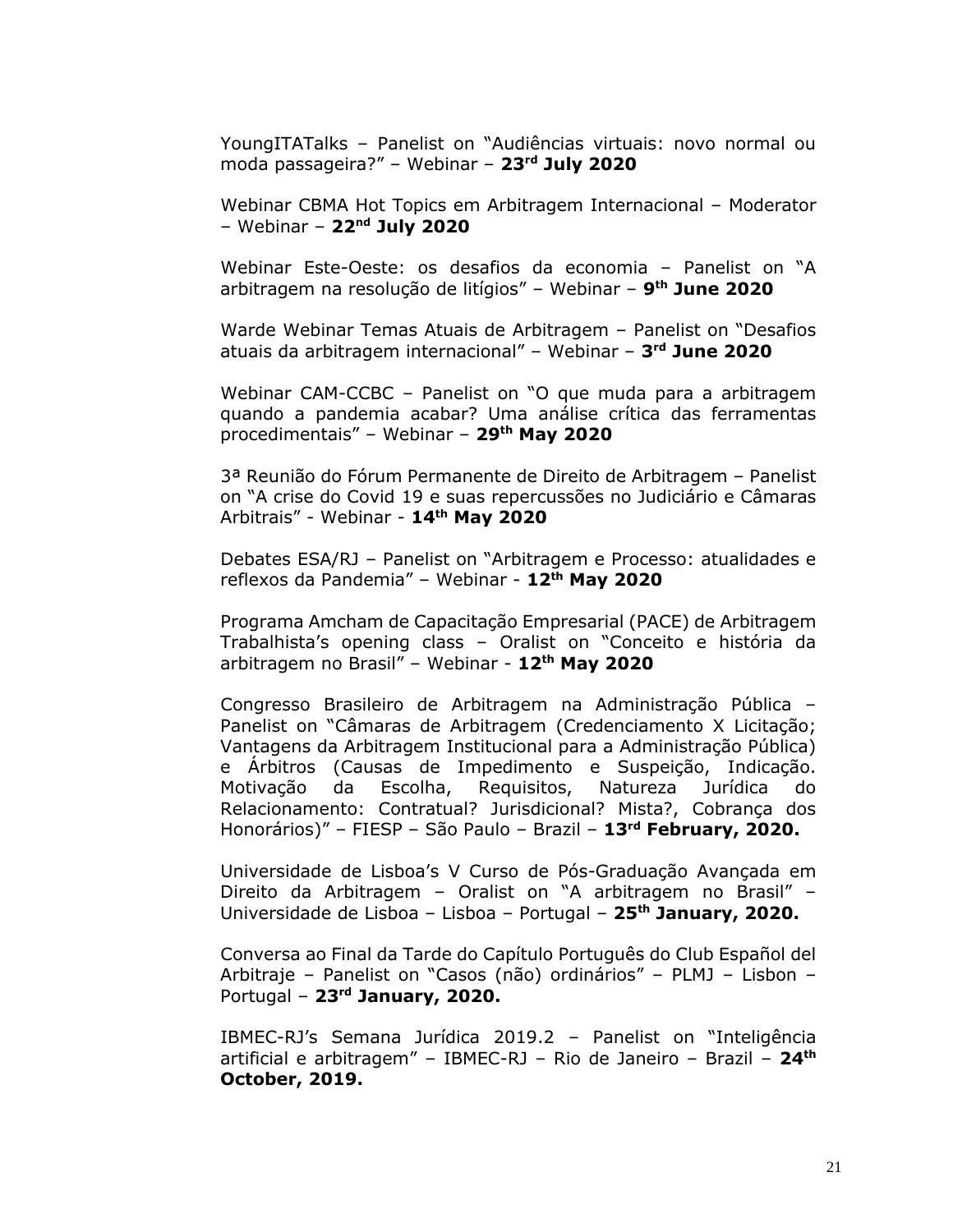VI Congresso CAM-CCBC de Arbitragem – Panelist on "Inteligência artificial, smart contracts e os impactos na arbitragem" – Hilton Morumbi – São Paulo – Brazil – **22nd October, 2019.**

IX Encontro Internacional de Arbitragem de Coimbra– Coordinator in the roundtable "Hot Topics" – Quinta das Lágrimas – Coimbra – Portugal – **19th October, 2019.**

Lisbon Stopover – Panelist on "Sociedades abertas e arbitragem" – Faculdade de Direito da Universidade Nova de Lisboa – Lisbon – Portugal – **16th October, 2019.**

Panelist on "Questões Actuais da Arbitragem" – Universidade do Porto – Porto – Portugal – **3 rd October 2019**

2<sup>nd</sup> Brazilian Arbitration Forum - Panelist on "Arbitrating in Brazil post *Lava-Jata*: realities, challenges and expectations" – SciencesPo Law School – Paris – Brazil – **18th September 2019**

Fórum de Direito Imobiliário ABAMI – Panelist on "A look at Real Estate Law" – EMERJ – Rio de Janeiro – Brazil – **6 th September 2019**

Seminário de Arbitragem Britcham – Moderator on "Optimizing the production of expert evidence and its impact on all stakeholders: is it still possible to improve?" – Pestana – Rio de Janeiro – Brazil – **6 th September 2019**

Seminário IAB Financiamentos de Arbitragem – Panelist on "Funding in Arbitration" – IAB – Rio de Janeiro – Brazil – **29th August 2019**

1º Seminário do Fórum Permanente de Direito de Arbitragem – Panelist on "Temas Atuais de Arbitragem e a Interseção com o Judiciário" – EMERJ – Rio de Janeiro – Brazil – **7 th August 2019**

Câmara de Arbitragem e Mediação ACIF – CMAA's Birthday – Panelist – Florianópolis – Brazil – **27th June 2019**

Arbitragem em Foco – Panelist – Porto Alegre – Brazil – **24th May 2019**

Event organized by Matter, Boettcher e Zanini Advogados – Lecturer on "Histórico e prática da arbitragem" – Porto Alegre – Brazil – **23rd May 2019**

1<sup>st</sup> ICC Iberian Arbitration Day - Panelist in the panel "Arbitragem nos litígios de construção: desenvolvimentos recentes" – Lisbon – Portugal – **20th May 2019**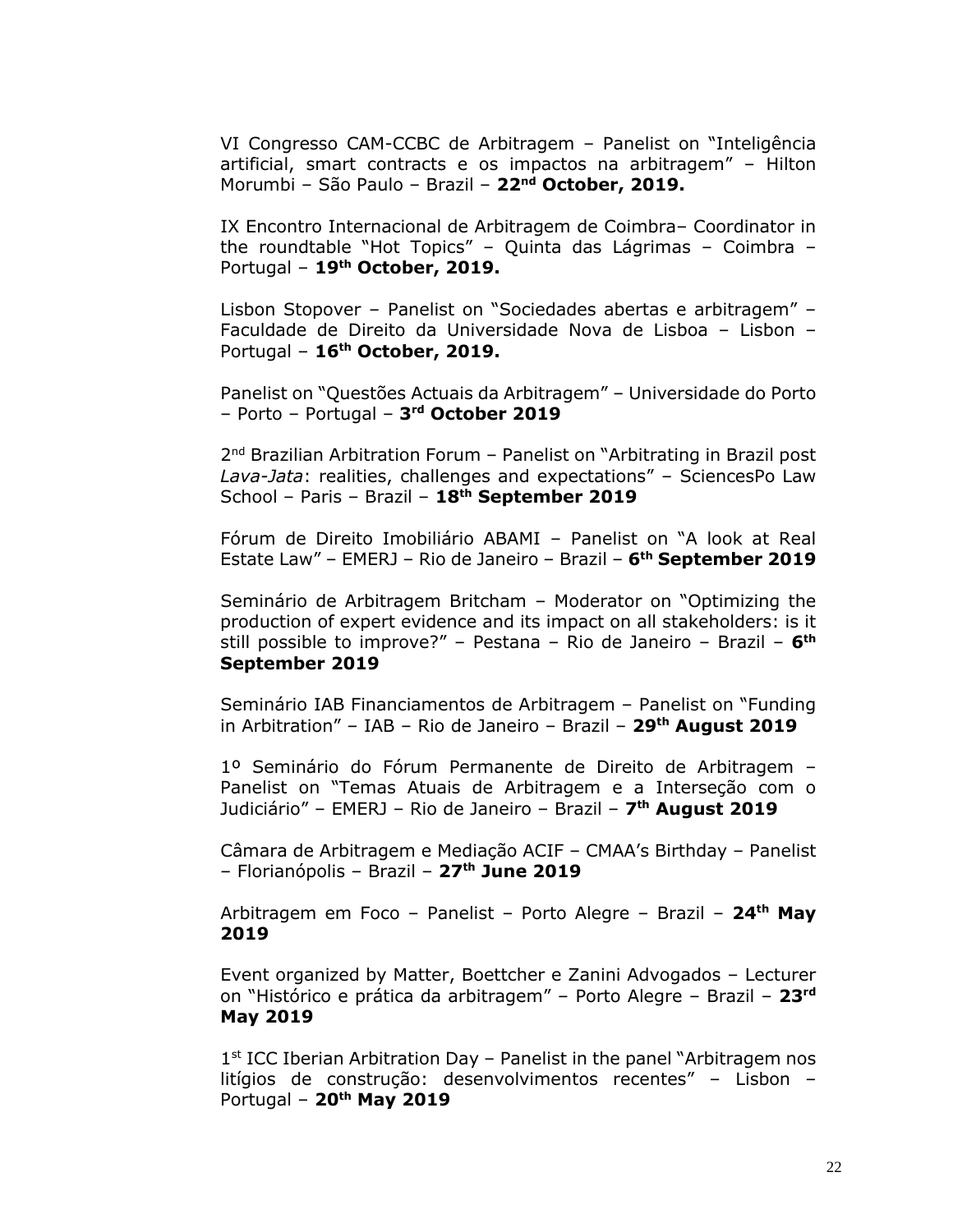2<sup>nd</sup> Lusophones' Arbitration Meeting at the 3<sup>a</sup> Paris Arbitration Week – Panelist in the panel "Predictions and Big Data: Expectations, Possibilities and Limits in Arbitration" - Paris - France - 4<sup>th</sup> April **2019**

CBAr Conference at the  $3<sup>rd</sup>$  Paris Arbitration Week – Closing remarks on "Contribution of Brazilian practice to international arbitration" – Paris – France – **2 nd April 2019**

Breakfast Roundtable organized by Herbert Smith Freehills New York LLP – Lecturer on: Overview of Court Decisions towards Arbitration in Brazil – New York – USA – **5 th December 2018**

VIII Encontro Internacional de Arbitragem de Coimbra – Coordinator in the roundtable "Hot Topics" – Quinta das Lágrimas – Coimbra – Portugal – **13th October, 2018.**

VIII Encontro Internacional de Arbitragem de Coimbra – Panelist in the panel "Critical Analysis of Evidence in International Arbitration and the Principles of Fair Trial" – Faculdade de Direito da Universidade de Coimbra – Portugal – **12th October, 2018.**

XVII Congresso Internacional de Arbitragem CBAr – Panelist in the panel "Influences of Cultural Systems on International Arbitration: barrier or harmonization factor: international arbitration and domestic arbitration" – Rio de Janeiro, RJ – Brazil – **17th October, 2018.**

Curso de Especialização em Arbitragem Comercial e Métodos Consensuais de Solução de Conflitos – Lecturer in the class on "Arbitrators and Auxiliaries" – PUC-Rio – Rio de Janeiro, RJ – Brazil – **31st August, 2018.**

III Congresso Internacional CBMA de Arbitragem – Panelist in the panel "Civilistas x Arbitralistas. Party autonomy in arbitration: limits and possibilities" – Museu do Amanhã – Brazil – **10th August, 2018.**

Inauguration of CAMARB's Office at Recife – Panelist in the Panel: Advantages of Arbitration and Mediation for the Brazilian Northeast – Recife, Brazil – **18th June, 2018**

Practising Law Institute's Program International Arbitration 2018 – Panelist in the Panel: The International Arbitrators Point of View – New York, USA – **4 th June, 2018**

Event Arbitration and Infrastructure (organized by DCA – Dias Carneiro Advogados and Akin Gump Strauss Hauer & Feld LLP) – Panelist in the Panel: Dealing with Arbitration and Infrastructure in Brazil – São Paulo, Brazil - **29th May, 2018**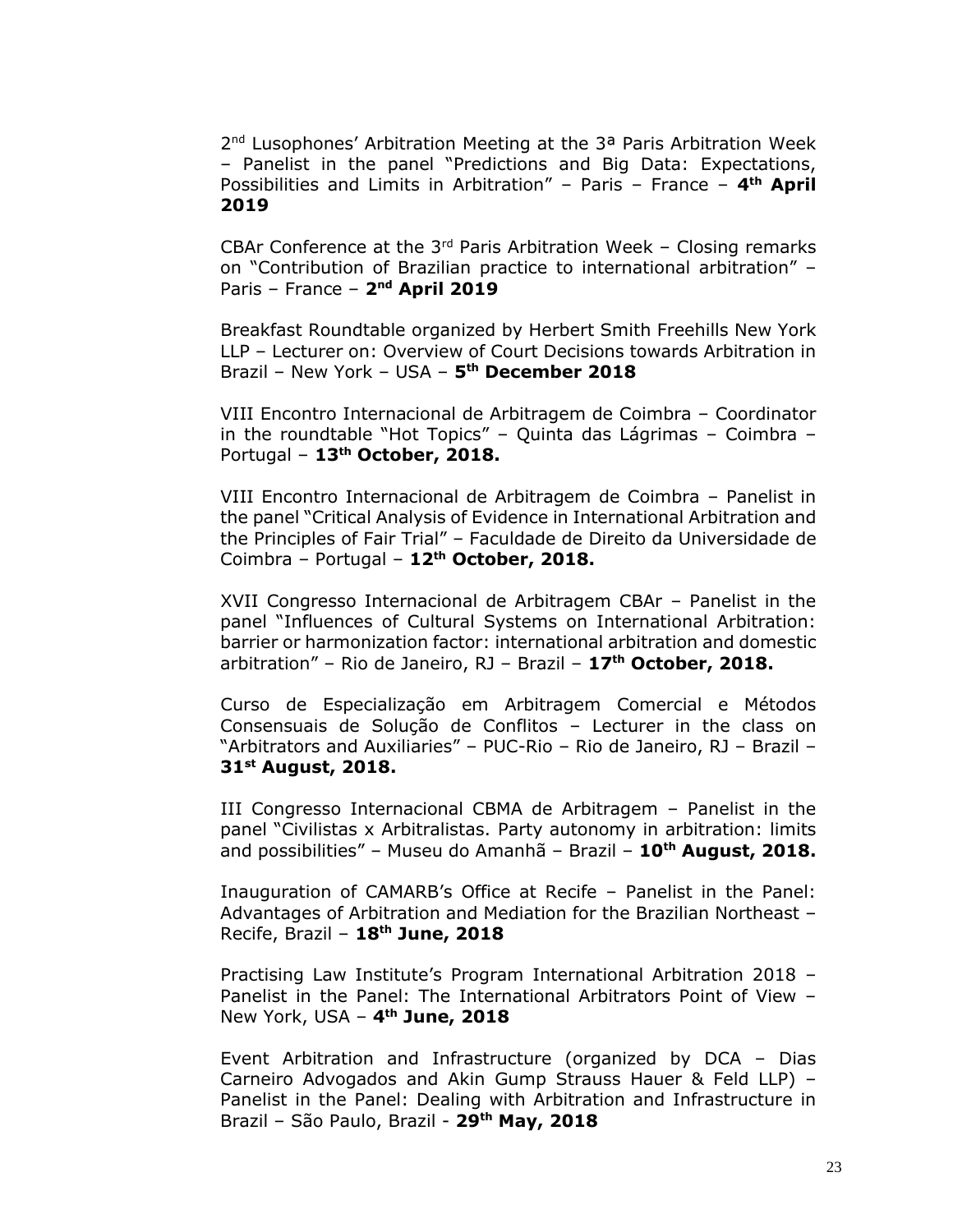Congresso CBMA Arbitragem e Direito Desportivo – Panelist in the Panel: Sports Arbitration: Legal, Statutory and Contractual – Rio de Janeiro, Brazil - **18th May, 2018**

General Assembly of the Associação Portuguesa de Arbitragem – Interventor speaking on the subject: Corporate Arbitration – Lisbon, Portugal – **16th May, 2018**

Law and Economics Foundation's Arbitration Forum – Panelist in the panel: Arbitration in Corporate Stakeholder Conflicts – St. Gallen, Switzerland - **10th April, 2018**

IV Jornadas do Capítulo Português do Club Español del Arbitraje – Panelist in the panel: Who is the party in arbitration? – Porto, Portugal – **12th May, 2018**

15ª Conferência Anual de Miami da ICC – Panelist in the panel: Calculation of damages and losses in claims for delay in the construction sector – Miami, FL, United States – **6 th November, 2017**

VIII Competição Brasileira de Arbitragem – Arbitrator at the Final Panel – Universidade Mackenzie – SP – Brazil – **29th October, 2017**

I UERJ Arbitration Day – Panelist in the panel "Good Advocacy in Arbitration: an arbitrator's perspective – Faculdade de Direito da Universidade do Estado do Rio de Janeiro – Brazil – **21st November, 2017.**

4º Congresso Pan-Americano de Arbitragem – Panelist in the panel "Costs in Arbitration: current situation and challenges" – Hotel Hilton Morumbi – Brazil – **23rd October, 2015.**

Lecturer on the topic "Commercial Arbitration" – Sala 8 dos Gerais – Coimbra – Portugal – **17th October, 2017.**

VII Encontro Internacional de Arbitragem de Coimbra – Coordinator in the roundtable "Hot Topics" – Faculdade de Direito da Universidade de Coimbra – Portugal – **14th October, 2017.**

VII Encontro Internacional de Arbitragem de Coimbra – Panelist in the panel "Expert Witnesses or Tribunal Experts" – Faculdade de Direito da Universidade de Coimbra – Portugal – **13th October, 2017.**

Seminar Mediação & Arbitragem Empresarial – Panelist in the panel "21 Years of the Brazilian Arbitration Law from its Co-authors" – Confederação Nacional do Comércio de Bens, Serviços e Turismo – Brazil – **14th September, 2017.**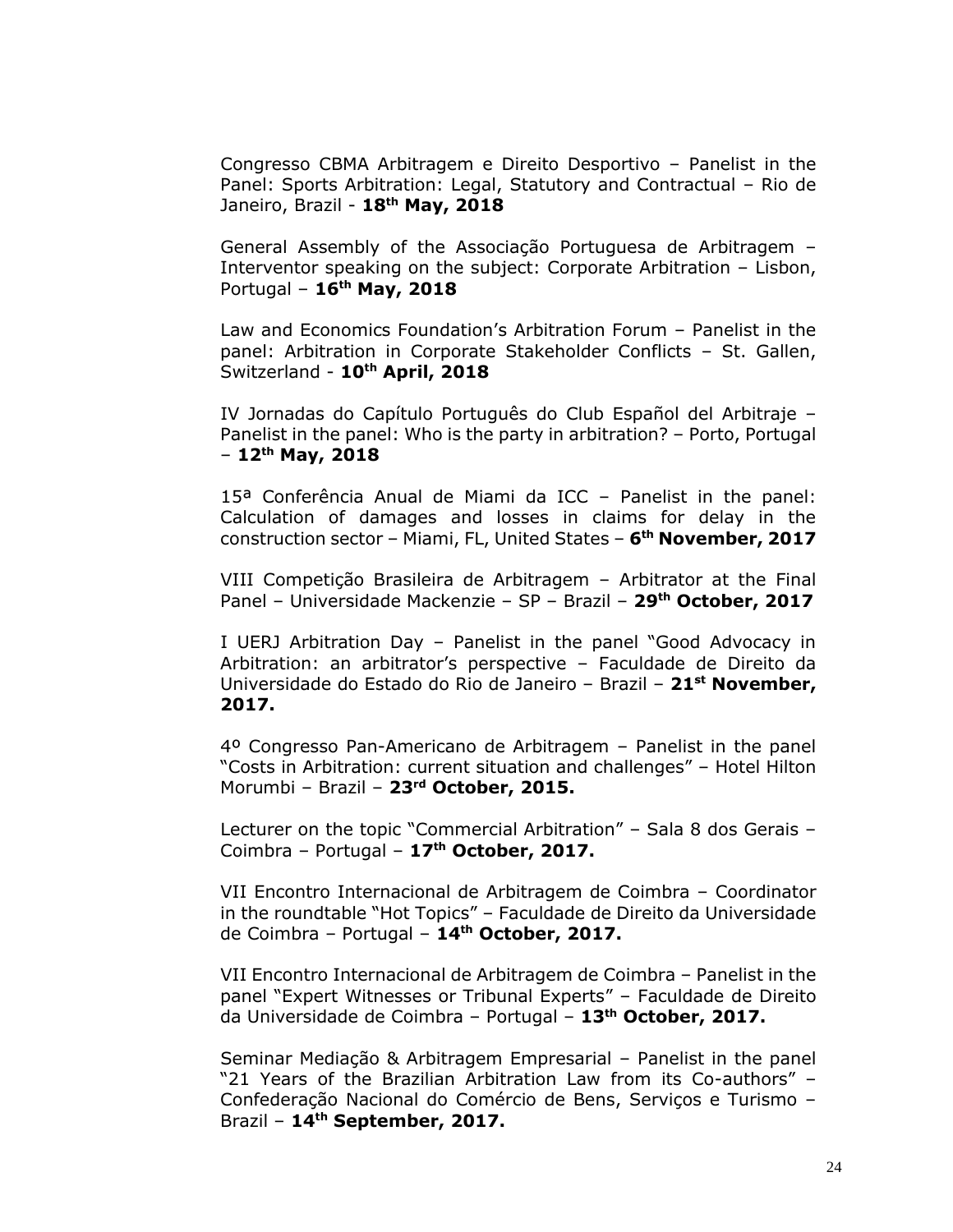Comunicação CBAr – Commentator in the panel "Closed companies: shareholders' individual rights and supervening statutory arbitration agreement" – Salusse Marangoni Advogados – Brazil – **15th August, 2017.**

II Congresso Internacional CBMA de Arbitragem – Coordinator and Panelist in the panel "The arbitrators experience: the do's and the dont's" – Museu do Amanhã – Brazil – **10th and 11th August, 2017.**

Congress IV Jornada Luso Brasileira de Arbitragem – Panelist in the panel "Arbitration Agreement in Bylaws" – Câmara de Comércio e Indústria Portuguesa – Portugal – **26th May, 2017.**

Seminar Apresentação e Debate sobre Pesquisa de Jurisprudência CBAr – Debater – Procuradoria Geral do Estado do Rio de Janeiro – Brazil – **12th May, 2017.**

Congress II Dia Gaúcho da Arbitragem – Chairperson in the panel "Energy and Arbitration, Rio Grande do Sul energy potential, oil, gas and alternative sources" – Federasul – Brazil – **7 th April, 2017.**

Seminar Britcham "Um ano de vigência do novo CPC: desafios e perspectivas" – Panelist in the panel "Mediation and Arbitration in the New Civil Procedure Code. Controversial Aspects and Challenges" – Auditório Dannemann Siemsen Advogados – Brazil – **31st March, 2017.**

Congress Arbitragem e Administração Pública – Panelist in the panel "Arbitration and the Public Administration" – Auditório Machado Guimarães – Brazil – **17th March, 2017.**

Seminar Cost Control in Arbitration, third party funding and expedite procedure – Panelist in the panel "How to Ensure Efficiency in Arbitration" – Associação Comercial do Rio de Janeiro – Brazil – **8 th February, 2017.**

Oxford Symposium on Comparative International Commercial Arbitration – Panelist in the panel "Overview of the Superior Court of Justice's Decisions towards Arbitration in Brazil" – University of Oxford Wolfson College – United Kingdom – **29th November, 2016.**

Comemoração dos 20 anos da Lei de Arbitragem – Panelist – PUC Rio de Janeiro – Brazil – **21st November, 2016.**

Hard Talk Os Operadores da Arbitragem na Berlinda – Panelist in the panel "Qualities to have as a lawyer in arbitration" – Auditório da Câmara Ítalo Brasileira de Comércio – Brazil – **9 th November, 2016.**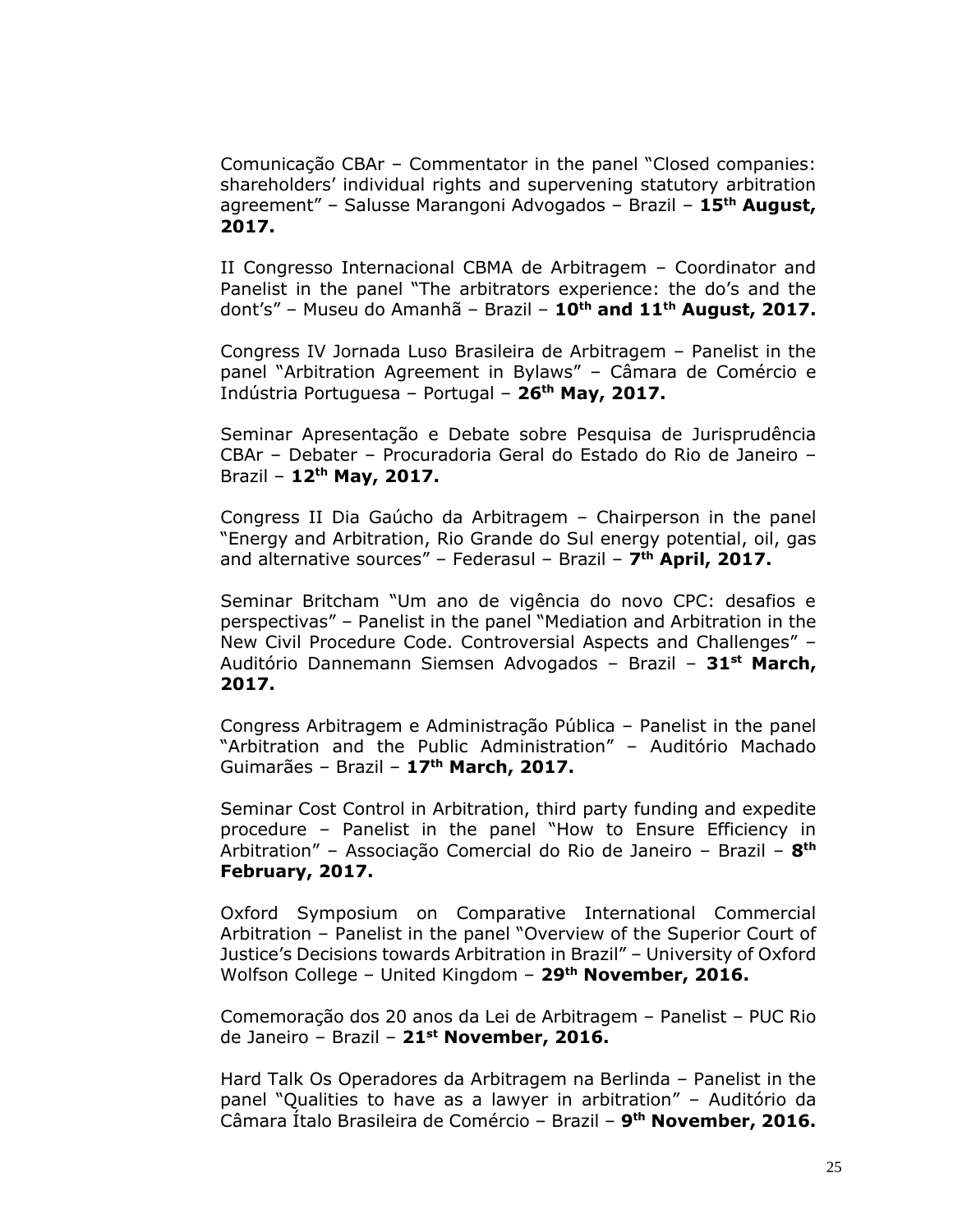VI Encontro Internacional de Arbitragem de Coimbra – Coordinator in the roundtable "Hot Topics" – Faculdade de Direito da Universidade de Coimbra – Portugal – **29th October, 2016.**

VI Encontro Internacional de Arbitragem de Coimbra – Panelist in the panel "The Great Arbitral Tribunal" – Faculdade de Direito da Universidade de Coimbra – Portugal – **28th October, 2016.**

LLm at Faculdade de Direito de Lisboa – Visiting lecturer in the class Arbitration Law on the subject "Corporate Law: Introducing Arbitration Agreements to By-Laws" – Faculdade de Direito de Lisboa – Portugal – **26th October, 2016.**

Comunicação CBAr – Commentator in the panel "Connection in Arbitration" – Grebler Advogados – Brazil – **25th August, 2016.**

Debate Resolvendo o Conflito: Novos Operadores para Novos Métodos – Panelist in the panel "International Overview of Dispute Resolution Methods" – University Candido Mendes – Brazil – **28th July, 2016.**

Comunicação CBAr – Commentator in the panel "Arbitrator's Independence" – Escritório de Advocacia Sérgio Bermudes – Brazil – **10th June, 2016.**

Seminário O Novo CPC e a Arbitragem – Panelist on the subject "Some Aspects of the Amendtment to the Brazilian Arbitration Law" – IAB – Brazil – **3 rd June, 2016**

CAMARB/CCEE Course "Aspectos Teóricos e Práticos do Setor de Energia para Árbitros" – Instructor – Hotel Pestana Rio de Janeiro – Brazil – **20th May, 2016**

Lusophone Arbitration Talks – Panelist on the subject "A View from Rio in Challenging Times" – London – UK – **18th April, 2016.**

Ciclos de Debates CAMARB e IBMEC em comemoração aos 20 anos da Lei de Arbitragem – Panelist in the panel "Development of Arbitration in Brazil" – IBMEC – Brazil – **11th April, 2016.**

93<sup>rd</sup> Meeting of the Fórum Permanente de Direito Empresarial -Panelist in the panel "New Code of Civil Procedure and ADRs" – Auditório Des. Paulo Roberto Leite Ventura – Brazil – **30th March, 2016.**

Seminar O Papel do STJ na Arbitragem Doméstica e Internacional – Panelist in the panel "Public Person in Arbitration" – Auditório CJF – Brazil – **14th March, 2016.**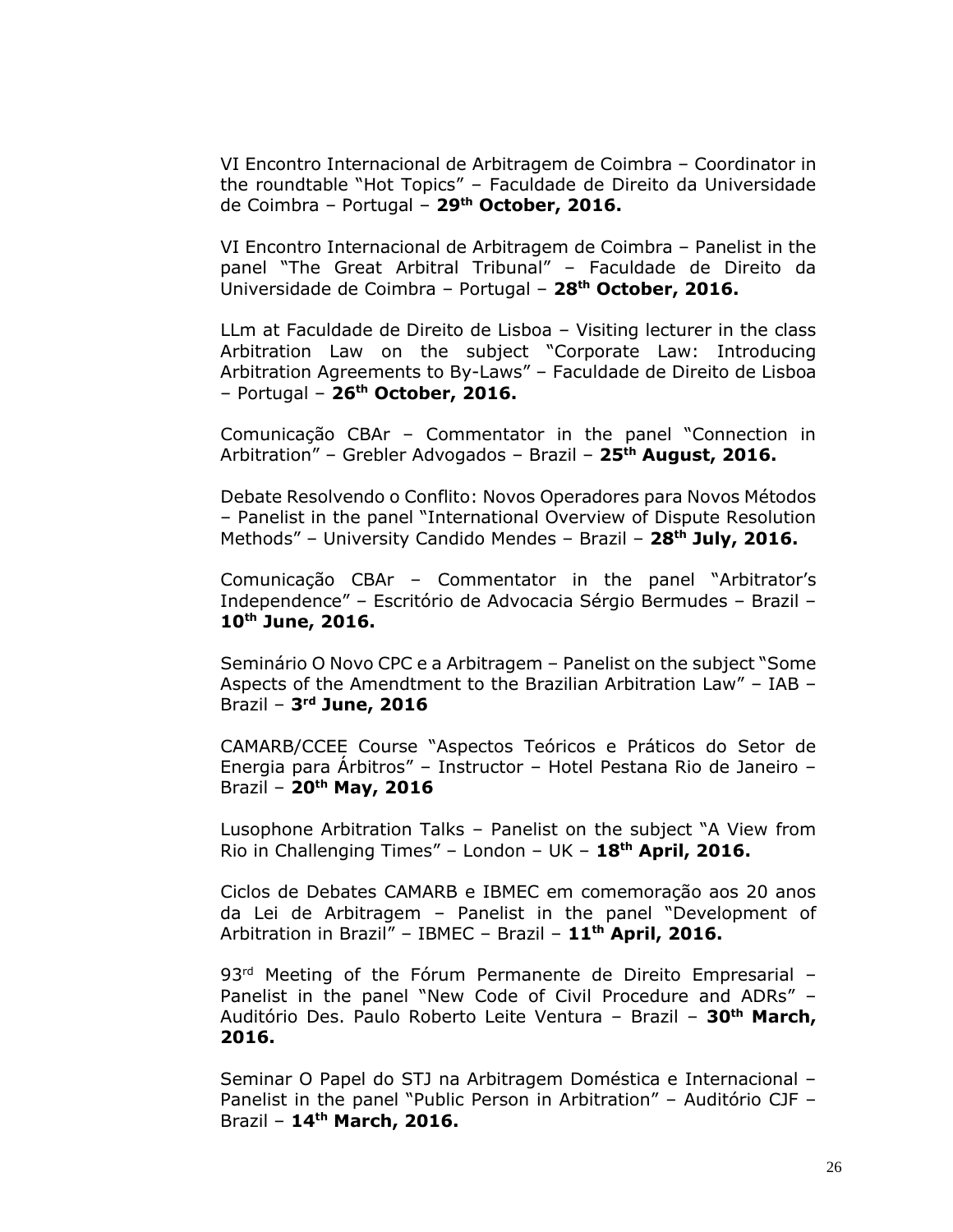Desafios e Oportunidades na Arbitragem Doméstica e Internacional – Panelist in the panel "The Public Person in Arbitration" – Centro Cultural da FGV – Brazil – **11th March, 2016.**

Rio Pre-Moot – Panelist in the Opening Ceremony of the Fourth Edition – Rio de Janeiro - **16th February, 2016.**

ICDR and NYIAC Breakfast Series – Lecturer about "Arbitration in Brazil" – ICDR New York – U.S.A. – **9 th February, 2016.**

I Congresso Internacional CBMA de Arbitragem – Panelist in the panel "Arbitration agreements, Bylaws, Novo Mercado and Corporate Law" – Centro de Convenções FIRJAN – Brazil – **11th December, 2015.**

Congress "20 Anos da Lei Brasileira de Arbitragem" – Panelist in the panel "20 Years of Brazilian Arbitration Law" – Conselho Federal da OAB – Brazil – **3 rd December, 2015.**

Comunicação CBAr – Commentator in the panel "Corporate Arbitration" – Sistema FIEP Curitiba – Brazil – **2 nd December, 2015.**

CAMARB/CCEE Course "Aspectos Teóricos e Práticos do Setor de Energia para Árbitros" – Panelist in the panel "Conduct of Proceedings on Energy Disputes" – Hotel Renaissance – Brazil – **25th November, 2015.**

ABPI Roundtable – Panelist on the roundtable "Franchise and Business Opportunities in Brazil's current environment (focused on the use of arbitration" – Brazilian Association on Intellectual Property Headquarters – Brazil – **24th November, 2015.**

2º Congresso Pan-Americano de Arbitragem – Moderator in the roundtable "Challenges on Commercial Arbitration involving Direct or Indirect Public Person" – Hotel Hilton São Paulo – Brazil – **26 th October, 2015.**

V Encontro Internacional de Arbitragem de Coimbra – Coordinator in the roundtable "Hot Topics" – Faculdade de Direito da Universidade de Coimbra – Portugal – **10th October, 2015.**

Congress XIV Congresso Internacional de Arbitragem – CBAR – Moderator in the panel "New 'Compliance' and Anticorruption Rules: how is arbitration affected?" – Foz de Iguaçu – Brazil – **14th September, 2015.**

Inauguration of the Biblioteca Cláudio Vianna de Lima – Comitê Brasileiro de Arbitragem (CBAr) – Panelist in the panel "Overview of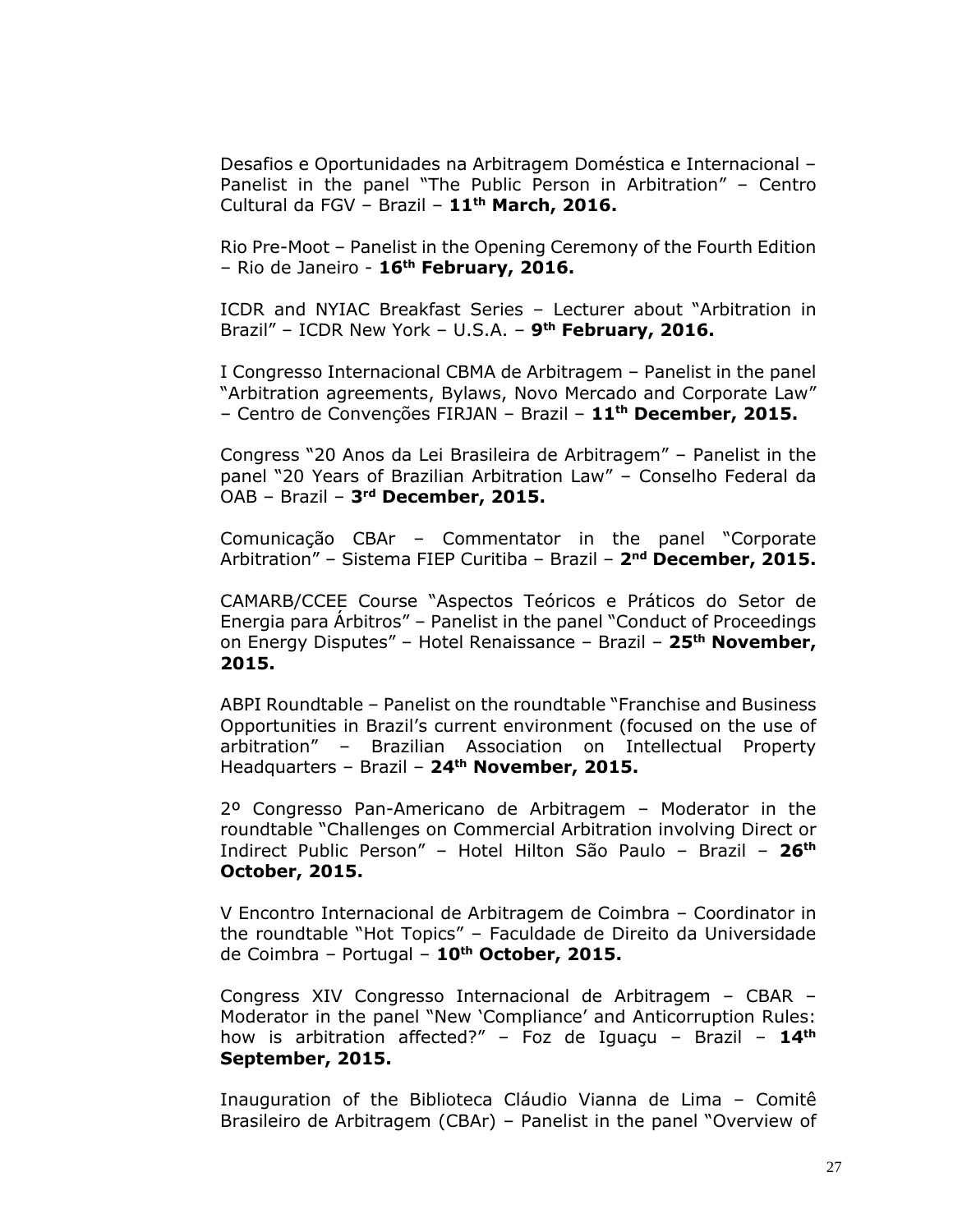arbitration in Brazil: have we reached adulthood?" – Rio de Janeiro – Brazil – **8 th September, 2015.**

Lecture Series "Dialogando com o Direito Tributário" – Panelist in the panel "Drafting of the Brazilian Arbitration Act and the Impacts though possible at the time to Financial Law" – Rio de Janeiro – Brazil – **26th August, 2015.**

Congress Arbitragem e Mediação na Administração Pública – Panelist in the panel "Arbitration involving State entities: History, Advantages, Case Law and Reform of the Brazilian Arbitration Act" – Rio de Janeiro – Brazil – **17th July, 2015.**

ICC Brazilian Arbitration Day – Panelist in the panel "Recognition and Enforcement of Foreign Arbitral Awards: 13 Years after Ratification of the New York Convention" – São Paulo – Brazil – **1 st July, 2015.**

Conferencia Latinoamericana de Arbitraje (CLA) – Panelist in the panel "Sports Law and Arbitration" – Curitiba – Brazil – **18<sup>h</sup> June, 2015.**

Seminário de Arbitragem da BritCham Brasil – Commentator in the panel "Reform of the Brazilian Arbitration Act" and in the roundtable "*Hot Topics*" – Hotel Pestana – Rio de Janeiro – Brazil – **12th June, 2015.**

Workshop Arbitragem, Conciliação & Mediação: Novos Cenários na Resolução de Conflitos Empresariais – Panelist in the panel "Arbitration: A Way to Solve Disputes Outside the Courts" – Rio de Janeiro – Brazil – **29th April, 2015.**

3 rd Edition of the Curso Intensivo de Árbitros – Panelist in the modules "Arbitrators' statute" and "Moot Arbitration Hearings" – Cascais – Portugal – **10th April, 2015.**

Evento de Lançamento do Centro Concórdia de Conciliação, Mediação de Conflitos e Arbitragem – Panelist in the panel "Interim measures: scholarly interpretations, case law and the solutions of the Concórdia Rules" – Lisboa – Portugal – **3 rd December, 2014.**

- Seminário de Arbitragem da BritCham Brasil Commentator in the panel "Corporate arbitration" and in the roundtable "*Hot Topics*" – Hotel Pestana – Rio de Janeiro – Brazil – **28th November, 2014.**
- III Conferência Internacional de Arbitragem de Luanda Panelist in the roundtable "Complementarity between Arbitral Tribunals and State Courts" – Palácio da Justiça de Luanda – Angola – **20th November, 2014.**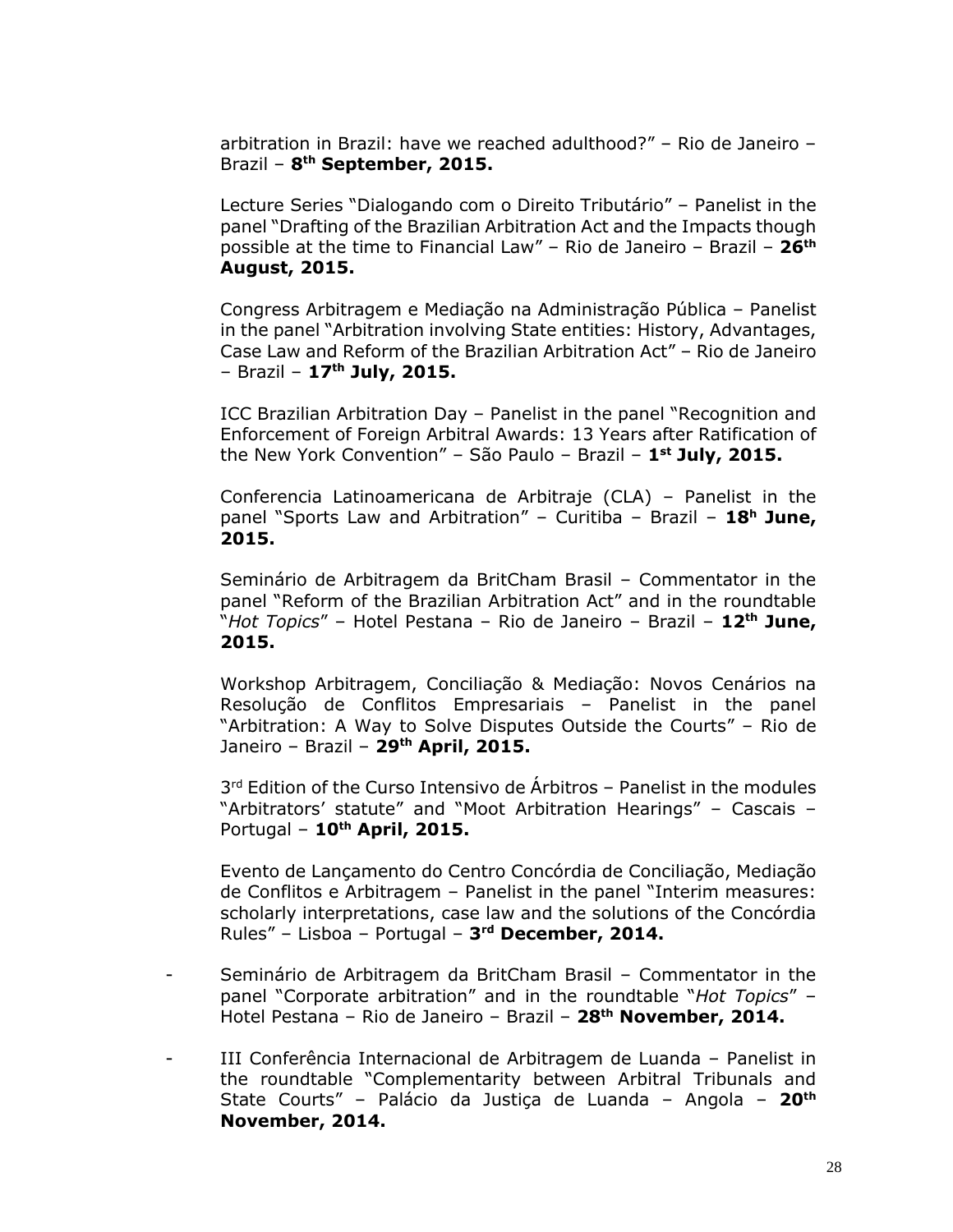- 1º Congresso Pan-Americano de Arbitragem Panelist in the roundtable "International Arbitration Developments on Pan-American Countries" – Hotel Tivoli São Paulo – Brazil – **27th October, 2014.**
- Fórum Permanente de Direito Empresarial EMERJ Panelist in the roundtable "Arbitration: Current Status" – Escola de Magistratura do Estado do Rio de Janeiro – Brazil – **23th October, 2014.**
- IV Encontro Internacional de Arbitragem de Coimbra Panelist in the roundtable "Corporate arbitration" – Faculdade de Direito da Universidade de Coimbra – Portugal – **10th October, 2014.**
- Roundtable on corporate arbitration by Lobo & Ibeas Advogados Panelist in the roundtable "Corporate arbitration and the alteration of the Brazilian Arbitration Act" – Hotel Renaissance – São Paulo – **8 th August, 2014.**
- III Seminar Gestão Esportiva FGV FIFA Master Alumni Panelist in the roundtable "Sports Law Today" – Maison de France – Rio de Janeiro – **2 nd July, 2014.**
- IV Brazilian Congress on Commercial Law Panelist in the roundtable "Corporate arbitration" – São Paulo's Lawyers Association – São Paulo – **11th April, 2014.**
- Lectures on Arbitration at the Superior School of Advocacy Panelist in the roundtable "Polemic Aspects of Arbitration" – Rio de Janeiro – **7 th April, 2014.**
- Roundtable at Instituto dos Advogados do Paraná Participant in the roundtable "Dialogues: Arbitration" – Curitiba – **27th March, 2014.**
- Rio Pre-Moot Panelist in the Opening Ceremony of the Second Edition – Rio de Janeiro - **24th March, 2014.**
- Current Panorama of Mediation and Arbitration in Brazil Lecturer in the panel: "Arbitration and the new Code of Civil Procedure" – Palácio do Comércio – Rio de Janeiro – **2 nd December, 2013**.
- II Meeting Dialogues on Arbitration Lecturer in the panel: "IBA Guidelines on Party Representation" – Instituto de Estudos Culturalistas – Canela – **16th November, 2013.**
- ICDR/AMCHAM-SP Conference on Management: Arbitration and Mediation Options for Global Commercial Transactions – Participant at the roundtable "Understanding the ICDR's International Arbitration System" – AMCHAM-SP – São Paulo – **13th November, 2013.**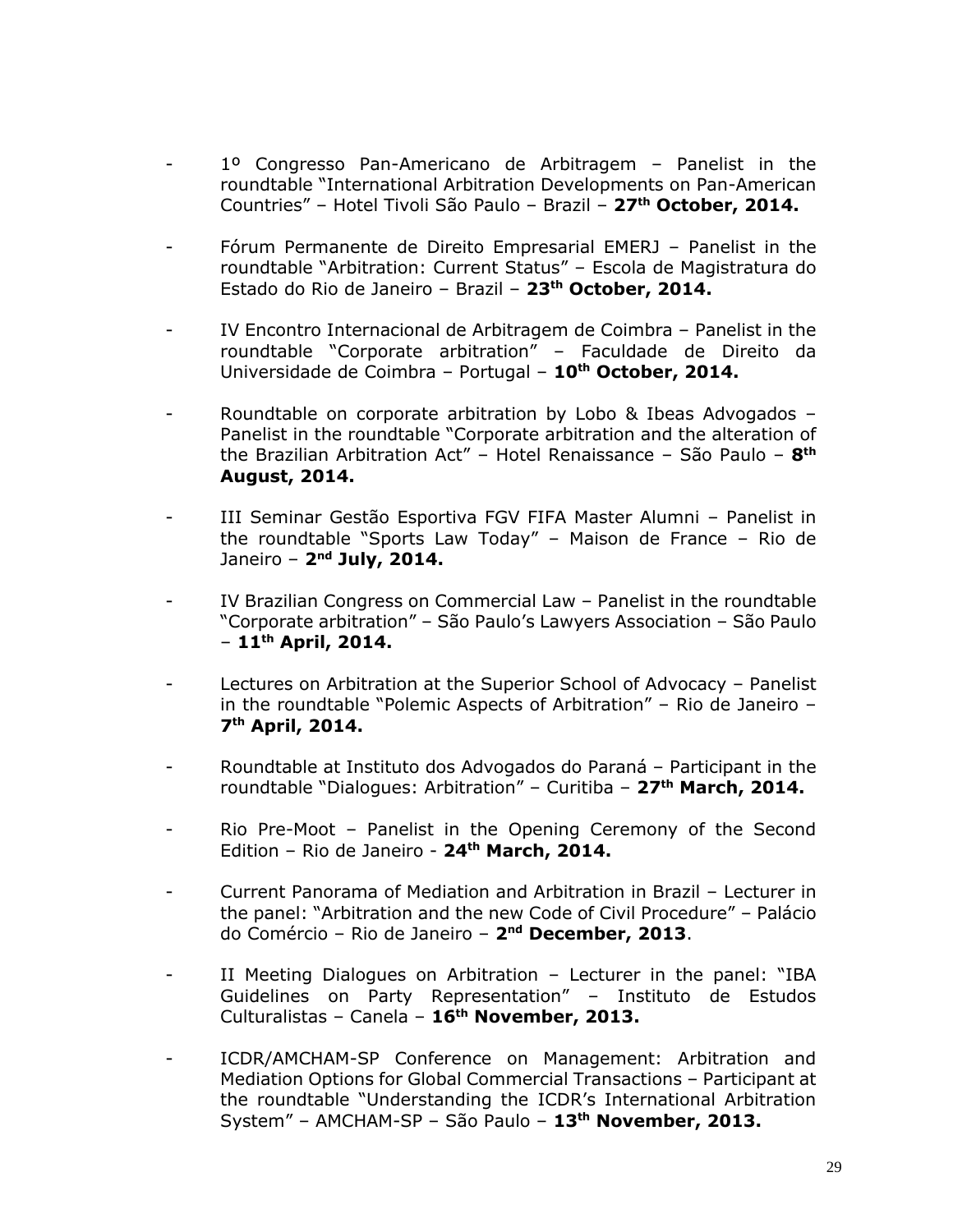- Roundtable at CAMARB SP Participant in the roundtable "Arbitration in the corporate law" – Barbosa, Müssnich e Aragão Advogados – São Paulo – **7 th November, 2013.**
- III Journey of the Portuguese Chapter of the Club Español del Arbitraje – Lecturer in the panel: "Evidences in international arbitration – Documental evidence – Hotel Real Palácio – Lisboa, PT – **22nd September, 2013.**
- Updates in arbitration seminar Lecturer in the panel: "Bottlenecks, reflections and suggestions" – FECOMERCIO – Rio de Janeiro – **9 th September, 2013.**
- Arbitration Course 2013 Lecturer in the opening class: "Controversial subjects in arbitration" – OAB/RJ – Rio de Janeiro - **22nd August, 2013.**
- I Congress of International Arbitration in Corporate Law Lecturer in the panel: "Arbitration in Corporate Law in Brazil: Practical Aspects, Brazilian jurisprudence and comparative law" and President of the 3rd Roundtable.– FEDECOMERCIO- São Paulo, SP - **19th March, 2013.**
- Rio Pre-moot Panelist in the Opening Ceremony of the First Edition –Rio de Janeiro, RJ - **25-27th February, 2013.**
- International Arbitration Seminar Lecturer in the panel: "Request for Arbitration. Arbitration Clause. Interim Relief. Antisuit Injunction" – Brazilian Superior Court - Brasília, DF - **3 rd December, 2012.**
- International Alternative Dispute Resolution Options For Today's Global Commercial Transactions – Participant in the Roundtable "Hot Topics on Arbitration in Brazil" – São Paulo, Brazil – **29th November, 2012.**
- II International Encounter of Coimbra Keynote Speaker and Roundtable "Hot Topics in International Arbitration" – Coimbra, Portugal – **18th , 19th and 20th October, 2012.**
- Participant as Lecturer in the event: "Arbitration in Debate: Actual Themes in Arbitration" – Headquarters of Minas Gerais Federação das Indústrias do Estado de Minas Gerais– FIEMG-**2 nd October, 2012.**
- XI International Arbitration Congress of the Brazilian Arbitration Committee – Table President in the Opening Lecture – CBAR – Sheraton Hotel – Porto Alegre – RS – **13th to the 15th September, 2012.**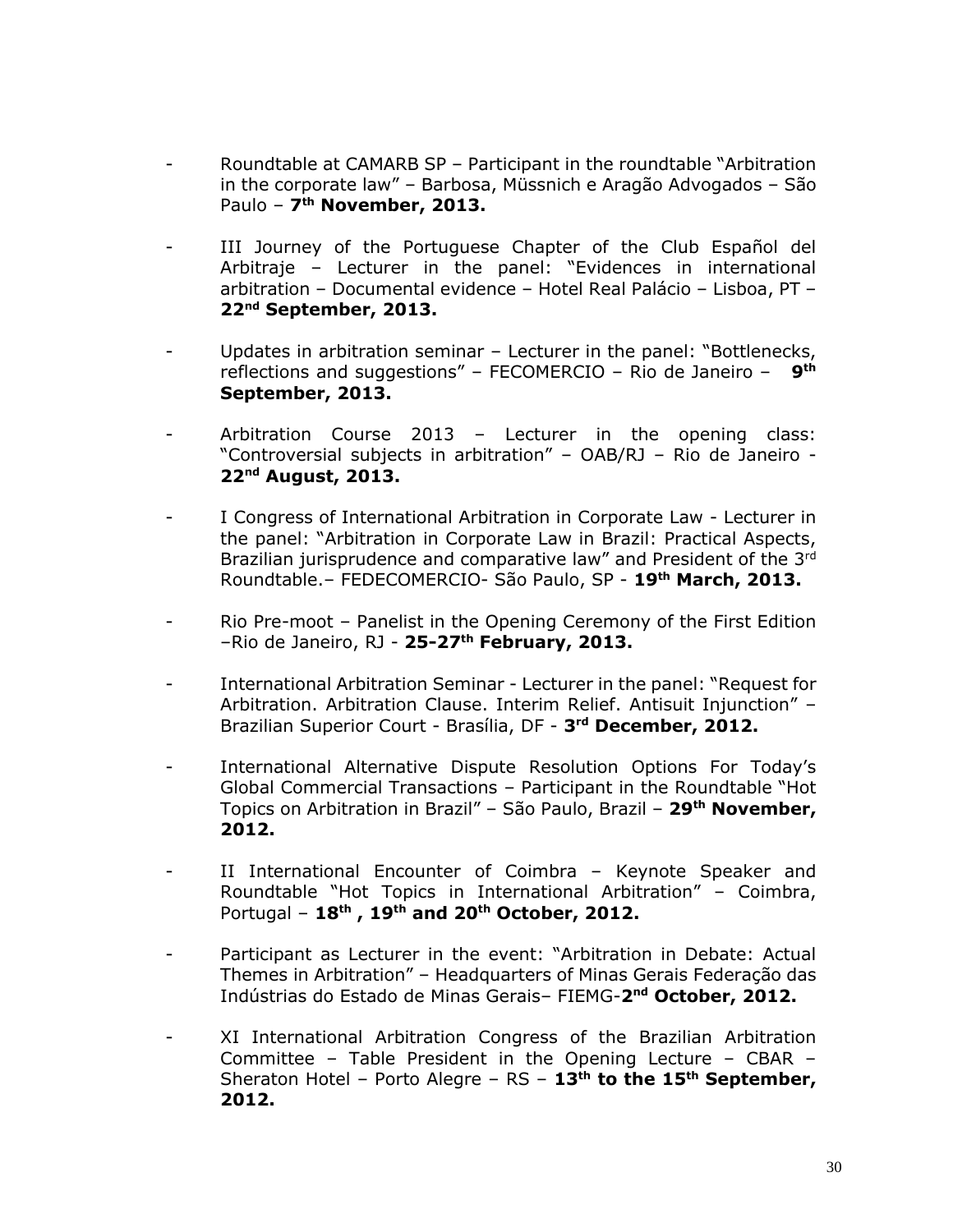- Participant as lecturer of the theme: "Punctual Analysis of Relevant Subjects of the Arbitration Law" - **Radisson Hotel – Curitba – PR – 14th June,2012**
- GAR Live Brazil Conference of Global Arbitration Review Participant as Speaker of the Session: "Brazil's Future as an International Arbitration Seat" \_ **JW Marriott \_ Rio de Janeiro, 7th May, 2012.**
- II Arbitration Seminary of GEArb PUC-Minas Study Group in Abitration – Participant as lecturer of the theme: "Critical Aspects of the Arbitral Proceeding" – **Brazilian Bar Association – Minas Gerais Section – 24th April, 2012.**
- Launching Conference of the New ICC Arbitration Regulation of 2012 – Participant as moderator of the table: "Revising the General Dispositions\_ The Arbitral Tribunal"\_ **Procuradoria do Estado do Rio de Janeiro – Rio de Janeiro, 21st March, 2012.**
- VII Arbitration and Mediation Seminary Participant of the Roundtable: "Lawyers, Arbitrators and Parties, Partial Award, Proof in Domestic and International Arbitration – **Meliá Jardim Europa Hotel – São Paulo – 8 th March, 2012.**
- Course "Present Aspects of National Arbitration" LASP –Lawyers Association of São Paulo – **São Paulo – 13th February, 2012.**
- -Seminary "Mediation and Arbitration: Brazilian and World-wide Scenery", arranged by Superior Lawyer School of OAB-RJ – **Plenário Evandro Lins e Silva of OAB-RJ – Rio de Janeiro – 13th December, 2011.**
- -Conference "Corporate International Transactions and Conflicts Management: Brazilian and North American perspectives", arranged by ICDR and AMCHAM/SP Arbitration Center – Lecturer of the session "The Information Exchange/ Discovery –Checking the Options" – **AMCHAM – São Paulo – 29th November, 2011.**
- Roundtable "Growing Pains: Brazilian arbitration at 15<sup>th"</sup>, arranged by Latin Lawyer - **Veirano Lawyers – São Paulo – 28th November, 2011.**
- Seminary on "Arbitration and Juridical Security in Brazil", arranged by Valor Econômico Newspaper – Lecturer in the Panel "Arbitration and Investment Attraction in Brazil" – **Hotel Renaissance – São Paulo – 28th November, 2011.**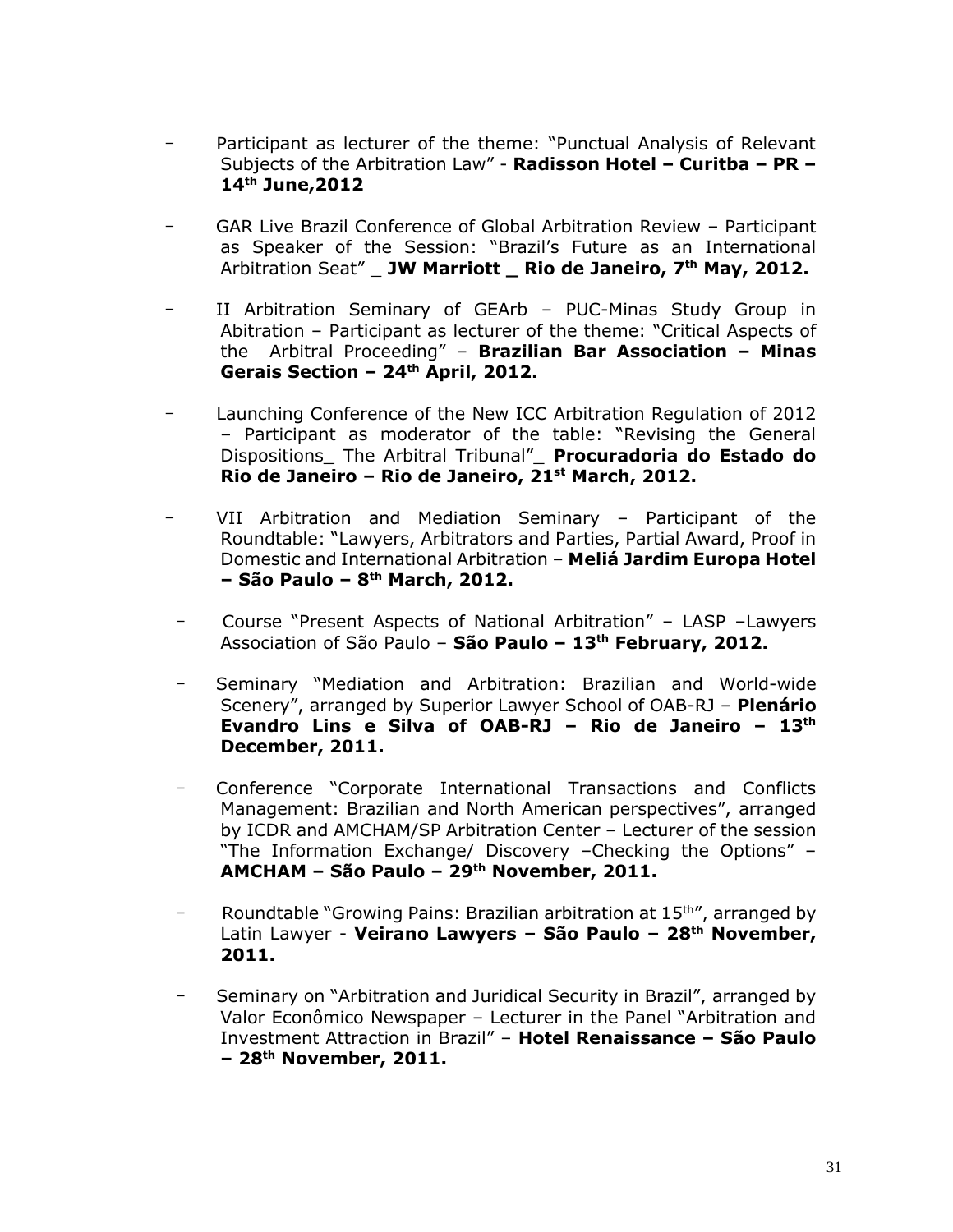- 9<sup>th</sup> Annual ICC Miami Conference –Lecturer on the Roundtable "Arbitration Disputes involving telecommunications enterprises in Latin America" – **Miami, FL, United States – 8 th November, 2011.**
- I International Arbitration Encounter of Coimbra Lecture "Binding" statutory Arbitration Clause of partners and members of social organs that did not approve it" and Roundtable "Hot Topics in International Arbitration" – **Coimbra, Portugal – 21st and 22nd October, 2011.**
- Arbitration in Civil Construction Breakfast, organized by Mediation and Arbitration Center of Portuguese Chamber of Commerce in Brazil – arranged by Motta Fernandes Rocha lawyers – **Rio de Janeiro – September 26th, 2011.**
- CBAr Comunications- ICC YAF OAB/RJ "Compromissory Clause in the light if Brazilian and Foreign Law"- Barbosa, Müssnich e Aragão lawyers **– Rio de Janeiro – September 13th, 2011.**
- Masterclass in International Arbitration, held by Pontificia Universidad Católica de Chile – Conference "Jurisdiction and arbitration clause: Validity and execution, competence-competence, arbitrability" – **Derecho UC – Santiago de Chile – September 1st, 2011.**
- Arbitration Course 2011 Introductory Lecture "Controversial issues in Arbitration" – **Rio de Janeiro's BAR Association – Rio de Janeiro – August 17th, 2011.**
- I Seminar on Conciliation, Mediation and Arbitration of the State of Santa Catarina, held by Santa Catarina Federation of Mediation and Arbitration Institutions - FECEMA - Lecture "The Arbitration and Dispute Resolution on Corporate and Business Law in National and International Levels" - **Regional Accounting Council of Santa Catarina - Florianópolis – August 19th, 2011.**
- Conference "Controversial issues in Arbitration", held by Arbitration Chamber of the Industries of the State of Paraná – CAIEP – Seminar "Arbitral Award and Partial Award" **– Escola de Magistratura do Paraná – Curitiba – August 4th, 2011.**
- Advanced Seminar "International Commercial Arbitration", held by the ICC Institute of World Business Law – Seminar "Conducting complex procedures", and Working Group "Preparation of witnesses and experts/ Preparation of cross-examination" **– FAAP – Armando Álvares Penteado Foundation – São Paulo – June 14th, 2011.**
- Course "Litigation and Arbitral Procedure" Speaker of the topic "Appointment and refusal of arbiters" – **AASP – Association of Lawyers in São Paulo – São Paulo – May 24th, 2011.**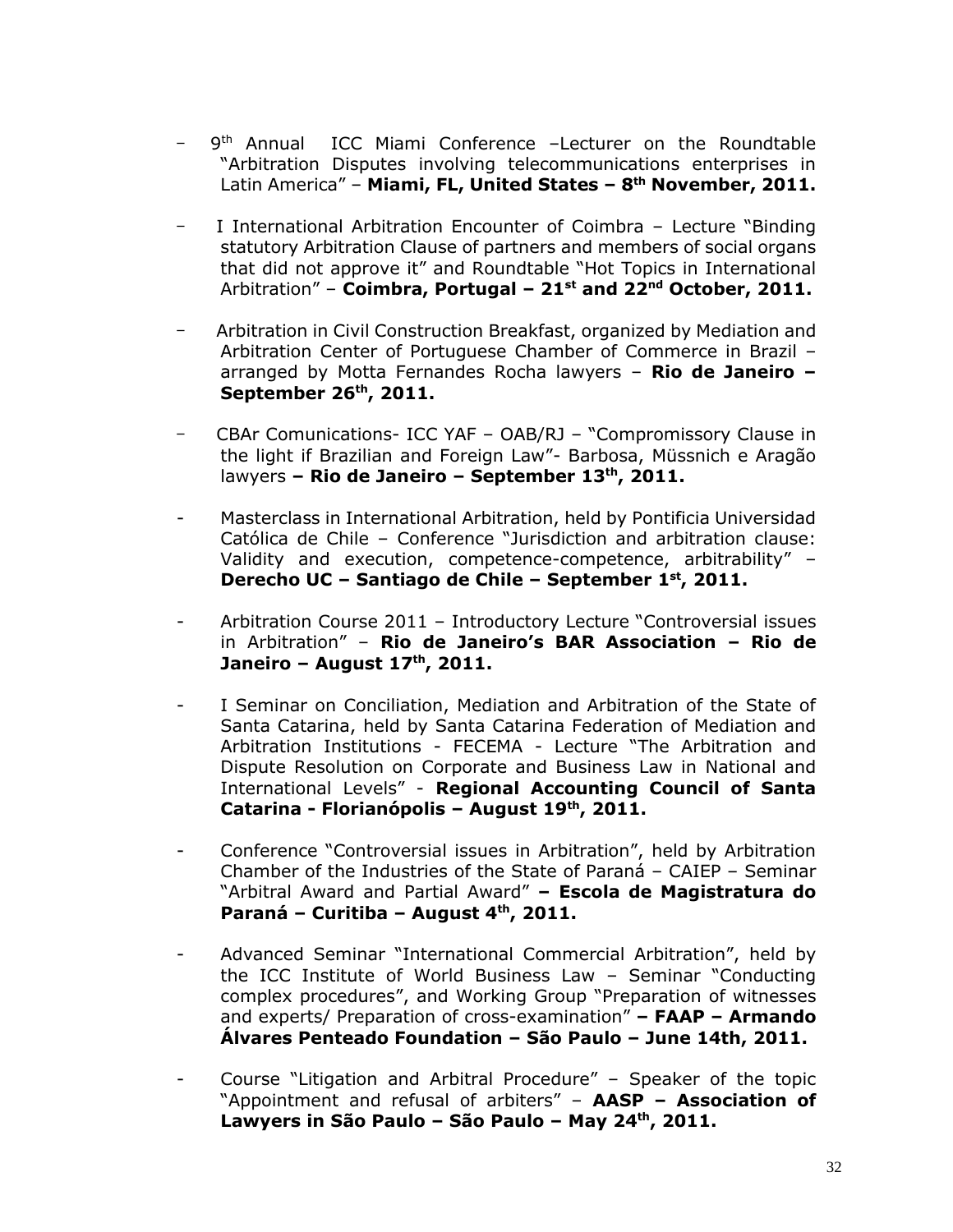- 6<sup>th</sup> Seminar "Arbitration and Mediation" Speaker of the topic "The provision of services by Domestic and International Arbitration Chambers. Regulations" – **Meliá Tryp Hotel– São Paulo – March 22nd , 2011**.
- Course "Arbitration in the Insurance and Reinsurance Market" Speaker of the topic "The Arbitration Law" – **Panamericano Hotel – São Paulo – December 9th, 2010.**
- $43<sup>th</sup>$  Reunion of the Permanent Forum on Commercial Law "The Legal Procedural Effects Related to the Insertion of the Arbitration Agreement in the Articles of Incorporation" – **EMERJ – Rio de Janeiro - November 24th, 2010.**
- Seminar "Insurance Contract: Company: Problem and Solution for the Guarantee of Companies" - Speaker of the topic "Arbitration in Insurance: Experience in Brazil – **FIESP – São Paulo – November 9 th, 2010.**
- 2<sup>nd</sup> Conference on Arbitration in Infrastructure: Contract Management and Dispute Solutions - Discussant at the Lecture "Complex Contracts and Group of Companies: Extending the Arbitration Clause to Noncontracting Parties" - **Institute of Engineering –São Paulo – November 9th, 2010.**
- 2010 ICDR International Arbitration Conference Counsel's Arbitration Strategy and the Arbitrator's Perspectives Roundtable – **AMCHAM – São Paulo – October 27th, 2010.**
- Arbitration Course 2010 "Controversial issues in Arbitration" –**Rio de Janeiro's BAR Association – Rio de Janeiro – August 23rd, 2010.**
- 3 rd Brazilian Meeting in Arbitration and Mediation "Meditation's Meditation's and Arbitration's Present and Future in Brazil – **CONIMA – São Paulo – August 2nd and 3rd, 2010.**
- 39th Reunion of the Permanent Forum on Commercial Law "The Withdrawal Right in the Companies and the Insertion of the Arbitral Clause in the Articles of Incorporation" – **EMERJ – Rio de Janeiro - June 16th, 2010.**
- "The Many Faces of International Arbitration" **Queen Mary University of London (Alumni and Friends of the School of International Arbitration) and Sergio Bermudes Law Firm – Rio de Janeiro – May 26th, 2010.**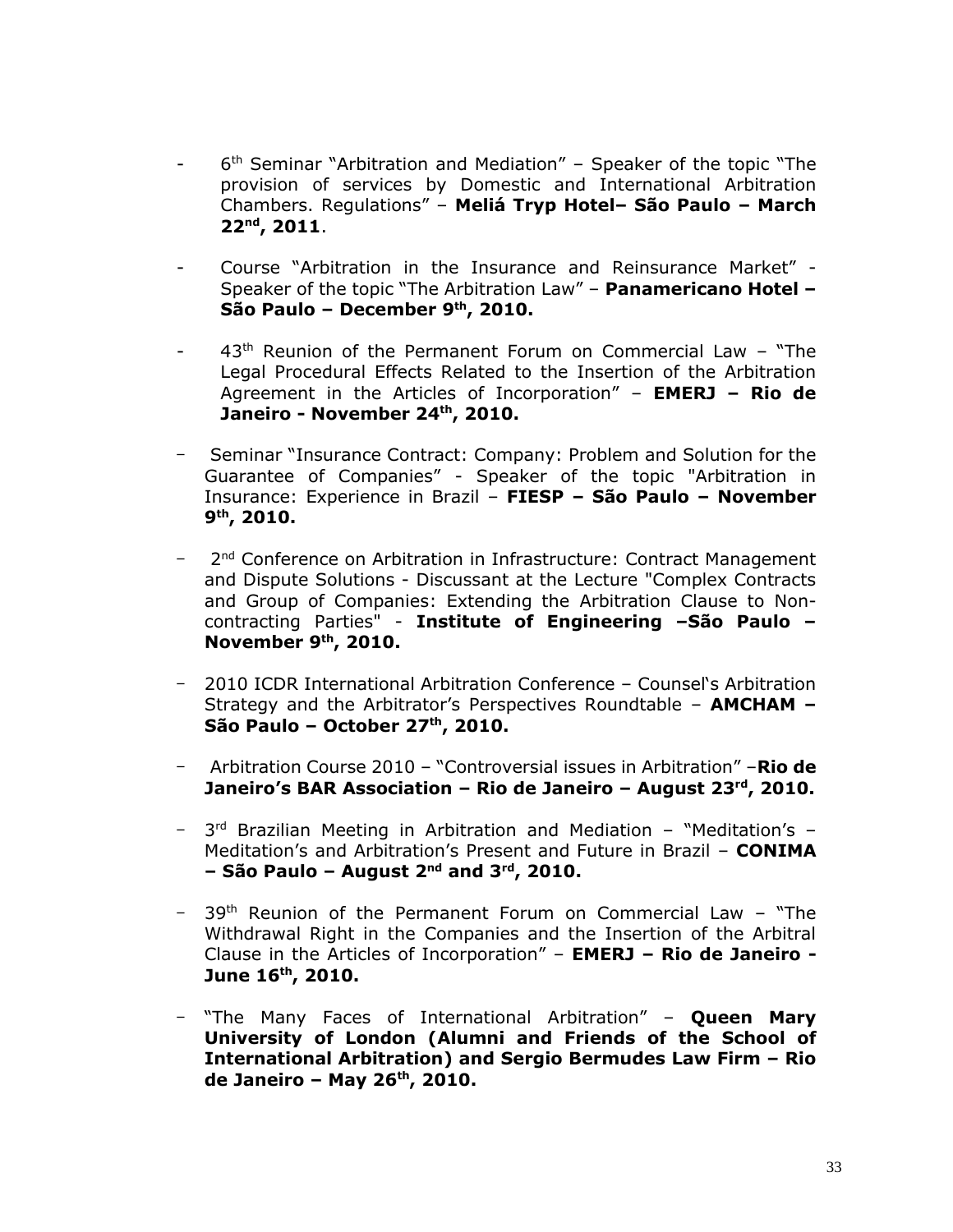- Breakfast Brazilian Committee of Arbitration (CBAr) ICCA 2010 Coordinator of the theme "Conducting International Arbitration in Brazil"**– Rio de Janeiro – May 25th, 2010.**
- "Panoramic view of the current arbitration practice in Brazil" **PUCRS Law School – Porto Alegre – April 9th, 2010.**
- "Arbitration: Practices and Perspectives" **Brazil-Germany Chamber - Porto Alegre – April 8th, 2010.**
- Coordinator of the Seminar "Arbitration and Judicial Recuperation, Incorporated Companies and Debates about Controversial Issues" – Moderator of the Lecture "Arbitration in Incorporated Companies" – **BRITCHAM – Rio de Janeiro – March 16th, 2010.**
- 2009 ICDR International Arbitration Conference Counsel's Arbitration Strategy and the Arbitrator's Perspectives Roundtable – **AMCHAM – São Paulo – October 27th , 2009.**
- LII Legal Week "General Aspects of Arbitration in Brazil" **PUC-Campinas Law School – Campinas – October 27th, 2009.**
- 9<sup>th</sup> CBAr International Arbitration Congress "Crisis on Arbitration?" -"The Arbitrator in crisis" (Chairman) - **Mercure Hotel – Belo Horizonte – October 20th, 2009.**
- 2<sup>nd</sup> International Arbitration Journey "Recent Arbitration Themes" -"Recent Brazilian Judicial Decisions regarding the Arbitration Agreement" –**School of Law of the University of Buenos Aires – Buenos Aires – September 28th, 2009.**
- 34th Reunion of the Permanent Forum on Commercial Law "Arbitration and Modernity" – **EMERJ – Rio de Janeiro - September 15th, 2009.**
- Latin American Group of Arbitration "Procedural characteristics of Arbitration in Latin America" – **ICC – Punta Cana – August 27th , 2009.**
- BAR's  $1^{st}$  International Seminar of Mediation and Arbitration -"International Arbitration" – **São Paulo´s BAR Association – São Paulo – August 20th, 2009.**
- Arbitration Course 2009 "Introductory Lecture Arbitration´s Controversial Themes" –**Rio de Janeiro´s BAR Association – Rio de Janeiro – August 13th, 2009.**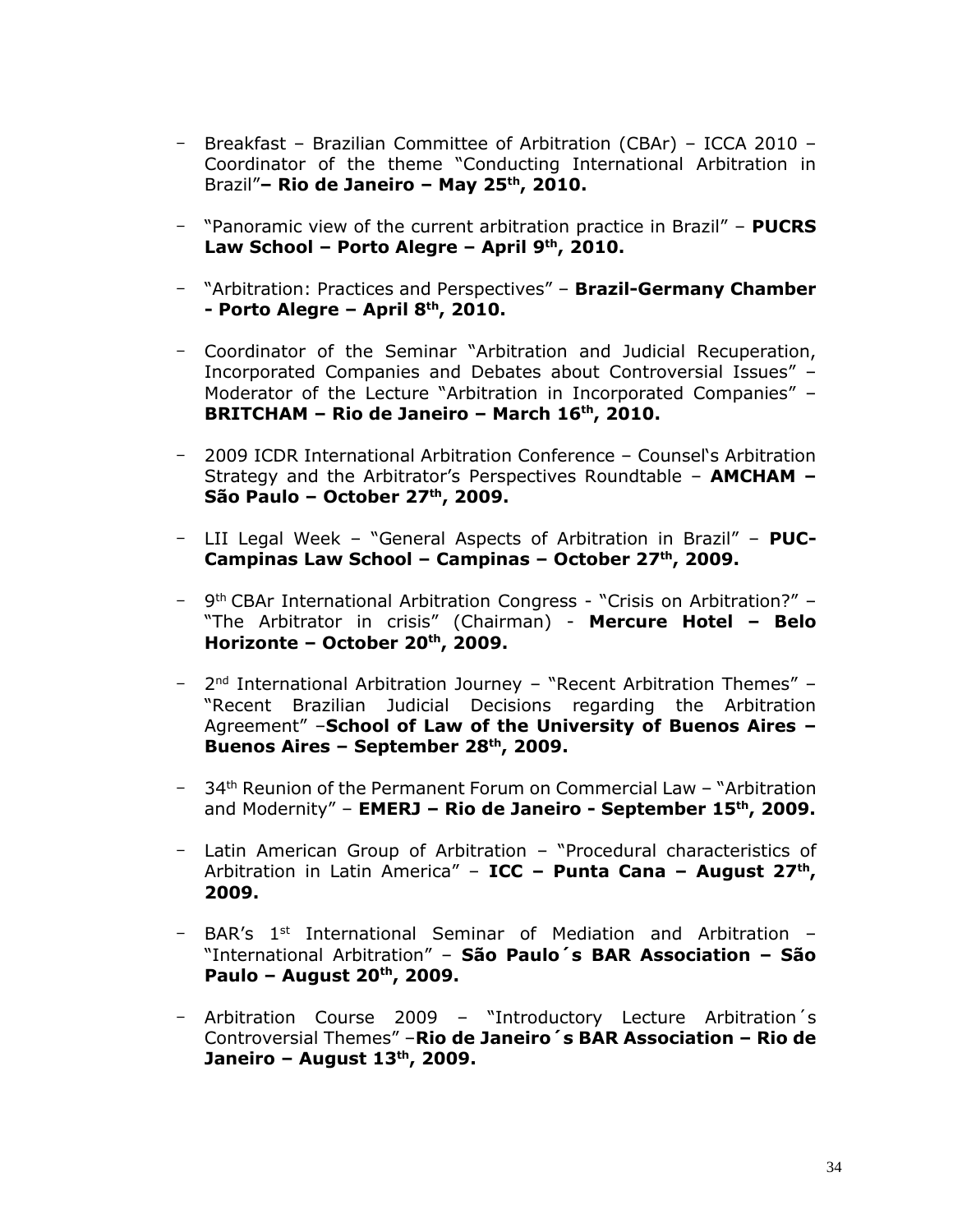- Presentation "All you wanted to know about arbitration and were afraid to ask" - **Chamber of the Commerce France-Brazil – São Paulo – July 1st, 2009.**
- Seminar "Arbitration: Tendencies and present challenges" **Ibmec Law School – São Paulo – June 9th, 2009.**
- "Where is arbitration heading in Brazil?" **FGV Law School & Chamber FGV of Mediation and Arbitration – São Paulo – June 3 rd, 2009.**
- Opening conference of UFRJ's Ombudsman "Alternative Dispute Resolution" – **School of Law of the Rio de Janeiro Federal University (UFRJ) – Rio de Janeiro - April 27th, 2009**.
- Forum Arbitration School of Federal Magistrates, 2nd Circuit (**EMARF) – Rio de Janeiro – November 27th, 2008**.
- 6<sup>th</sup> ICC Annual Conference "International Commercial Arbitration in Latin America: The ICC perspective" – Panel "Arbitrating Corporate disputes in Latin America" – **ICC – Miami – November 10th and 11th , 2008**.
- National Arbitration Conference Infrastructure and Construction "Arbitration and Construction Contract - Speaker on the Subject: "Corporate Disputes on the field of Construction" – **CAMARB – Belo Horizonte – October 28th, 2008**.
- Conference "Arbitration and Corporate Law" **ARBITAC - Curitiba October 22nd, 2008.**
- Conference "Dispute Resolution in the International Oil & Gas Business" – "Latin American Oil & Gas – the ADR Practitioner's Roundtable" – **The International Centre for Dispute Resolution (ICDR) and The Association of International Petroleum Negotiators (AIPN) – Rio de Janeiro – October 20th and 21st, 2008.**
- 1<sup>st</sup> Post Graduation Course "Lato Sensu" Out of Court Resolution Methods –"Arbitration Agreement. Principles of autonomy and Kompetenz-Kompetenz. Arbitration clause and the will of the parties".– **EPM – São Paulo - October 13th,.2008**.
- VIII Brazilian Arbitration Congress "Arbitrability: The Last Frontier to the Universalism of Arbitration" – Moderator of Panel I: "Arbitrability's Rules" – **Brazilian Arbitration Committee (CBAr) – São Paulo – September 23rd, 2008**.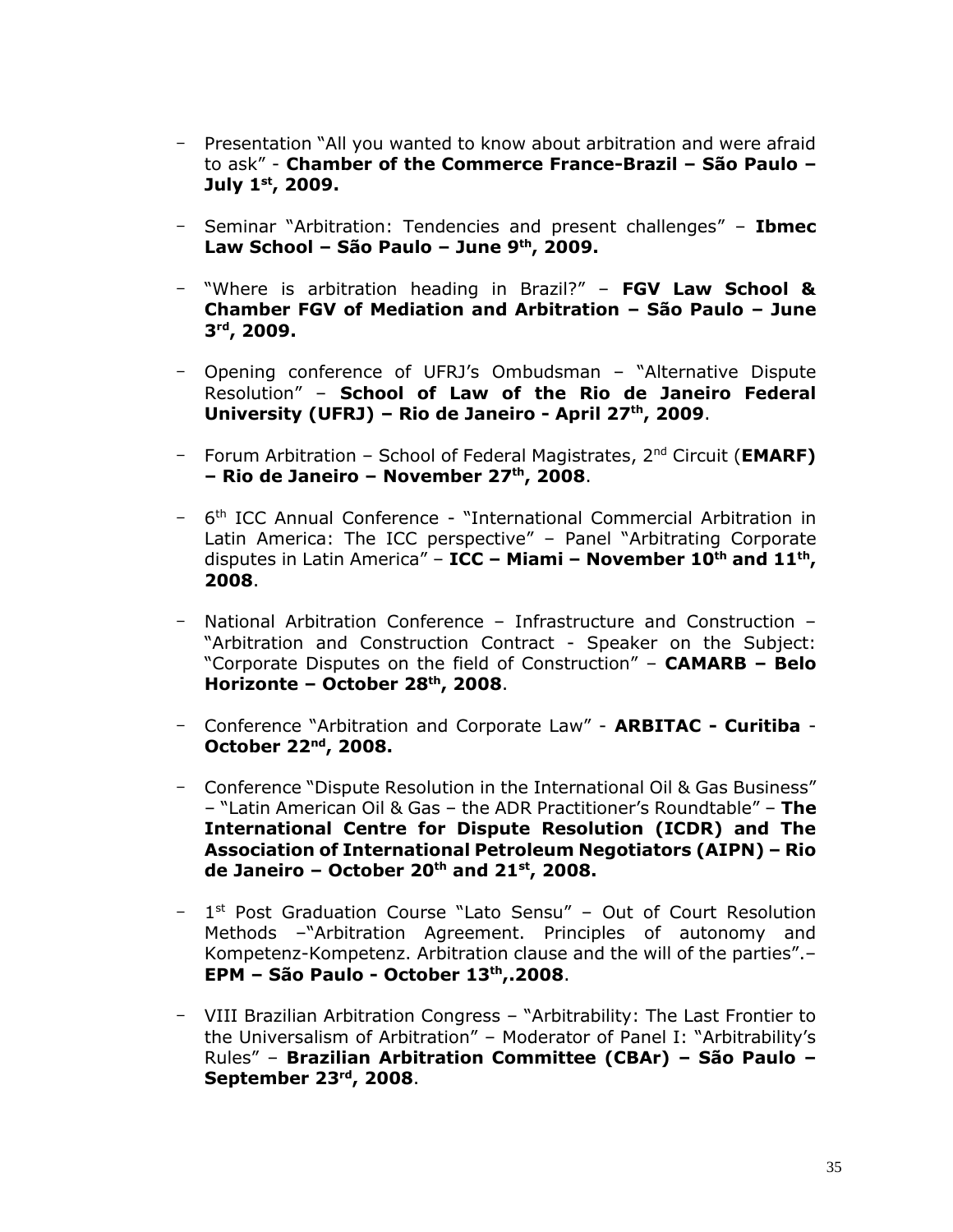- 4<sup>th</sup> Annual ITA Americas Workshop: "Insider Insights in Complex Energy Disputes" – Party Appointed Arbitrator on Act III, Scenes I: "Impact of Local Proceedings" and II: "Insight into the Arbitral Tribunal's Deliberations" – **Institute for Transnational Arbitration (ITA) – São Paulo – September 22nd, 2008**.
- Permanent Forum on Business Law Rio de Janeiro State School of Magistrates (EMERJ) –  $29<sup>th</sup>$  Meeting – Speaker on the Panel "Arbitration: Up to date" – **EMERJ – Rio de Janeiro** – **September 17th, 2008**.
- "Arbitration: Current Development" **Brazilian Bar Association (Rio de Janeiro Section) – Rio de Janeiro** – **September 9th, 2008**.
- "Arbitration in the Financial Market" Lecture "Problem Solving at Corporate Law and Capital Market – Arbitration and Judiciary – Advantages and Disadvantages" – **Andima – São Paulo** – **September 3 rd, 2008**.
- Extension course on International Commercial Law Arbitration Class – **UERJ / CEPED – Rio de Janeiro – August 25th, 2008**.
- - "Arbitration Today" Debate on the Subjects: "Motion for annulling judgment and Arbitration" (Dr. Silveira Lobo); "The participation of the attorney in arbitration" (Prof. Arnoldo Wald" – **CESA (Centro de Estudos das Sociedades de Advogados) – Rio de Janeiro – August 22nd, 2008**.
- 2<sup>nd</sup> International Congress of Arbitration in Engineering Round Table – **Chamber of Arbitration and Mediation of the Engineering Institute – São Paulo** – **August 7th, 2008**.
- IX Juriscidade Speaker on the Subject: "Mediation and Arbitration: New Trends" – **UniverCidade – Rio de Janeiro** – **May 28th, 2008**.
- Academic Coordinator of the IV Conference of International Arbitration of Rio de Janeiro – **National Confederation of Commerce - Rio de Janeiro** – **May 13th, 2008**.
- 1 st Up to Date on Key Issues in Arbitration "Overview" **School of Law of the Federal University of Rio Grande do Sul - Porto Alegre** – **April 4th, 2008**.
- "Roundtable" "Arbitral Award" **Brazilian Arbitration Committee (CBAr) – Barbosa, Mussnich & Aragão Advogados –** Rio de Janeiro – **April 4th, 2008**.
- Legal Issues Involving Arbitration **Law School of Rio de Janeiro's University – Rio de Janeiro** – **November 12th, 2007**.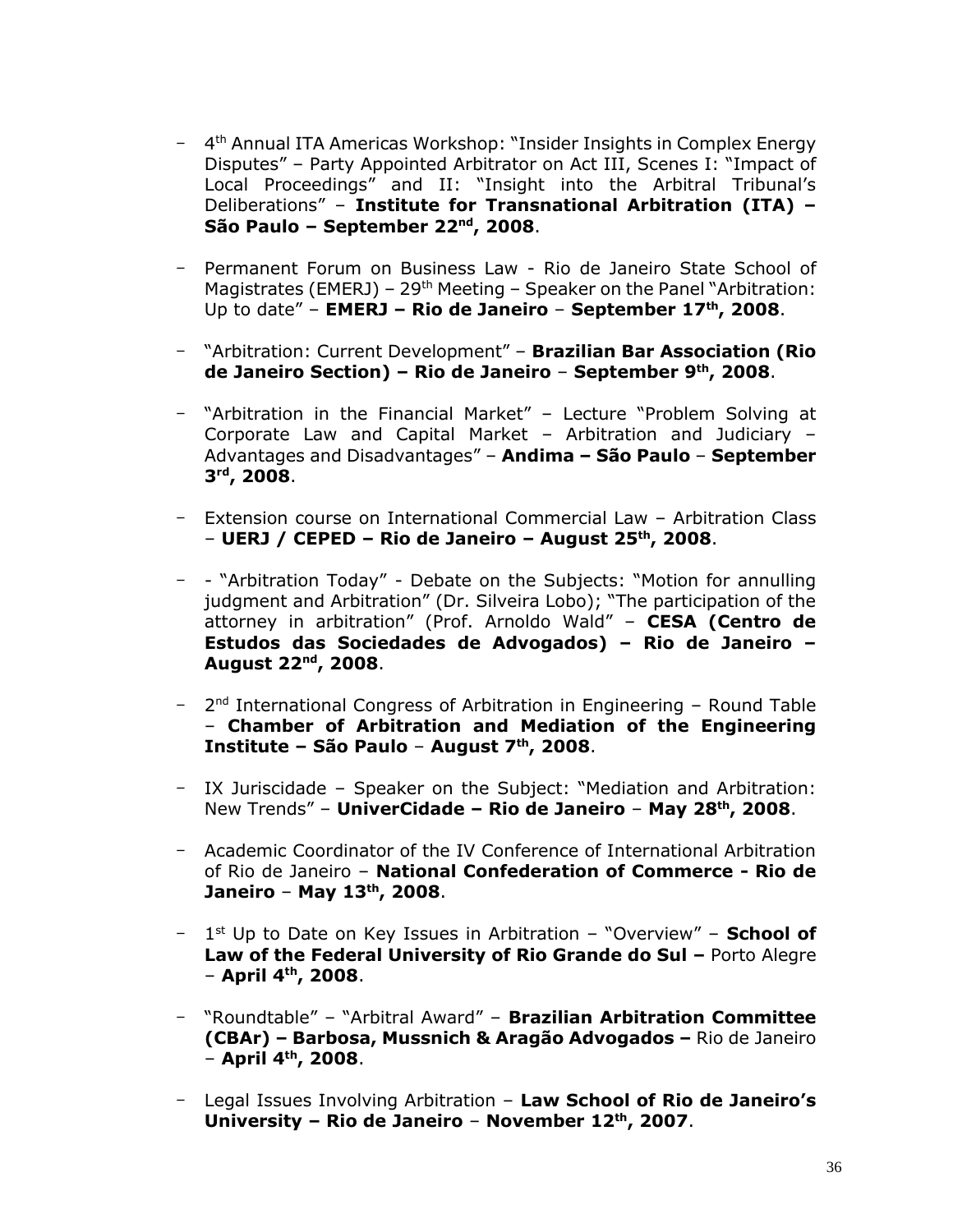- VII International Arbitration Congress Complex Arbitration Speaker on the Subject: "Same Arbitrators in Parallel Arbitrations" – **Brazilian Arbitration Committee (CBAr) – Rio de Janeiro** – **September 17th , 2007**.
- Conference on International Arbitration in Brazil Speaker on the Panel II: "International Commercial Arbitration in Brazil" – **Washington, D.C. Bar – Washington, D.C.** – **September 6th, 2007**.
- South-American Commercial Law Meeting "Brazilian Arbitration Law and Corporate Arbitration" - **Maestría en Derecho Comercial y de los Negócios - Facultad de Derecho de la Universidad de Buenos Aires – Buenos Aires – August 28th, 2007**.
- Academic Coordinator of the III Conference of International Arbitration of Rio de Janeiro – Chairman of Panel IV – "Roundtable" – **National Confederation of Commerce - Rio de Janeiro** – **July 3rd, 2007**.
- Permanent Forum on Business Law Rio de Janeiro State School of Magistrates (EMERJ) –  $19<sup>th</sup>$  Meeting – Speaker on the Panel "Arbitration: Key Questions" – **EMERJ – Rio de Janeiro** – **June 11th, 2007**.
- II International Conference on Tax Law Chairman of the Panel "Telecom's Taxation – Taxation applicable to VolP satellites" – **PGM-RJ/IET-RJ/ADBF – Rio de Janeiro** – **May 9th to 11th, 2007**.
- Academic Coordinator of the Seminar "Arbitration in Corporate Law" and Speaker "Subjective Arbitrability" – **Britcham Brazil – Rio de Janeiro** – **May 4th, 2007**.
- Academic Coordinator of the "Corporate Debates on Arbitration and Economic Agents" – Speaker on the Panel "Arbitration in **Corporate Law" – IBMEC – SP/Forum Livre – São Paulo – December 7th , 2006**.
- - "The Brazilian Approach to Arbitration: Promises and Challenges for Domestic and International Investors" – Keynote Speaker – **Brazilian-American Chamber of Commerce – New York – November 28th , 2006**.
- Speaker on the 15<sup>th</sup> Reunion of the Permanent Forum of Corporate Law - "Arbitration and Mediation – New Destinations" – **Rio de Janeiro State School of Magistrates (EMERJ) – Rio de Janeiro** – **November 11th, 2006**.
- - VI Brazilian Conference on Arbitration "International Arbitration and State's Sovereignty" – Round Table "Consent and Capacity to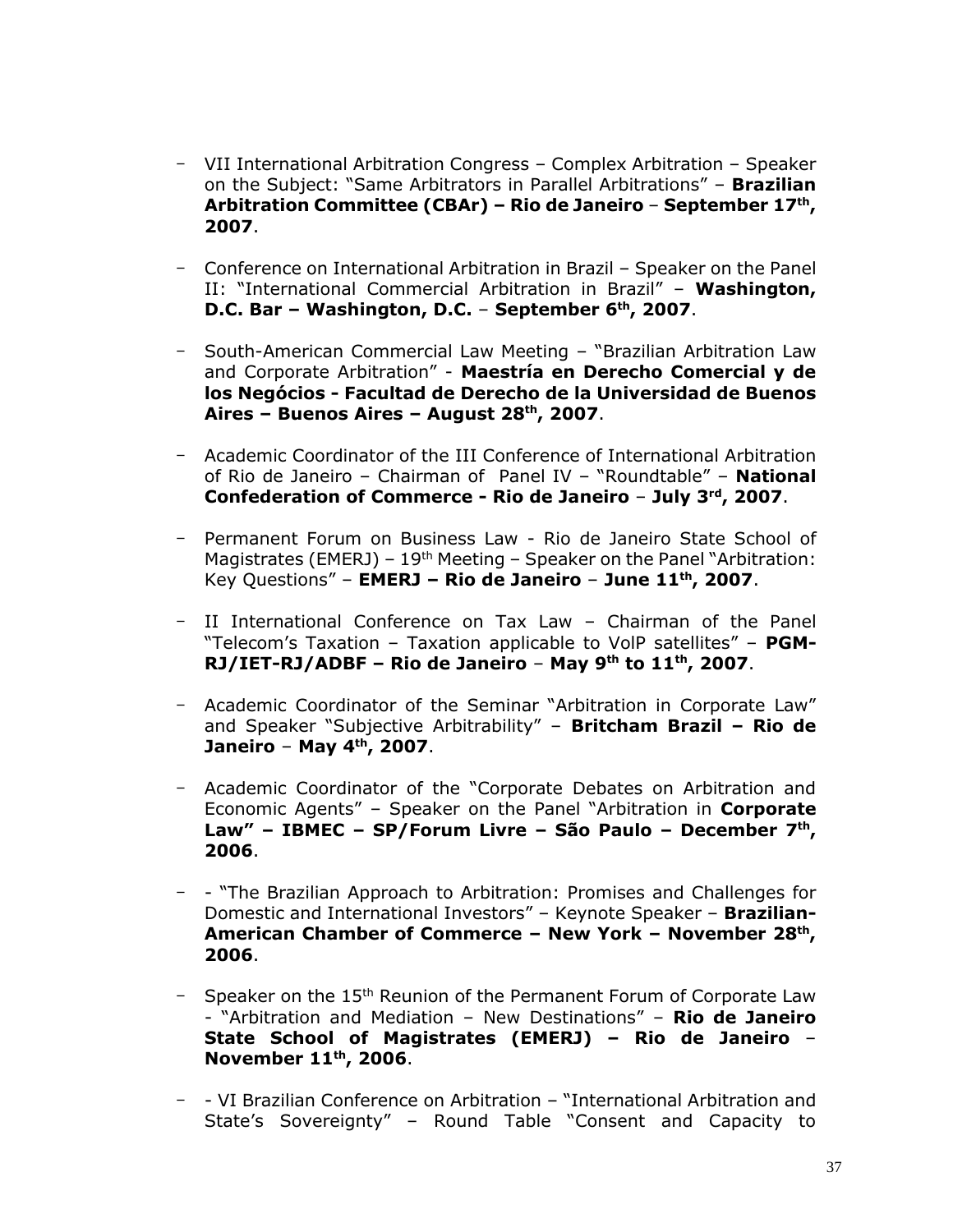## Compromise" – **CBAr/ICC/ICC Brazil – Salvador – October 31st to November 1st, 2006**.

- "Arbitration and Sports. The Dispute Resolution Chamber and the Court of Arbitration for Sports". Lecture from the course "Systemic Sports Law" – **OAB-SP – São Paulo** – **October 25th, 2006**.
- "Arbitration on Highlight: Ten Years of the Law 9.307 Progresses and Perspectives" – Speaker on the Subject "The Arbitrator's Role and the Taking of Evidence on the Arbitral Proceedings" – **Faculdade de Direito da UFRGS – Porto Alegre** – **September 26th, 2006**.
- Speaker on the Arbitration Seminar Subject "Arbitration on Distinct Sectors" – **AASP – São Paulo** – **August 30th, 2006**.
- Debate on the 11th Meeting of the Permanent Forum of Corporate Law – "Arbitration – Legal Aspects and Efective Relevance" - **AMAERJ – Rio de Janeiro** – **June 21st, 2006**.
- Academic Coordinator of the II Conference of International Arbitration of Rio de Janeiro – Debate on the Panel IV – "International Public Policy" – **National Confederation of Commerce - Rio de Janeiro** – **June 20th, 2006**.
- International Congress in Celebration of 10 years of Brazilian Arbitration Law – Panelist on "Arbitration and the Impact on Third Parties" – **ARBITAC – Curitiba** – **June 6th, 2006**.
- Speaker on the Seminar "Concrete Case of an International Commercial Arbitration" (Development of an arbitration proceeding under ICC Rules on Arbitration) – **ICC/ICC Brasil/CNC – Rio de Janeiro** – **May 8th and 9th, 2006**.
- Speaker on the event "10 years of the Brazilian Arbitration Law (Law no. 9.307/96)" – Subject "Precedents and Perspectives of Arbitration" – **PUC-RS/AMCHAM – Porto Alegre** – **March 31st, 2006**.
- 4th Annual Miami International Arbitration Conference Moderator on the panel "Gathering Evidence in the Arbitral Proceeding: can the judge help?" – **International Centre for Dispute Resolution – Miami** – **March 27th, 2006**.
- Conference "Introduction to Arbitration" Bar Association Rio de Janeiro's Section – Rio de Janeiro – **March 15, 2006**.
- First Seminar on Alternative Dispute Management Mediation and Domestic and International Arbitration – Speaker on "Arbitration in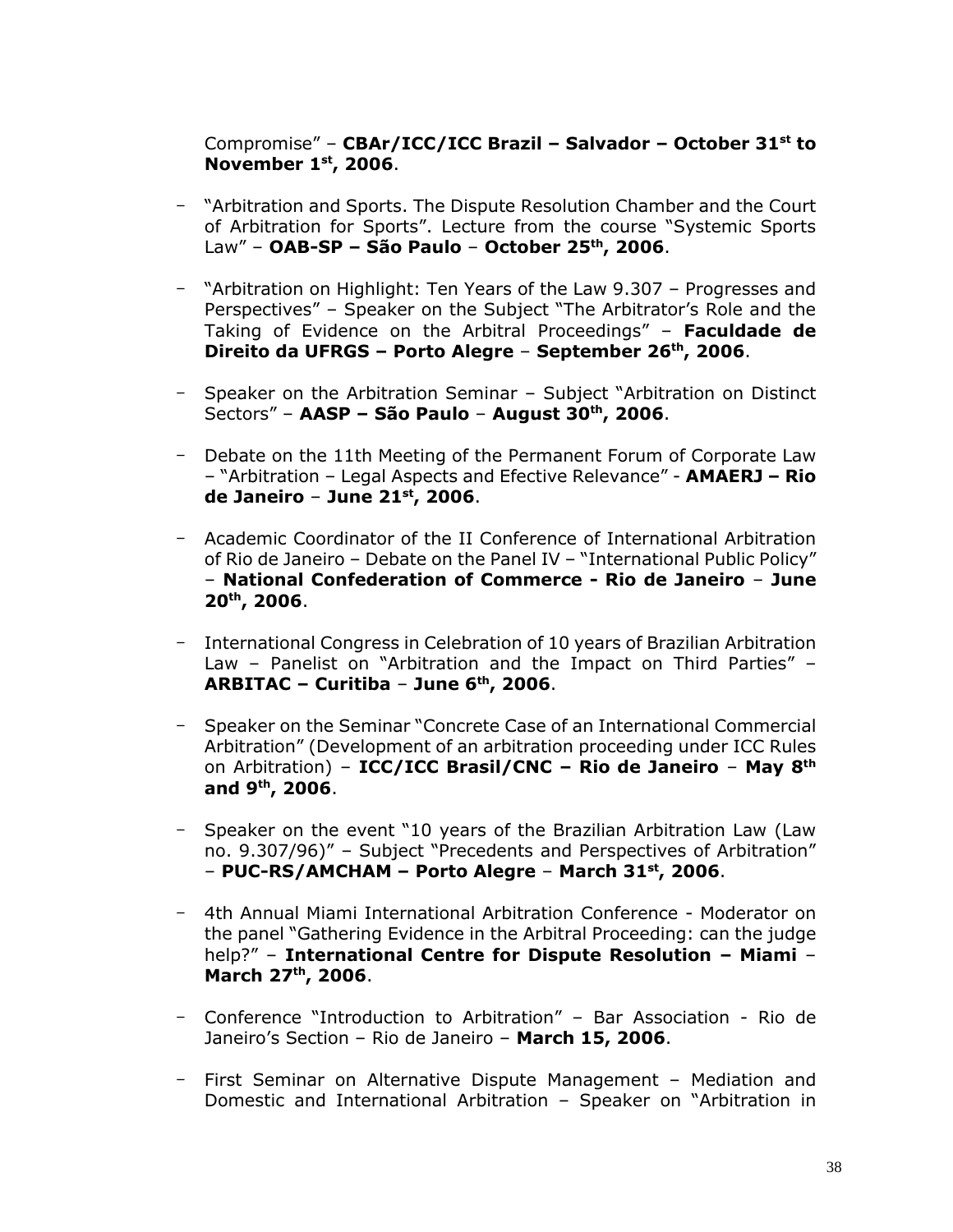Telecommunication" – **IAI/CBAr/ICC/ CAMARB** – **Buenos Aires** – **December 1st, 2005**.

- Panelist of the Seminar "The Procedural Law and the Business Advocacy (Thinking the proceedings from a strategic standpoint)" – **Getúlio Vargas Foundation** – **São Paulo** – **November 24, 2005**.
- Panelist of the Seminar "Chapter 11 Rules (*Lei de Recuperação de Empresas*) and the use of Out of Court Means (Second Part)" – **Rio de Janeiro State School of Magistrates** (**EMERJ**) – **Rio de Janeiro** – **November 24, 2005**.
- International Commercial Arbitration in Latin America Enhancing Predictability trough Knowledge and your Arbitration Clause – Panelist in the Session "International Commercial Arbitration in Argentina and Brazil" – **International Centre for Dispute Resolution (AAA) – Washington D.C.** – November 15, 2005 and **New York** – **November 17, 2005**.
- VI Legal Seminar France-Brazil Chairman of the Panel "Breach of Agreement: Arbitration and Mediation" – Topics on "International Arbitration as a means to Solve Disputes arising out of Breach of Agreement" and "The Brazilian Mediation Draft Law. New Perspectives on Mechanisms to Solve Dispute, between the States" – **Rio de Janeiro´s State University (UERJ) – Trade Association of Rio de Janeiro – Rio de Janeiro** – **November 8, 2005**.
- 5<sup>th</sup> International Arbitration Congress Chairman of the X Panel "Control of Time Period under the Arbitration Proceedings" – **Brazilian Arbitration Committee (CBAR)** – **São Paulo** – **September 30, 2005**.
- 3 rd International Symposium Brazil/Japan "Judicial Reforms" Chairman of the Panels "Commercial International Arbitration" and "Procedural Issues Involving Arbitration" – **Law School of the Rio de Janeiro University (UERJ)** – **Rio de Janeiro** - **September 15, 2005**.
- Conference "Arbitration and it Usefulness for the Small Business Company" – **Commercial and Industrial Association of Campos – ACIC – Campos/RJ** – **August 11, 2005**.
- Academic Coordinator of the Seminar (restricted) "Arbitration in Petroleum and Energy Distribution – Lectures on "Arbitration: General View" and "Arbitration and the State and the Principles of the Autonomy and Competence-Competence" – **ANP –National Agency of Petroleum – Rio de Janeiro/RJ** – **July 13, 2005**.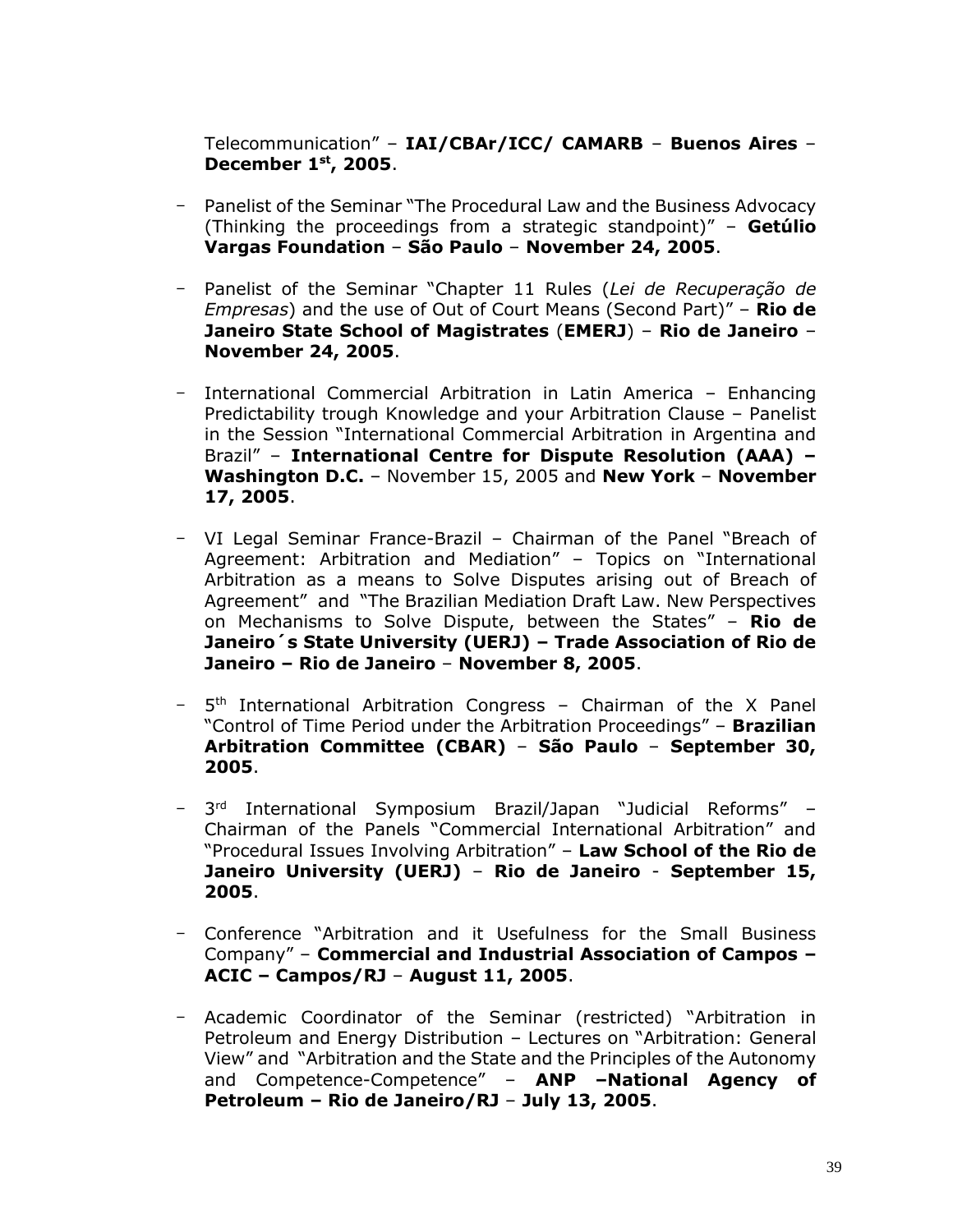- Conference " Arbitration in General" Seminar "Arbitration and Corporate Laws – Possibility of Using Arbitration under the Brazilian Chapter 11 Rules (Recuperação Judicial)" –  $3<sup>rd</sup>$  Meeting of the EMERJ's Permanent Forum of the Corporate Laws – **Rio de Janeiro State School of Magistrates (EMERJ) – Rio de Janeiro/RJ** – **July 5, 2005**.
- Conference "Arbitration and Corporate Law" Cycle of Debate on Arbitration Issues – **CAMARB – Chamber of Business Arbitration - Brazil – Belo Horizonte/ MG** – **June 27, 2005**.
- Academic Coordinator of the International Seminar of Arbitration and President of the Panel "Third Parties Intervention" – **National Confederation of Commerce – Rio de Janeiro/RJ** – **June 21, 2005**.
- Lecturer at the IX Conference of the Rio de Janeiro's Bar Association Panel "Arbitration and Mediation" – Subject "Arbitration Agreement" – **Bar Association -Rio de Janeiro's Section – Rio de Janeiro** – **May 20, 2005**.
- Lecturer at the Seminar "The New Civil Code and it Impacts in the Arbitration and in the Award" (jointly with José Emílio Nunes Pinto – **National Confederation of Commerce (CNC) – Rio de Janeiro/RJ** – May 3, 2005 and at the Ordinary General Meeting of the **Brazialian Arbitration Committee (CBAr) – São Paulo**, **May 31, 2005**.
- Report of the Panel "The Non-Cumulativity of the Contributions to the PIS and COFINS under the current Legislation – Open Questions – The Tax Imposition on Importation of Goods Fiscal Order on the International Trade. The Right of Tax Credit based on the IVA's European Experience" – **1 st International Taxation Congress of the Rio de Janeiro – Rio de Janeiro** - **April 29, 2005**.
- Lecturer in the Panel "National and International Arbitration and the Enforcement of Arbitral Foreign Award" – "Practical Considerations when Drafting Arbitration Agreemnts" and "Current Issues on International Arbitrations" – **International Seminar of Arbitration – São Paulo** – **April 20, 2005**.
- Lecturer in the Panel "Arbitration in the Limited Liabilities Companies" – Seminar "The Arbitration and the Telecommunications" – **Institute of Research and Legal Studies – IPEJ – RJ – Rio de Janeiro** – December 15, 2004.
- Lecturer in the Panel "International Arbitration in Latin America: Main Problems to Prevent – Identification and Enforcement of the Arbitral Award – XXXI General Meeting AICO/XXIX Conference CIAC –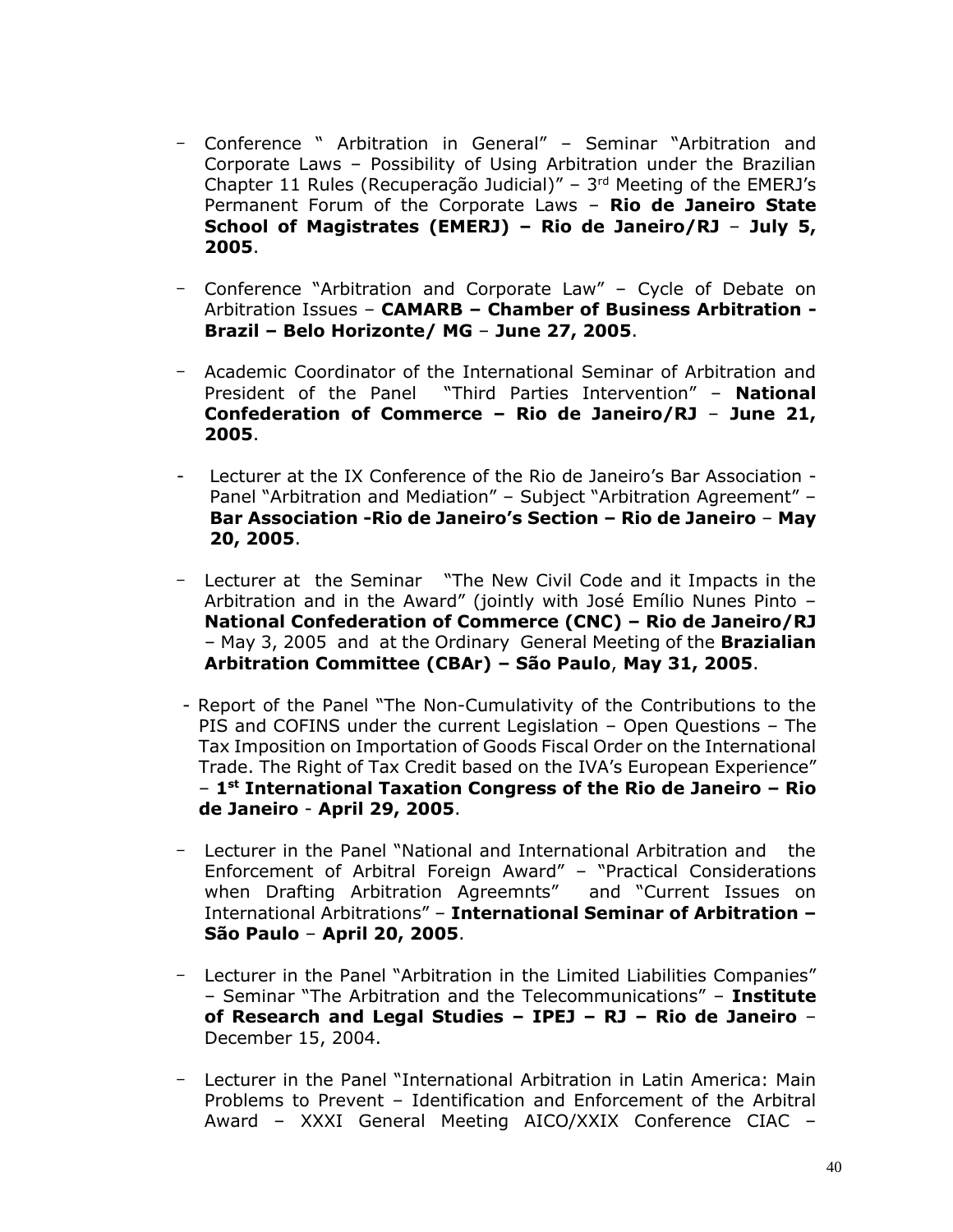Confederation of the Associations Commercial and Enterprise of Brazil – **CACB** and Interamerican Commission of Commercial Arbitration – **CIAC** – **Rio de Janeiro** – November 23, 2004.

- Conference "View and Valuation of the Integration European/Alca" Seminar "The Importance of the International Commercial Arbitration in the Integration Context" – **Chamber of the Commerce France-Brazil – Rio de Janeiro** – November 16, 2004.
- 2<sup>nd</sup> Annual Conference International Commercial Arbitration in Latin America: The ICC Perspective – "The Main Economic Sectors for ICC Arbitration in Latin America – The Legal Issues" – **ICC International Court of Arbitration** - **Florida/USA –**November 8, 2004.
- Fifth Meeting of Latin American Corporate Governance Roundtable "Improving the Variety and Capacity of Mechanisms for Adjudicating Disputes" – **OECD – The Organisation for Economic Co-operation and Development** – **Rio de Janeiro –**October 8, 2004.
- Conference "Convention of the Arbitration and Arbitral Clause" Cicle of the lecture about Arbitration – OAB/RJ Commission of Arbitration – **The OAB/RJ Superior School of Law – Rio de Janeiro** – October 1 st, 2004.
- Conference " Elaboration of the Arbitral Clause for Resolution of the Conflicts in Contracts" – Seminar "Alterations and Rules for Elaboration and Administration of Contracts Empresarial with view in the New Code Civil" – **International Business Communications – IBC – Rio de Janeiro** – September 9, 2004.
- 2<sup>nd</sup> Annual Conference International Commercial Arbitration in Latin America: The ICC Perspective – "The Main Economic Sectors for ICC Arbitration in Latin America – The Legal Issues" – **ICC International Court of Arbitration** - **Florida/USA –** November 8, 2004.
- Fifth Meeting of Latin American Corporate Governance Roundtable "Improving the Variety and Capacity of Mechanisms for Adjudicating Disputes" – **OECD – The Organisation for Economic Co-operation and Development – Rio de Janeiro –**October 8, 2004.
- Conference "The Nature and Scope of the NRAs' Dispute Resolution Powers" - "Dispute Resolution and Telecommunications: Impacts of the EU Telecoms Package" – **ICC International Court of Arbitration–Paris – France** -September 24, 2004.
- Arbitration and Judiciary Power "The Arbitrator's Point of View" IV Congress of **Brazilian Arbitration Committee (CBAr)** – **Curitiba** – **Paraná** – 15<sup>th</sup> and 16<sup>th</sup> September 2004.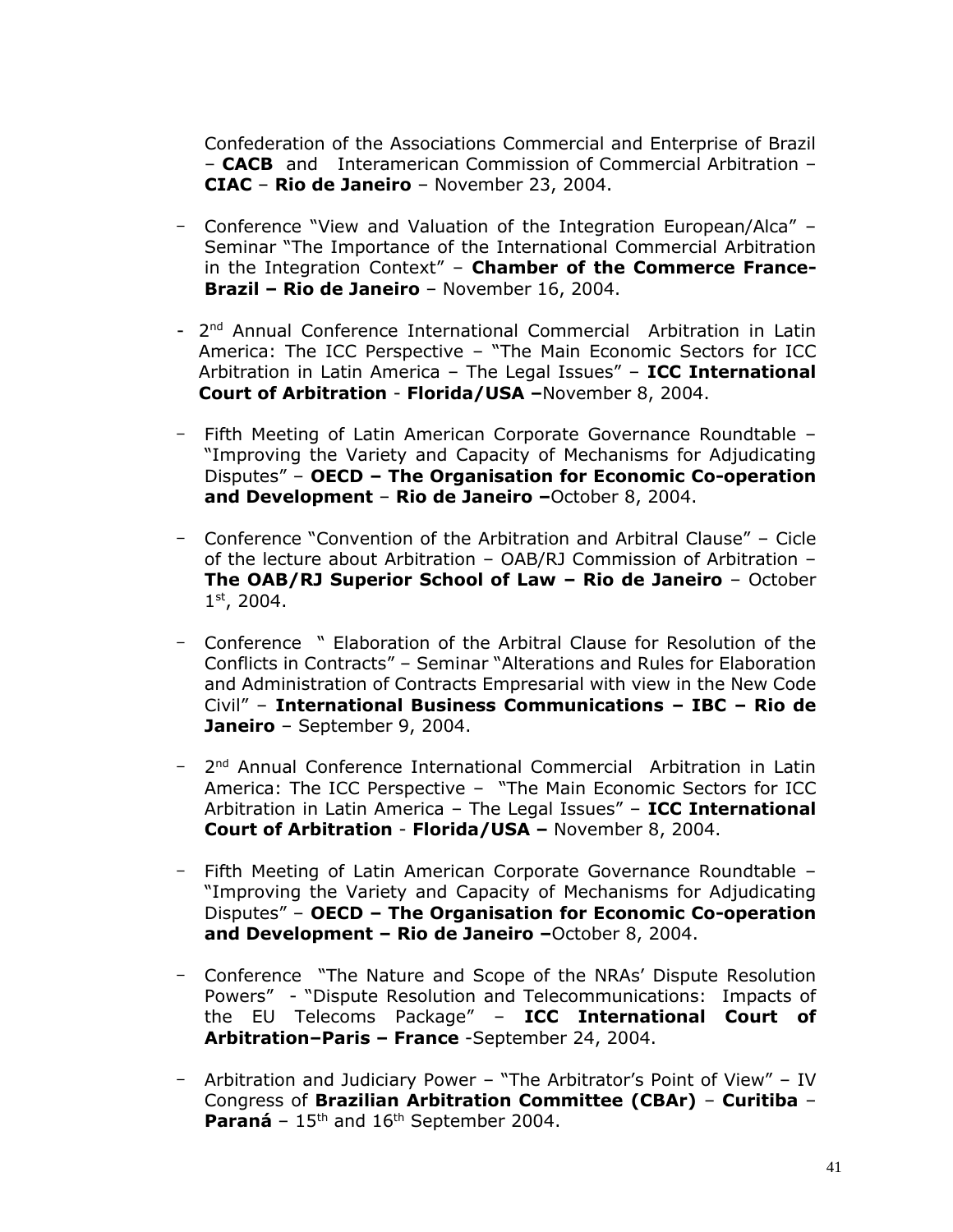- Seminar "Current View of Arbitration in Brazil" Lecture "Introduction – Arbitration in Brazil – Arbitration Agreement" – **British Chamber** – **São Paulo** – March 17, 2004.
- International Commercial Arbitration in Latin America "Enforcement of the Arbitration Award" – **Association of the Bar of the City of New York** – **New York** – December 3, 2003.
- I Legal Meeting- Lecture " Arbitration Law and its Applicability to Contracts". **"Votorantim Participações S.A.- São Paulo"** – December 12, 2003.
- Seminar concerning Arbitration, Mediation and Access to Justice- "Controversial Aspects of Arbitration Law". –**UERJ - Rio de Janeiro**"- November 26, 2003.
	- IV French- Brazilian Meeting**-** "Solutions and Controversial Aspects in French- Brazilian Relations"- "French- Brazilian Corporate Relations".- **"French- Brazilian Chamber of Commerce- FIRJAN- Rio de Janeiro**"- November 19, 2003
	- Seminar: "Relevant Aspects concerning Arbitration Law"- Panel Moderator: "Judiciary and Arbitration, On Their Way to Seven Years of Case Law"- "Arbitration Court of Comerce" - São Paulo"- 4<sup>th</sup> and 5 th of November 2003"
	- Round Table: "Polemic Issues: Arbitration and Mediation in Brazil"- **ICCI, IBEF e OAB-RJ- Rio de Janeiro** - October 22, 2003.
	- Participation in the Panel concerning "Public Order and the State"- III Trade Arbitration International Congress- **Rio de Janeiro** – October 9, 2003.
	- "Corporate Governance" Course for the Directors and Consultants of Companies- **IBMEC- Rio de Janeiro**- September, 26, 2003.
	- "Arbitration in Consumer Rights Relations" III Specialization Course in Consumer Rights" - "**Rio de Janeiro School of Judges" (EMERJ) - Rio de Janeiro** - September 24, 2003.
	- Seminar: Mediation and Arbitration under the Brazilian New Civil Code and Joint Stock Company Law **-** Title: "International Contracts and the Reflexes of the Panamá and New York Conventions on the Brazilian Law"- **IBC - International Business Communications**- **São Paulo** - September 11, 2003.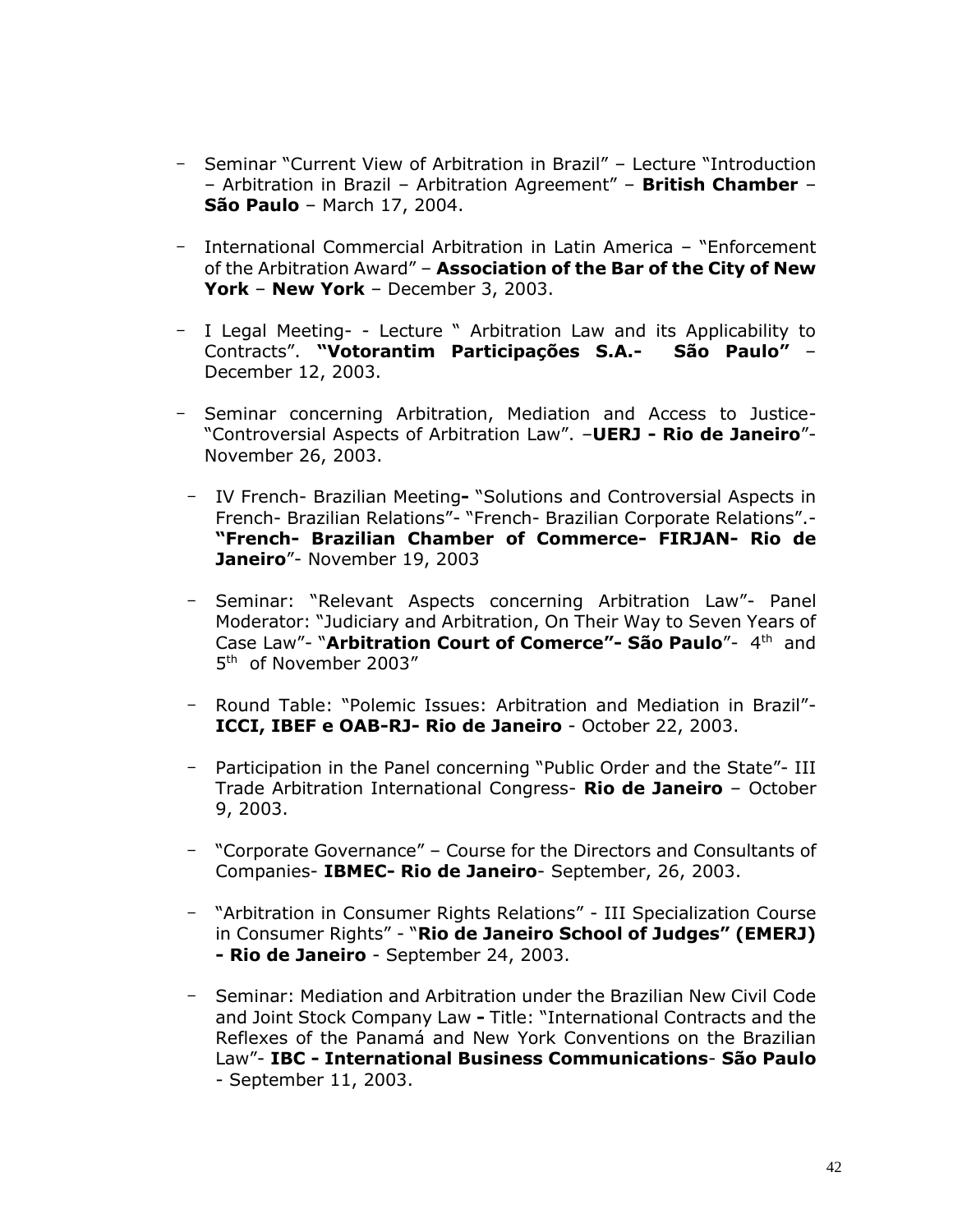- I Cycle of Lectures on Arbitration "Arbitration Convention" Arbitration Chamber of **Fundação Getúlio Vargas** - Rio de Janeiro - **Rio de Janeiro**. August 19, 2003.
- Graduate Program Degree on Corporate Law and Stock Market "Lecture on Arbitration and Joint Stock Companies"- **Fundação Getúlio Vargas- Rio de Janeiro** – July 2, 2003.
- Graduate Program Degree on the Theory of Obligations e Contractual Practice - Lecture on "Arbitration and Contractual Conflicts" - **Fundação Getúlio Vargas (GVLaw)- Rio de Janeiro** - May 21, 2003.
- Graduate Program Degree on Corporate and Financial Law- Lecture on Composition of Conflicts - Arbitration"- **Fundação Getúlio Vargas (GVLaw)** - **São Paulo**- May 13, 2003.
- Post-Graduation Course in Coporate Law and Capital Market "Arbitration and Corporation" – **Getúlio Vargas Foundation – Rio de Janeiro** – 2003.
- Post-Graduation Course in Obligations and Contractual Practices "Arbitration and Contractual Conflicts" **– Getúlio Vargas Foundation – Rio de Janeiro** – 2003.
- Post-Graduation Course in Corporate and Economics Law **–** "Dispute Resolution – Arbitration" – **Getúlio Vargas Foundation – São Paulo –** 2003.
- Post-Graduation Course Law and Regulation Studies Center "Arbitration in Regulation Agencies" – **IBMEC** – **São Paulo** – July, 22, 2002.
- Post-Graduation Course in Corporation Law "Arbitration and Corporation" – **Getúlio Vargas Foundation/GVLaw** – **São Paulo** – 2002 and 2003.
- Post-Graduation Course in Telecommunications Strategic Management – Lectures on "Judicial Disputes in rendering Telecommunications Services"– "Arbitration in the Scope of Anatel" – **Cândido Mendes University** – **Rio de Janeiro** – August, 30, 2000, July, 31, 2001 and August, 20, 2002.
- Commercial Law lectures in the Preparatory Course for the Examination towards the Offices of Judge, Prosecutor and State Attorneys − **Abel Institute** – Coordination of the Judges James Tubenchlak and Ricardo Silva Bustamante – 1990 and 1991.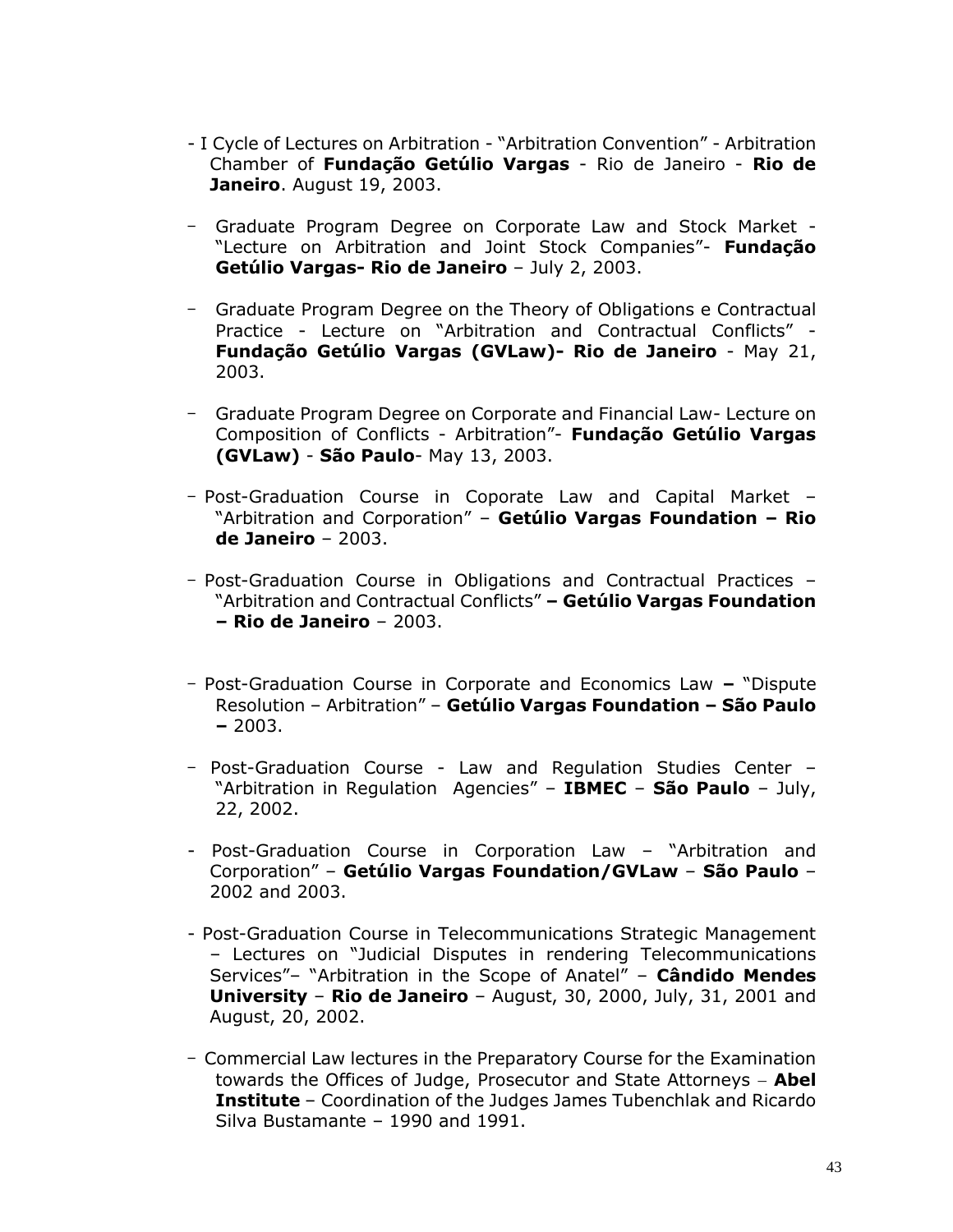- Commercial Law lectures (Negotiable Titles and Arbitration) in the Lato-Sensu Post-Graduation Course in Business Law – **Cândido Mendes University** – **Rio de Janeiro** Coordinator: Prof. Carlos Cesar Borromeu de Andrade – 1991.
- Main Conference "Arbitral's Relevant Issues" I International Law Seminar – **Rio Branco Institute** – **Brasília** – August 16, 1999.
- Coordinator of the Seminar "Arbitration: Commercial Conflicts Resolution" held in Rio de Janeiro (June 9, 2003) and São Paulo (June 11, 2003) and lecturer on "Judicial Jurisprudence regarding the Arbitration Act" (SP) – **Brain Company**.
- Intervention in the III International Congress of Commercial Arbitration – "The State and the Public Order"- **Rio de Janeiro** – October 9, 2003.
- "Consumer's Disputes and Arbitration"- III Post-Graduation Course on Consumer Law – **State of Rio de Janeiro Law School of Judicial Judges (EMERJ) - Rio de Janeiro –** September 24, 2003.
- "The Impact of the Arbitration Conventions on the International Agreements"- Seminar on "Mediation and Arbitration on the New Civil Code and on the Corporation Law"- **IBC – São Paulo –** September 11, 2003.
- Course on Alternative Dispute Resolution "Mediation and Arbitration – Complementary Means. The Mediation and Arbitration Agreements" – **AASP – São Paulo** – November 25, 2002.
- "Negotiation Course" "Arbitration" **Getúlio Vargas Foundation Rio de Janeiro** – August 3, 2002.
- Post-Graduation Course in International Trade Law "Settlement of Conflicts originated from International Businesses – Extra-Judicial Settlements. International Commercial Arbitration." – **UniRio** – **Rio de Janeiro** – May 17, 2000.
- Lecture on "Arbitral Award" in the I Extension Course in Arbitration, Mediation and Negotiation – **University of Brasília** – October 14, 1999.
- Lecture in the Course "Petroleum and Oil Law and Brazilian Legislation – A Comparative Approach" – "Arbitration in Brazil" – **Brazilian Petroleum Institute – IBP – Rio de Janeiro –** June 25 and 26, 1998.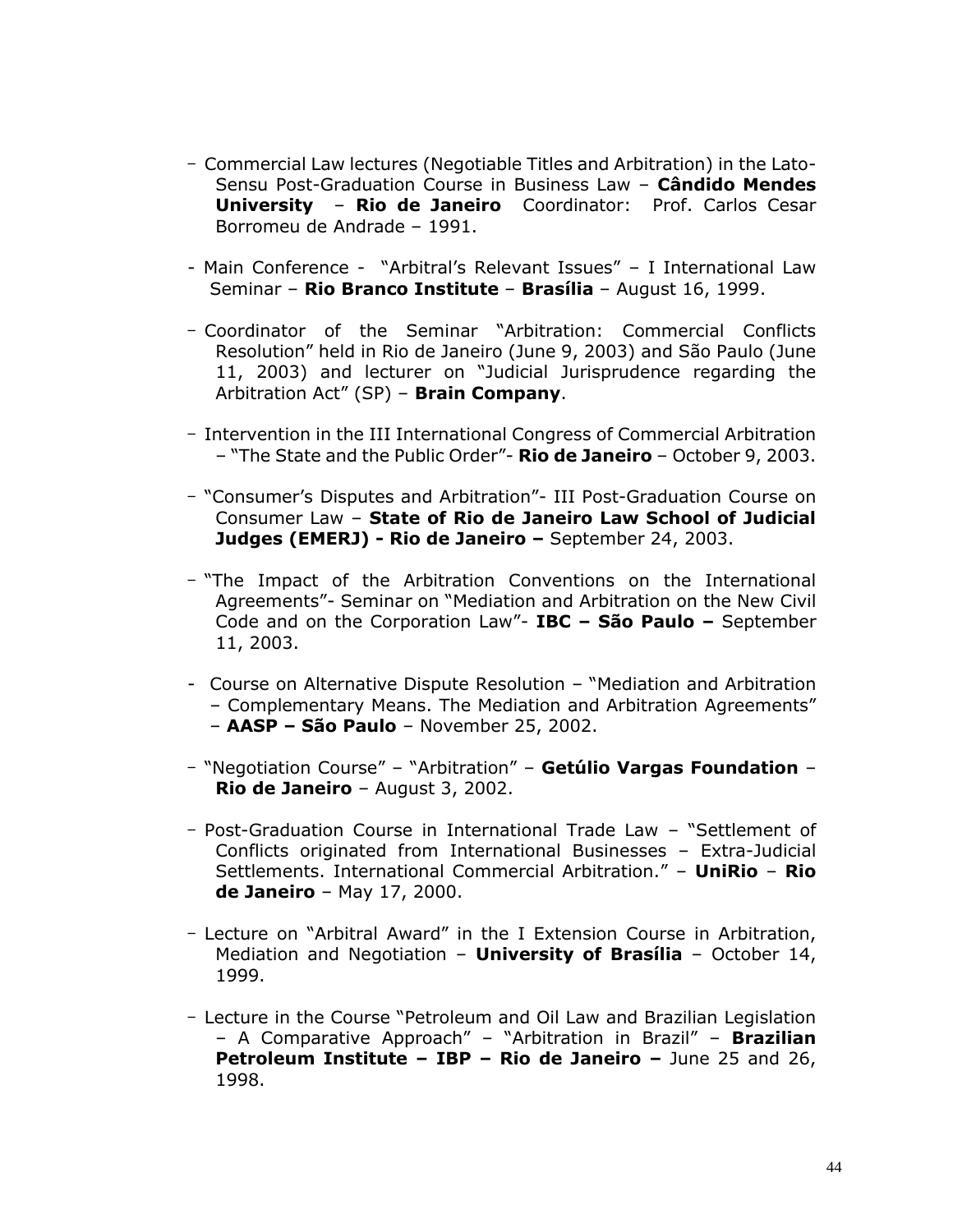- Lecturer in the Lato-Sensu Post-Graduation Course in Economic Law of the **School of Law of the Rio de Janeiro Federal University – UFRJ** – "Corporation Law" – "Arbitration" – June 9 and 16, 1997.
- Conference "Procedural Aspects involving Arbitration" Brazilian Symposium of Private and Civil Procedural Laws – **Federal University of State of Pernambuco** – May 8, 2003.
- Lecture "New Perspectives of the Negotiable Instruments" in the Seminar "The New Civil Code and the Constitution of 1988" – Law Institute – II National Symposium – **Rio de Janeiro** – May 2, 2003.
- Lecture "Brazilian Judicial Court's Understanding of Arbitration" in the II International Seminar on Arbitration – **Punta del Este** – April 29, 2003.
- Lecture "Alternative Means: Arbitration and Citizen's Justice" in the Seminar Mediation and Other Alternative Means for Settling Disputes – **Rio de Janeiro School of Judicial Judges (EMERJ) – Rio de Janeiro** – March 17, 2003.
- Lecture "Why Arbitration was Disregarded in Brazil in the Past but Now is Up and Coming: An Overview of Brazilian Arbitration" – First Annual Miami International Arbitration Conference – **Miami** – January 16, 2003.
- Lecture "Settlement of Dispute Via Internet The Employment of Arbitration and Other Means" in the International Conference on Legal Business and the Internet– **São Paulo –** November 20, 2002.
- Conference "Judicial Decisions on Arbitration Six Years of Law no. 9307/96" at the II National Conference on Law – **Caxias do Sul University – State of Rio Grande do Sul** – November 7, 2002.
- Lecture "Drawing Up of Contracts and the Arbitration Agreement" at the Special Seminar: Advanced Techniques in Drawing Up Contracts – **IBC** – **São Paulo** – October 30, 2002.
- Lecture "Conciliation, Mediation and Arbitration in Real Estate Law" at the VIII National Meeting of Real Estate Lawyers (ENAI) – **EMERJ** – **Rio de Janeiro** – October, 17, 2002.
- Lecture "Arbitration in Corporation Law" at the Seminar "New Routes of Private Law: Corporation Law in the Scope of the New Civil Code" – **Jockey Club** – **Rio de Janeiro** – October 10, 2002.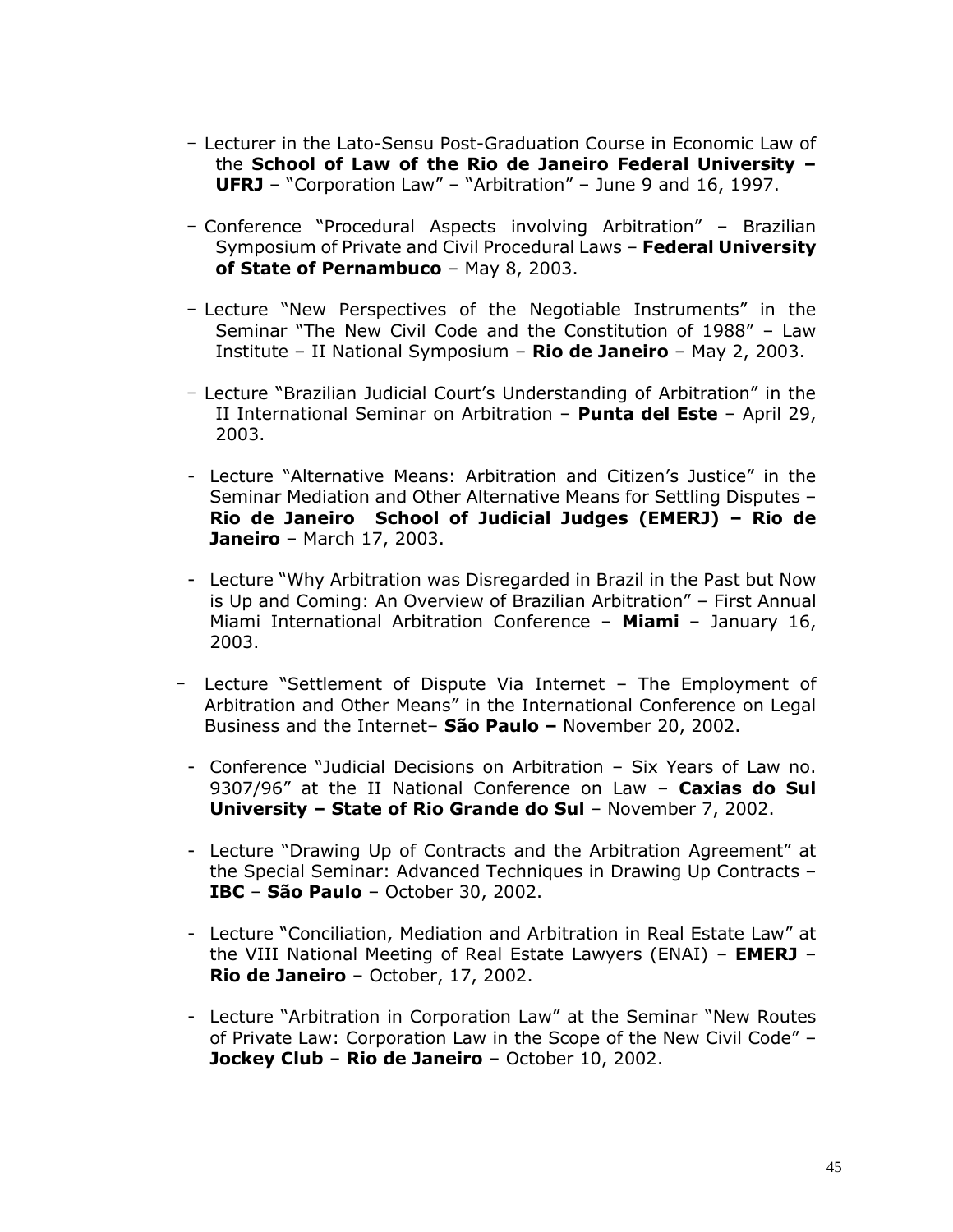- Lecture "Default Compulsory Supply of Services and the Principle of Freedom" at the Seminar "Current Topics of Telecommunications Law" – **Ibmec Law** – **São Paulo** – October 7, 2002.
- Lecture "Judiciary Power and Brazilian Arbitration Law" II Conference of the **Brazilian Arbitration Committee –** New Routes for Arbitration in Brazil – **City of Florianópolis** – September 22, 2002.
- Lecture "Arbitration's General Aspects" **Brazilian Institute of Finance Executives (IBEF)** – **Rio de Janeiro** – September 11, 2002.
	- Lecture "Judicial Decisions as regards Arbitration Law" **Mediation Center of the Mercosur Chamber of Commerce Council** (National Commerce Confederation) – **Rio de Janeiro** – August 6, 2002.
	- Lecturer "Arbitration Current Situation and Perspectives" Seminar: "Brazilian Experience in Mediation and Arbitration" – **São Paulo** – 12.05.2002.
	- Lecturer on "Negotiable Instruments in the New Civil Code " and "Limited Liability Companies in the New Civil Code " – "EMERJ Seminar Discusses the New Civil Code " – **Rio de Janeiro** – 07.12.2002.
	- Lecturer "Arbitration in Brazil by the ICC Rules: Benefits and Obstacles" – I International Seminar on Arbitration Law – **Belo Horizonte** – May 29, 2002.
	- Lecture "Arbitration Perspectives in Brazil, Five Years after Edition of Law no. 9307/96" – Seminar "Arbitration in Practice according to the Experience of Jones, Day, Reavis & Poque and Lobo & Ibeas Offices" – **Rio de Janeiro** – 05.09.2002.
	- Lecture "Controversial Points of Arbitration Law " Seminar " Arbitration in Practice according to the Experience of Jones, Day, Reavis & Poque and Lobo & Ibeas Offices" **São Paulo** – 05.09.2002.
	- Lecture "Procedural Issues in the New Civil Code: Business Law Arbitration Agreement in the Articles of Incorporation, Partner Exclusion and Pledge of Quotas" – XXII National Symposium **"Procedural Law Notables"** – **Rio de Janeiro** – April, 20, 2002.
	- Lecture "Alternative Means of Dispute Resolution" in the Course "Law and the Oil Business (Upstream)" **– IBP** – **Rio de Janeiro** – December 6, 2001.
	- Lecturer on Topic 6 "Arbitration in the Settlement of Corporation Disputes" in the Seminar "Business Corporation Law in its 25 years –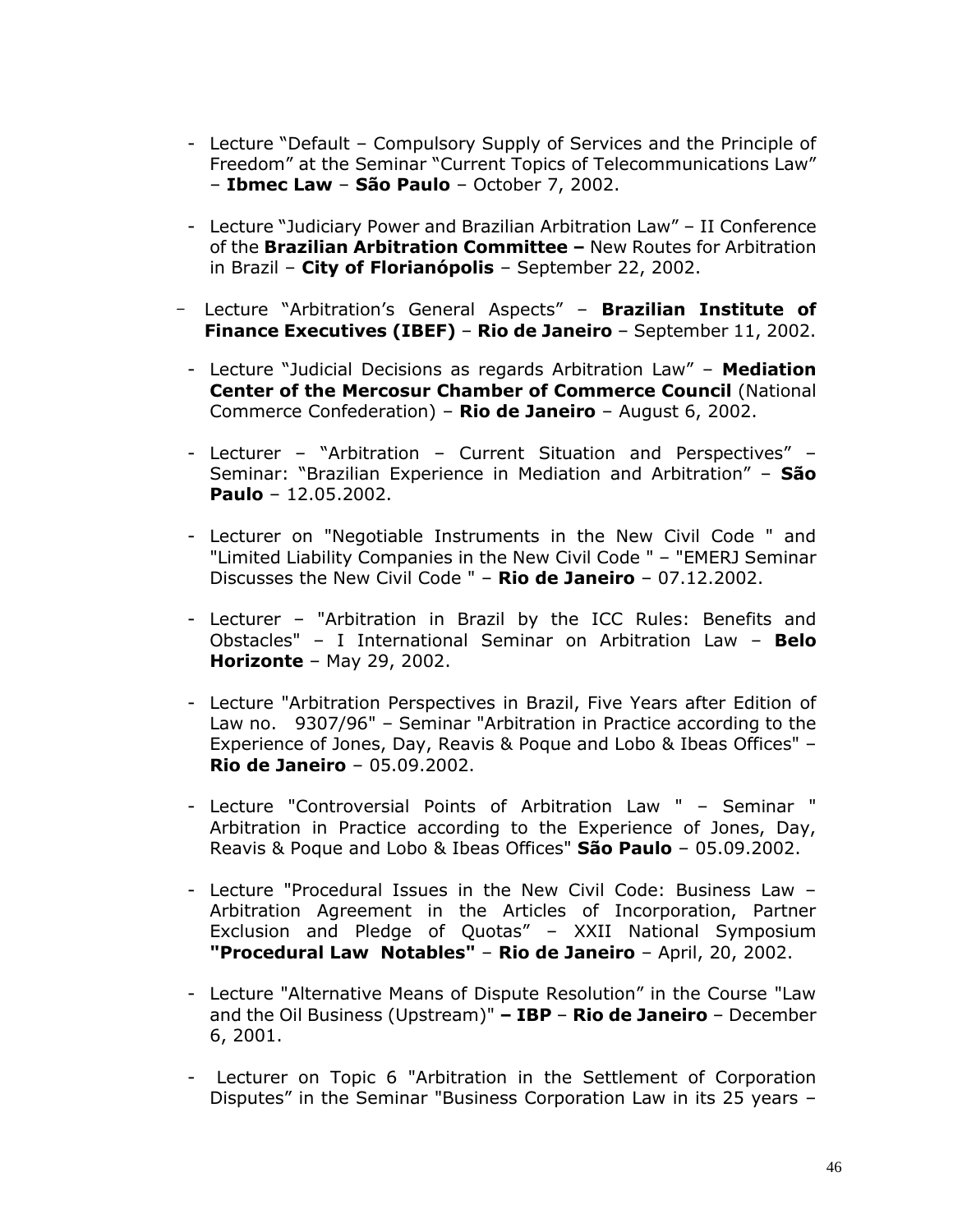Critical and Prospective Analsysis" – **ABDF** – **Rio de Janeiro –** December 5, 2001.

- Lecture "The Autonomy of the Arbitration Agreement" International Conference on the Private Means of Settlement of Disputes – **Brazilian Arbitration Committee** – **Recife** – November 27, 2001.
- Lecture "Arbitration" –**Araújo & Policastro Law Office São Paulo** – November 20, 2001.
- Lecture "Analyzing Arbitration Proposals Applied to Corporative Relations (Limited Liability Companies and Public held Corporations)". Seminar "Mediation, Conciliation and Arbitration" – **Mission** – **São Paulo** –October 16, 2001.
	- Lecture "Arbitration Conceptual Aspects. Arbitration Law Interpreted by Judicial Courts" – XXI National Symposium "**Procedural Law Notables**" – **Rio de Janeiro** – October 13, 2001.
	- Lecture "Judicial View over Arbitration Law" **British Chamber – Rio de Janeiro** – September 25, 2001.
	- Lecture in the Seminar "Mediation and Arbitration for Contract Dispute Resolution" – Topic "Following up on Mediation and Arbitration Cases for the Settlement of Large Contract Controversies" – **IBC – São Paulo** – September 18, 2001.
	- Lecture on "Arbitration: Application in the Civil and Commercial Areas" – Seminar on "Arbitration Law" – **City of Porto Velho** – August 31, 2001.
	- Lecturer in the Seminar "Arbitration and Alternative Means for the Settlement of Disputes" – Topic "Arbitration Agreement and Legal related Aspects" – **EMERJ** – **Rio de Janeiro** – August 30, 2001.
	- Lecturer in the Seminar "Relevant Aspects of the Draft Law of Limited Liability Companies" – Lecture on "Arbitration Agreement in the Limited Liability Companies By-Laws" – **Brazilian Finance Executives Institute (IBEF)** – **Rio de Janeiro** – August 23, 2001.
	- Lecture in the  $1<sup>st</sup>$  Legal Marathon of the Rio de Janeiro Bar Association - OAB – "Arbitration" **– EMERJ** – **Rio de Janeiro** – August 7, 2001.
	- Lecture "Analyzing Cases of Mediation and Arbitration for the Settlement of Large Contract Controversies" - **IBC – São Paulo** – July 4, 2001.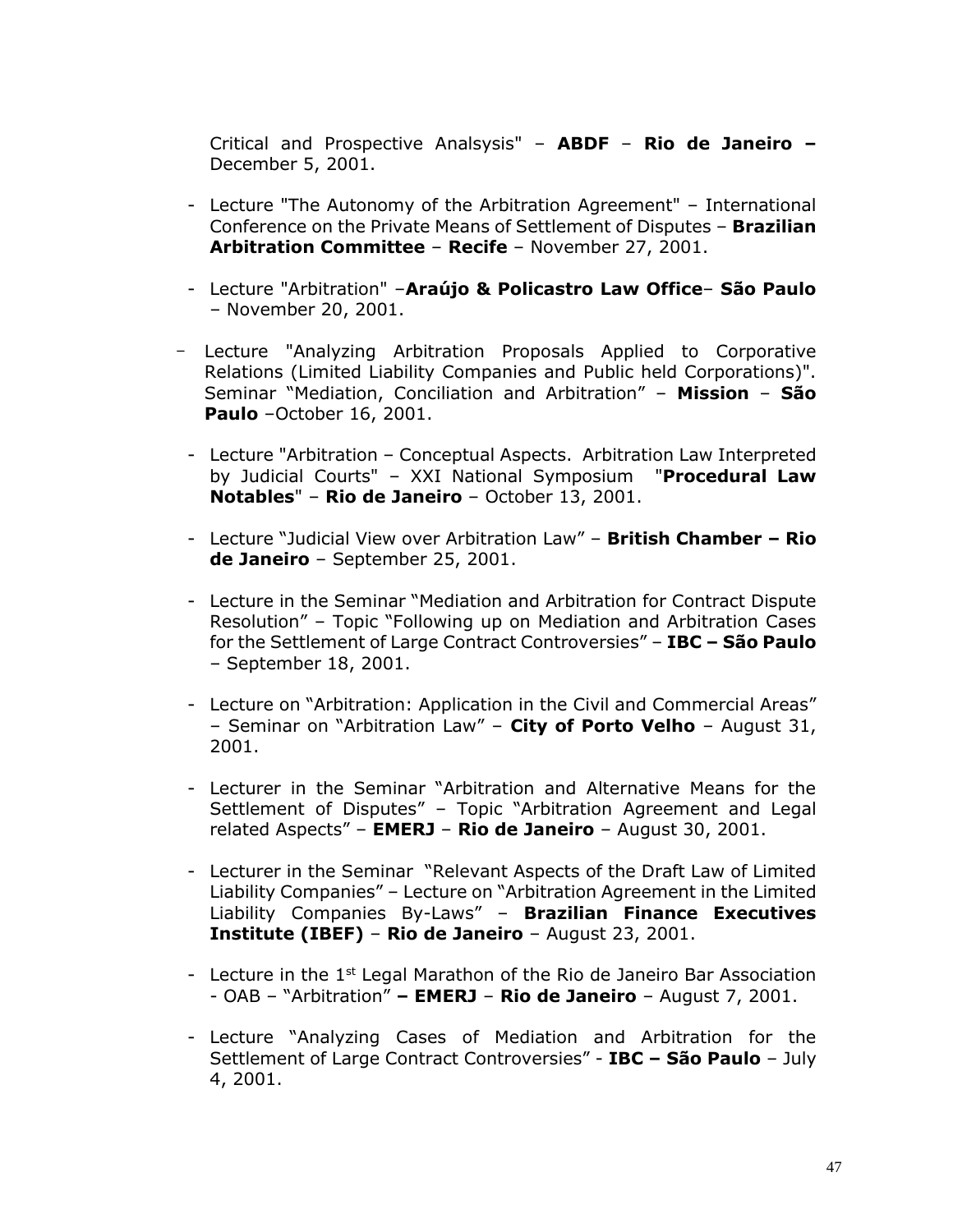- Lecture I National Forum of Mediation and Arbitration " Mediation and Arbitration in the Public Sector and Novelties as Regards the Arbitration Agreement"– **Canela** – June 28, 2001.
- Lecture in the Legal Seminar Public Services' Concessions "Arbitration" – **National School of Judicial Judges** – **Foz do Iguaçu** – June 8, 2001.
- Lecture in the I Mercosur Legal Forum "Arbitration" **São Marcos University** – **São Paulo** – June 7, 2001.
	- Panelist in the Regional Seminar of the **Intellectual Property World Organization (OMPI)** on Domain Names – "Defense of the Corporate Name in a Confrontation with the Formulation of a Request for a Domain Name" – **Buenos Aires** – May 10, 2001.
	- Lecture in the 14<sup>th</sup> Franco-Latin-American Legal Journey -"Arbitration" **(Uni-Rio and Société de Legislation Comparée**) – **Rio de Janeiro** – March 7, 2001.
	- Lecture "Relevant Arbitration Law Principles and the Scope of Judiciary Power" – Seminar Mediation and Arbitration in the Mercosur – Sponsored by **UNIAAL –Estácio de Sá University – Rio de Janeiro –** September 11, 2000.
	- Lecture "Aspects that Involve the Arbitration Agreement and Foreign Arbitral Awards" – **Conference of the Brazil-Argentina Chamber of Commerce in São Paulo** "Contemporary Topics on Mediation and Arbitration in Business Conflicts" – **São Paulo** – August 16, 2000.
	- Lecture "Relevant Aspects of Arbitration Law" **UNIG Rio de Janeiro –** August 11, 2000.
- Panelist in the **OMPI** Regional Seminar on "E-Commerce and Intellectual Property for Latin American Countries" – "Dispute Resolution Related to the E-Commerce: Domain Names and Arbitration". **FIESP/CIESP** – **São Paulo** – August 3, 2000.
	- Academic Meeting Lecture on "Arbitration Law" III **UNIVERSO (Salgado de Oliveira University) Campos –** May 22, 2000.
	- Lecture "Legal Department Leadership" **Estácio de Sá University Rio de Janeiro** – May 10.2000.
	- Lecture on "Arbitration Agreement and Arbitral Award" **International Journey of Mediation and Arbitration** – **Mato Grosso do Sul –** March 24, 2000.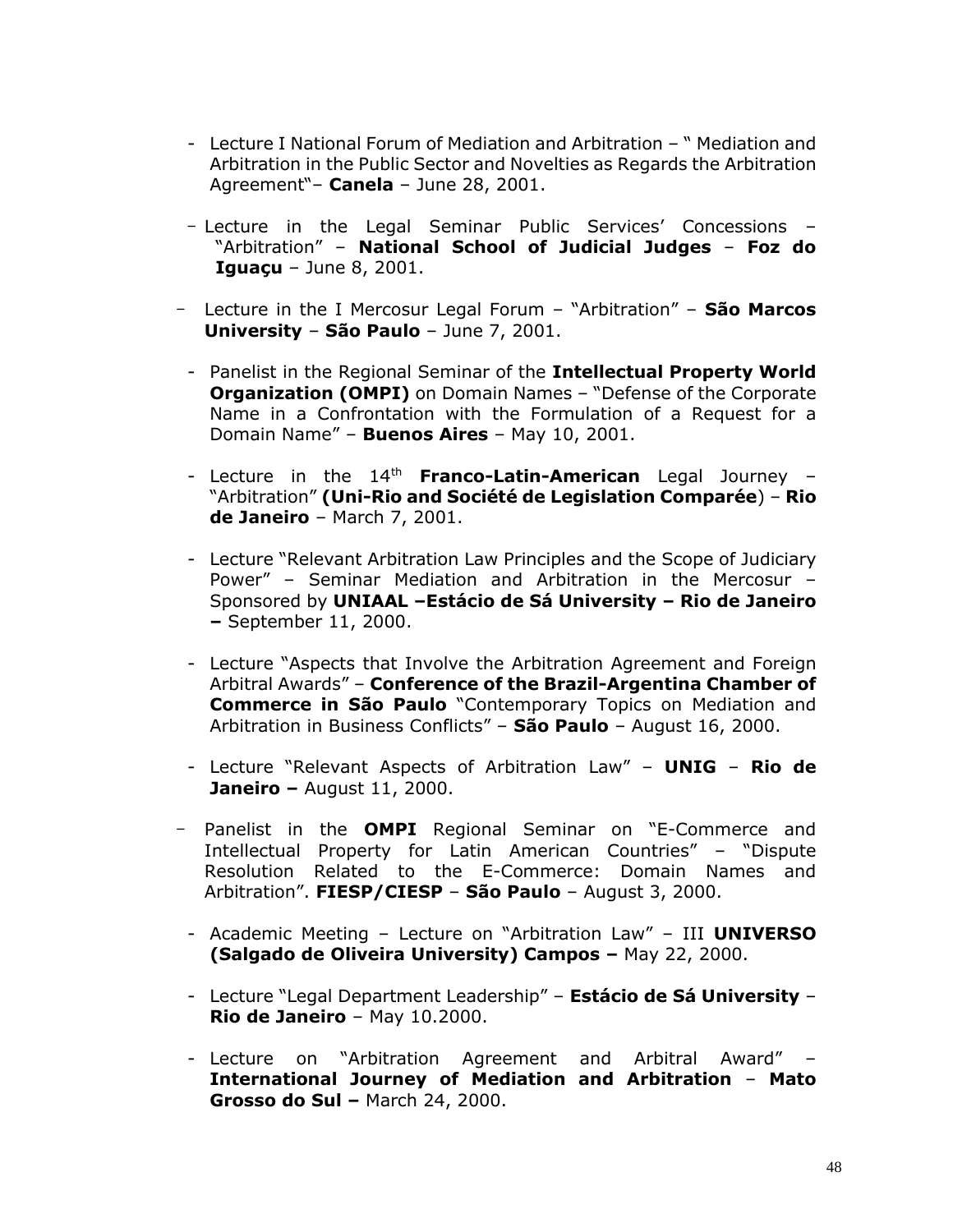- Panelist in the XVIII Annual Conference of the Brazil-Germany Jurists Association – "Justice of the Future" – **Federal Supreme Court – Brasília** – November 19, 1999.
- Panelist in the II Mercosur Lawyers Meeting– "Alternative Means for Disputes, State of the Art in International Law and in Internal Laws" – **Bar Association's Federal Council and Coadem** – **City of Florianópolis** – November 12, 1999.
- Lecture "Commercial Arbitration Brazilian Law International Commercial Contracts" – **Estácio de Sá University** – **Rio de Janeiro –** November 3, 1999.
- Lecture in the Legal Week Celebrating Lawyers Day **–** "Arbitration in Brazil" – organized by the local **Bar Association (OAB) – Sergipe –** August 19, 1999.
- Lecture in the I International Law Journey "Arbitration Agreement. Main Aspects of Law nº. 9307/96" – sponsored by the **Rio Branco Institute (Foreign Relations Ministry)**, **Bar Association's Federal Council and Federal Public Attorneys Office (AGU) – Brasília** – August, 16, 1999.
- Main Lecture "Arbitration and its Reasoning" 1<sup>st</sup> International Law Course – **Rio Branco Institute** (**Foreign Relations Ministry**) – **Brasília** – August, 16, 1999.
- Panelist in "An Evaluation of the Implantation of Alternative Methods for the Settlement of Disputes in Brazil: Conciliation, Mediation and Arbitration"-Seminar on "Mediation and Settlement of Disputes" – **Latin America Associated Universities – UNIAAL – Rio de Janeiro –** May 27, 1999.
- Lecture in the Cycle of Lectures on "Alternative Means of Dispute Resolution – Arbitration in Brazil" **– Campo Grande (MS)** – April 29, 1999.
- Lecture in the Seminar on "Arbitration" sponsored by the local **Bar Association (OAB) - Campo Grande (MS) –** April 28, 1999.
- Lecture in the Seminar "Arbitration and Mediation" **– "Arbitration Agreements" –** sponsored by the **Center of Conciliation and Arbitration of the Argentine-Brazilian Chamber of Commerce Buenos Aires –** November 17, 1998.
- Lecture in the Seminar on Arbitration "Arbitration in Brazil" sponsored by the **Legal Sciences College of UNI-RIO Rio de Janeiro** – August 27, 1998.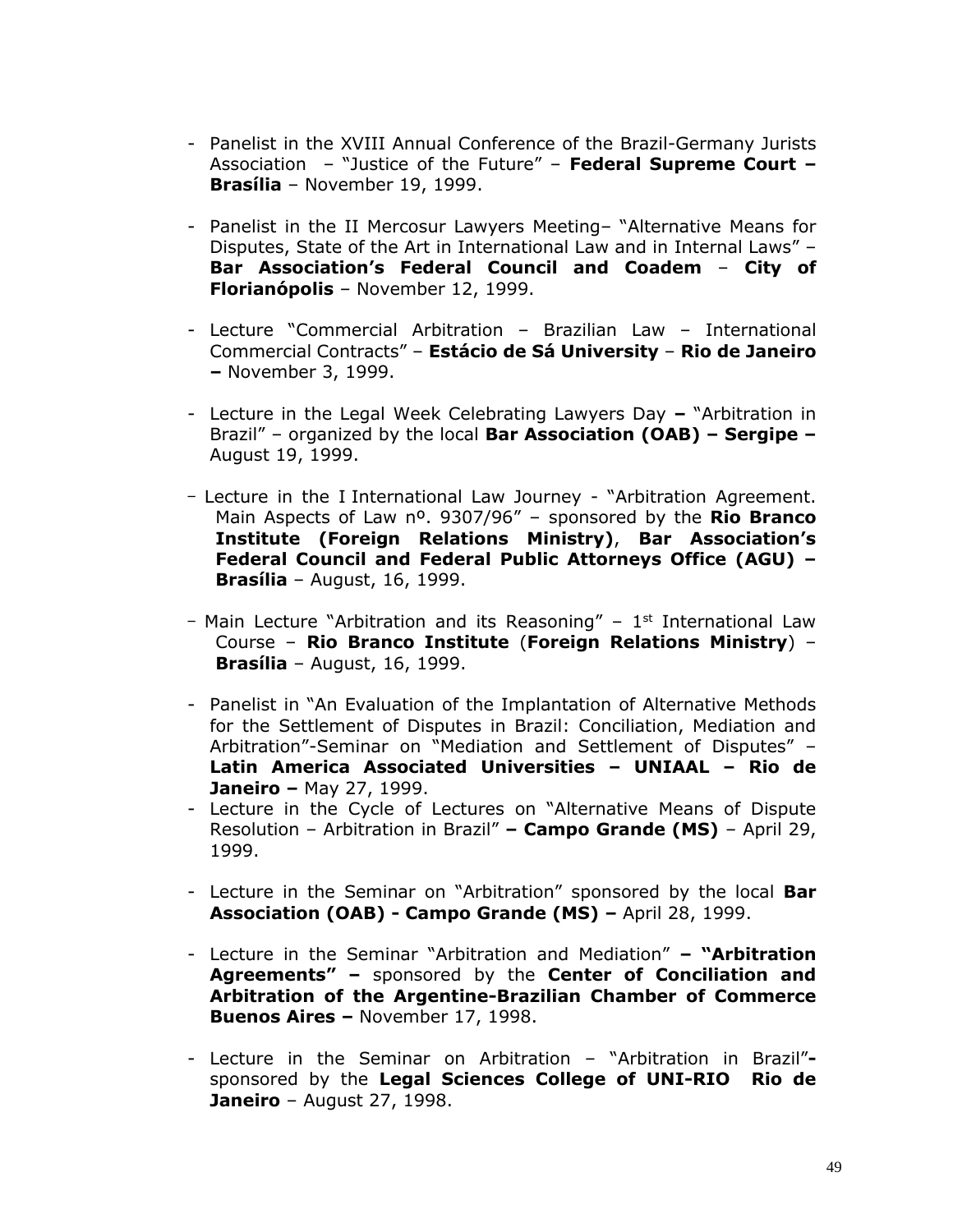- Lecture in the Cycle of Conferences on Arbitration **–** "Effects of the Arbitration Agreement, Legal Nature and Enforceability of the Arbitral Award – Controversial Aspects of Law nº. 9307/96" **–** sponsored by the local **Bar Association (OAB)/Santos - Santos –** August 13, 1998.
- Lecture in the Course "Legal Implications of Petrobrás' Role in Setting Up Partnerships & Associations in the Downstream Sector" – "Dispute Resolution in Commercial Contracts. Mediation. Domestic and International Arbitration" **– Rio de Janeiro** – June 4, 1998.
- Lecture in the International Seminar on "Arbitration and Mediation" "Arbitration Agreement" – **Argentine-Brazilian Chamber of Commerce of São Paulo** – May 14, 1998.
- Lecture in the Seminar on Mediation and Arbitration "Important Aspects of Arbitration Law" – **Cândido Mendes University – Rio de Janeiro** – May 13, 1998.
- Conference on "Arbitration" in Seminars sponsored by **Mission São Paulo** – November, 28, 1997 and May/97.
- Lecturer in the Meeting on "Arbitration" sponsored by the **Rotary Club – ABDF** – **Rio de Janeiro** – November 28, 1997.
- Lecturer in the Seminar on "Arbitration" **Bennett Methodist University** – **Rio de Janeiro** – November 19, 1997.
- Conference in the I International Seminar on Mediation and Arbitration – "The New Arbitration Law" – **Canela – Rio Grande do Sul –** October 3, 1997.
- Lecturer in the Mega Event on Labor Claims "Important Aspects of Arbitration Law" **–** sponsored by **Catho – São Paulo** – August 28, 1997.
- Conference "Origin, Innovations and Perspectives on the New Arbitration Law" at the **School of Law of the Federal University of Minas Gerais (Belo Horizonte)** – August 21, 1997.
- Lecturer in the I Seminar on Arbitration "The New Arbitration Law" held by the **Union of Accountants of the State of Rio Grande do Sul - Porto Alegre/RS –** July 14, 1997.
- Lecturer in the VIII National Conference of Lawyers "The New Arbitration Law and Banking Agreements" - **Banks and Finance Institutions**– **Rio de Janeiro** – June 6, 1997.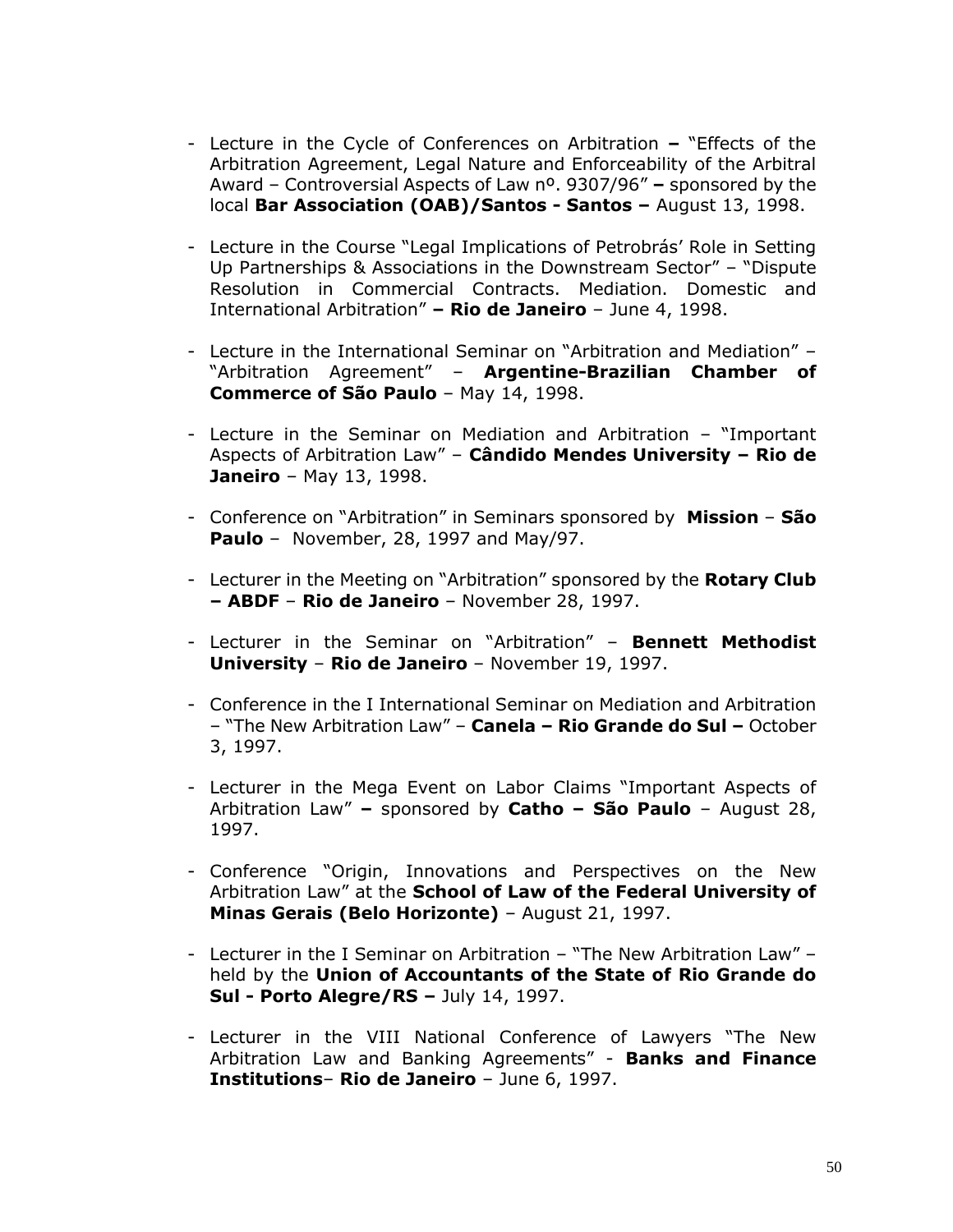- Lecturer "Arbitration in Brazil and at Mercosur Countries" during the Legal Week of the **School of Law of the Cândido Mendes University** – June 5, 1997.
- Lecturer in the Panel "The New Arbitration Law in Brazil" Seminar on International Commercial Arbitration – **International Chamber of Commerce** – **ICC** – **Rio de Janeiro** – May 26, 1997.
- Lecturer in the Discussions Forum "Arbitration Law" **Veiga de Almeida University – Rio de Janeiro** – May 19, 1997.
- Lecture "Arbitration Law" at the School of Law of the **Federal University of Juiz de Fora** –**Minas Gerais**– April 18, 1997.
- Lecturer "The Arbitrator and the Arbitration" at the **Brazilian Association of Real Estate Lawyers (Abami)** –– **Rio de Janeiro** – April 16, 1997.
- Lecturer at the Meeting-Luncheon of the Industrial Federation of the State of Rio Grande do Sul (Federasul) – "The New Arbitration Law" and Lecturer on the same topic at the inauguration of the **Mercosur Chamber of Arbitration** – **Porto Alegre –** January 15, 1997.
- Lecturer "Arbitration and Law nº. 9307/96" Meeting-Luncheon of the **Brazilian Association of Financial Law (ABDF)** – **Rio de Janeiro** – February 19, 1996.
- Lecture "Main Aspects of the New Arbitration Law" **Commercial Association of Paraná** - **Curitiba –** November, 19, 1996.
- Lecturer at the Seminar "Arbitration and Brazil A Multiple Perspective" – **National Council of Liberal Institutes – São Paulo** – November 13 and 14, 1996.
- Lecture on "Arbitration" **– Post-Graduation Course of the Estácio de Sá University– Rio de Janeiro** – April 29, 1996.
- Lecturer in the Panel on "Arbitration Law" **School of Law of the Rio de Janeiro Federal University (UFRJ)** – October 23, 1996.
- Lecturer in the Panel on "The New Arbitration Law" **Cândido Mendes University** – **Rio de Janeiro** – October 22, 1996.
- Lecturer in the Panel "Commercial Arbitration in the Brazilian Legal System" – **Rio de Janeiro American Chamber of Commerce**– September 13, 1996.